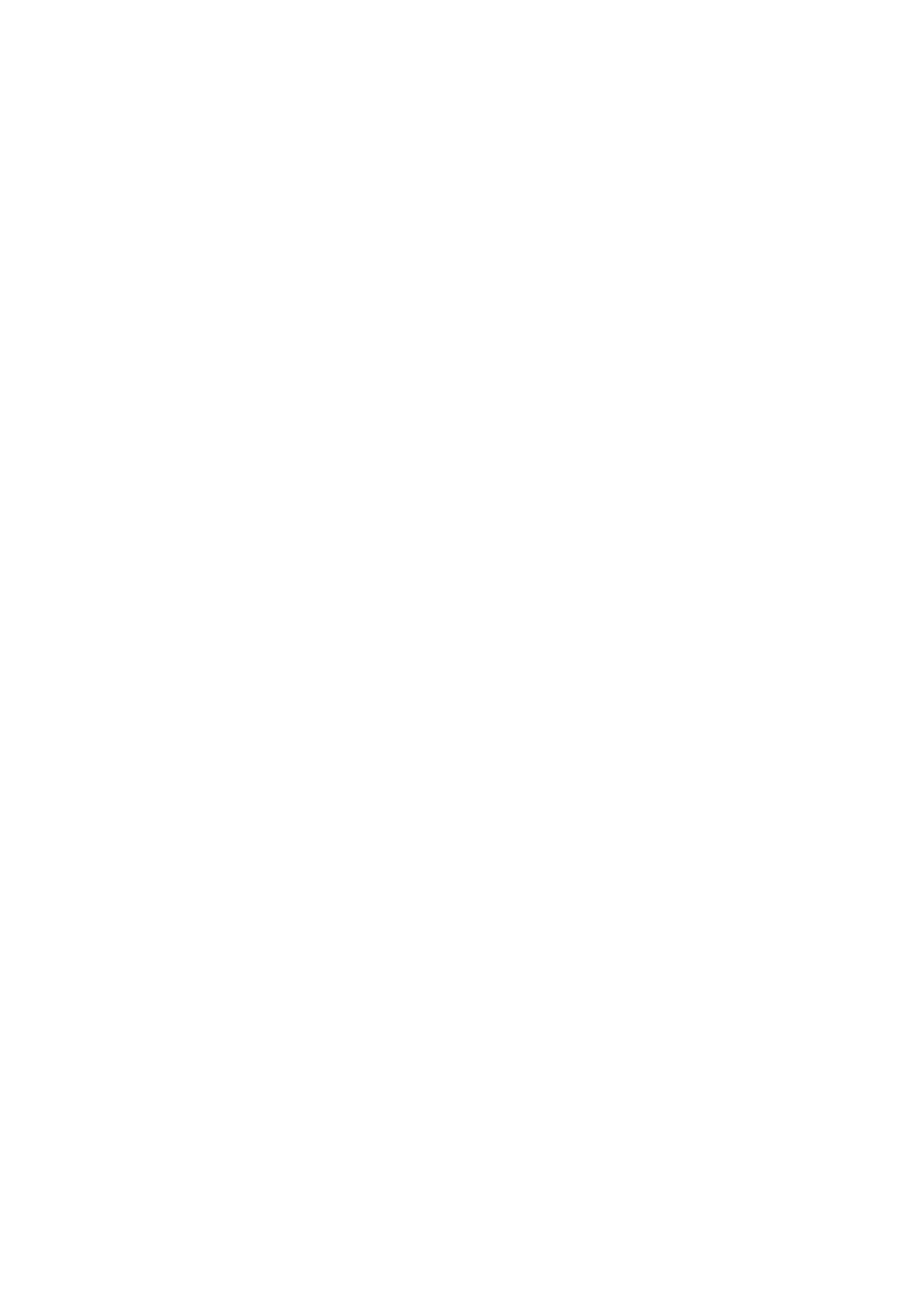## About this document

The use of radio spectrum, and its role in today's technology focused society, has never been so important. Most of us make direct use of spectrum in our everyday lives when we use mobile/smart phones, tablet computers and when we watch television (which receives signals from transmitters on the ground or from satellites that orbit the earth).

But radio spectrum is also used for many other purposes, including for aviation, maritime and by the scientific community for the detection of emissions from space (radio astronomy) or from the earth itself. This helps to inform experts of the effects of climate change and to predict major natural disasters.

All these different uses of radio spectrum benefit, to some extent, from international agreements and common arrangements concerning what bands are used by particular services. At a national level, countries have the sovereign right to plan spectrum use within their own territories. However, there are major gains from common frameworks at bilateral, regional or global levels. These common frameworks help to manage potential interference between countries and enable global communications, including for ships and aircraft. International frameworks also support common equipment specifications, which means equipment can be manufactured more cheaply, taking advantage of "economies of scale".

While bilateral and regional discussions are an on-going process, the most important of these global harmonisation activities are World Radiocommunication Conferences (WRCs). These Conferences are held approximately every four years and take key decisions concerning the identification and international harmonisation of spectrum bands.

The next WRC will take place in November 2015. Ofcom, under a Government direction, represents the UK at WRCs. This document sets out the key issues that will be considered at the conference and why they matter to the UK. It also describes the emerging UK positions on these issues.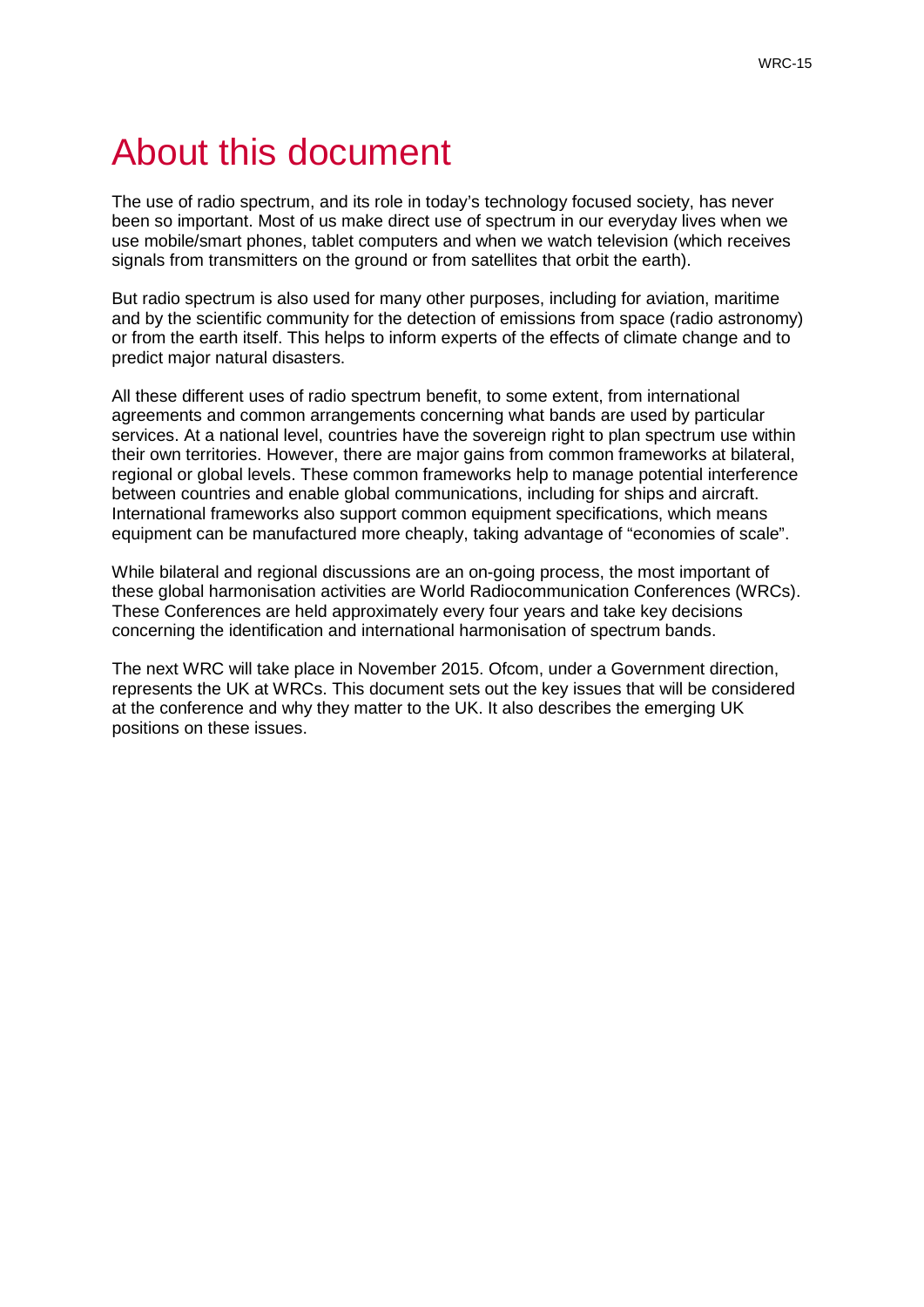## **Contents**

| <b>Section</b> |                                           | Page           |
|----------------|-------------------------------------------|----------------|
| 1              | <b>Executive Summary</b>                  | $\overline{2}$ |
| $\overline{2}$ | Introduction                              | 6              |
| 3              | The WRC-15 agenda: general overview       | 9              |
| 4              | <b>Electronic Communications Services</b> | 12             |
| 5              | Transport, including Radiodetermination   | 25             |
| 6              | Scientific use of spectrum                | 32             |
| 7              | Standing agenda items                     | 36             |
| 8              | Future WRC Agenda items                   | 47             |
| Annex          |                                           | Page           |
| 1              | Responding to this consultation           | 49             |
| $\overline{2}$ | Ofcom's consultation principles           | 51             |
| 3              | Consultation response cover sheet         | 52             |
| 4              | <b>Consultation questions</b>             | 54             |
| 5              | <b>Impact Assessment</b>                  | 58             |
| 6              | Agenda of WRC-15                          | 59             |
| $\overline{7}$ | UK Co-ordinators for WRC-15               | 62             |
| 8              | Timeline of key events                    | 63             |
| 9              | Glossary of terms                         | 64             |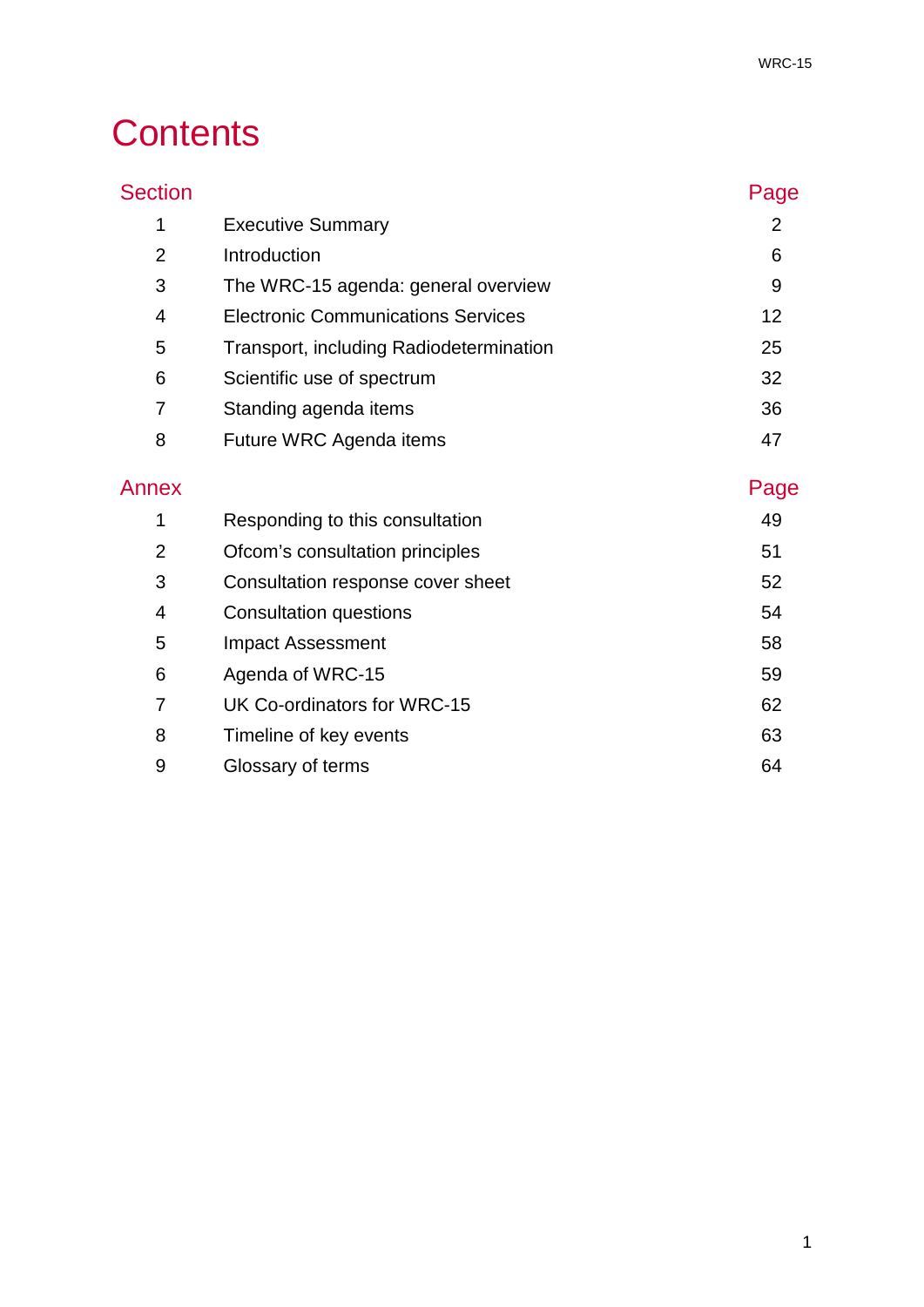### **Section 1**

## <span id="page-4-0"></span>**Executive Summary**

- 1.1 Every four years several thousand engineers, diplomats and business executives from up to 193 countries meet for four weeks to discuss and agree a revision to the Radio Regulations (RRs). These are an international treaty setting out many diverse spectrum uses. Ofcom will lead a delegation of around 50 people made up of officials and company representatives from the UK. The outcomes from the meeting (the World Radiocommunication Conference - WRC) will set the framework for how spectrum is used over the next few years and beyond.
- 1.2 There are two types of WRC decisions:
	- those which are inherently international (affecting satellites or the aeronautical sector) where the nature of the service means that the UK has virtually no discretion to act independently; and
	- those where we have some scope left to take decisions at a national level. However, even in this case, the drive for international harmonisation to support economies of scale, as well as the need to prevent harmful cross-border interference, means that the scope for the UK to take independent decisions can be limited.
- 1.3 The next WRC will take place in Geneva from  $2^{nd}$  to the  $27<sup>th</sup>$  November 2015 (WRC-15). It will consider a wide range of issues across a number of sector interests, including mobile broadband, maritime, aeronautical, satellite and science use of spectrum. This consultation document sets out the key issues to be discussed at the Conference, and the current UK position, as far as developed or our preliminary views on it. We also highlight the engagement process which Ofcom manages in order to allow stakeholders to meet with us and assist in the development of UK positions taken into the WRC.
- 1.4 This Executive Summary provides a broad overview for those relatively unfamiliar with this area. There is further detail on each of the issues in the body of the report.
- 1.5 Ofcom leads for the UK at WRCs and in the regional preparatory meetings. We also commit the UK to the output of the Conference by signing the Final Acts which amend the Radio Regulations (an international treaty). We do this under a direction from the UK Government. We also confirm positions we take on WRC agenda items with the UK Government, in order to ensure consistency with Government policy.
- 1.6 To inform the UK's position, Ofcom engages regularly with stakeholders that have an interest in WRC-15 both on an individual and multilateral basis. We aim to ensure that they are kept informed of our overall strategic approach and emerging UK views and that they are able to bring ideas and proposals into the preparatory process, to inform the UK debate. This consultation is part of this engagement and provides an opportunity to seek further views on the development of UK positions. We also hope it helps draw out linkages between agenda items which may not be apparent otherwise and are particularly interested in hearing from those stakeholders not already involved in the WRC preparatory process.
- 1.7 The issues discussed at WRCs are wide and varied and in many cases go into a level of technical detail that is not always easy to follow. We elaborate on this in the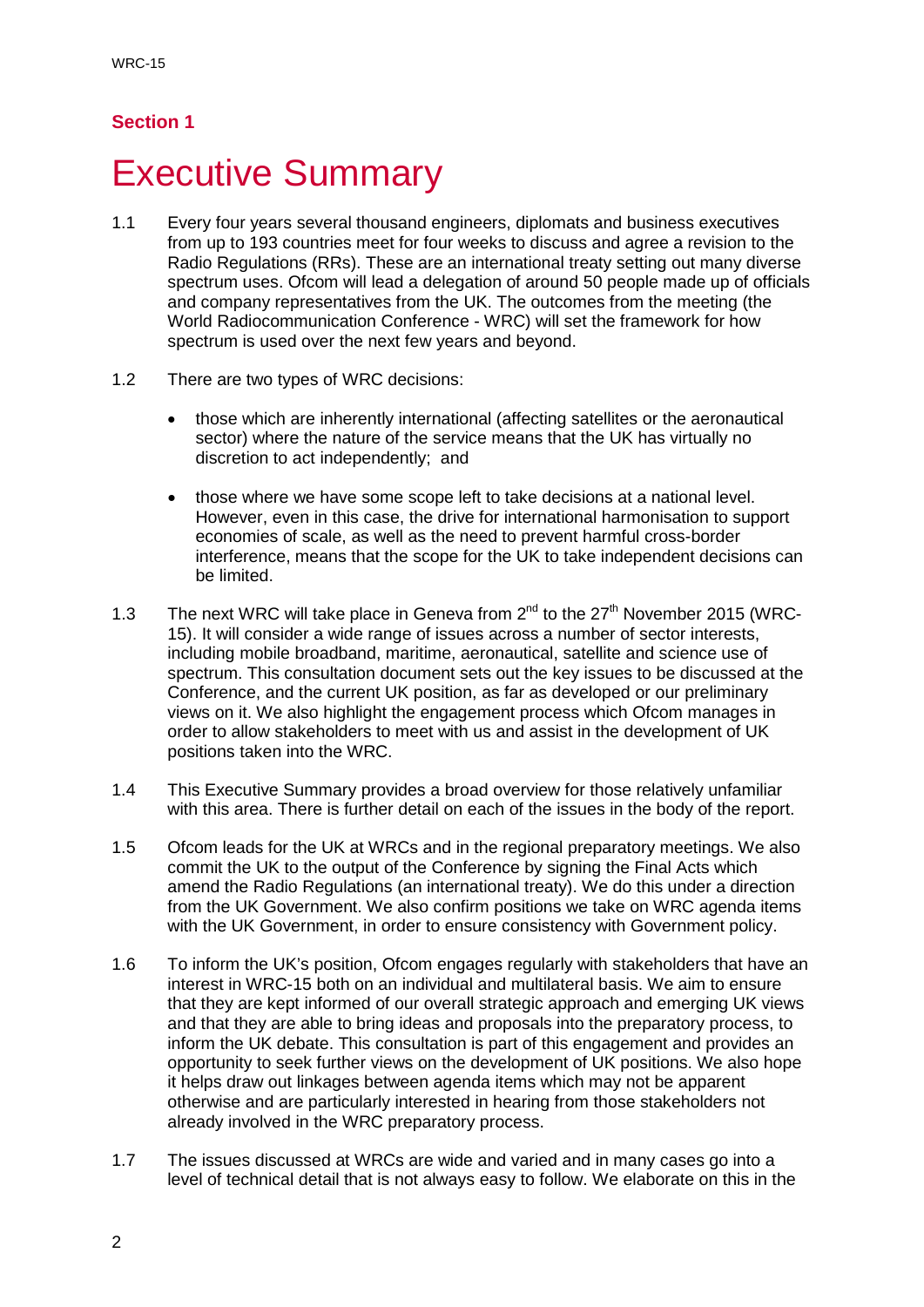main body of the document. However we would like to bring attention to the following issues which we believe are of particular interest and/or relevance to the UK:

- the future availability of spectrum for mobile broadband (including Wi-Fi)<sup>[1](#page-5-0)</sup> with particular focus on some key bands
- the spectrum requirements of the emergency services and associated agencies for Public Protection and Disaster Relief
- spectrum requirements for the command and control of Unmanned Aircraft (UA)
- the inclusion of leap seconds in global time and its link with Greenwich Mean Time.

We provide a short summary of each of these below.

- 1.8 **Mobile broadband (including Wi-Fi):** One of the highest profile issues is how to address the increasing use of data by mobile devices. We have recently set out our long term strategy to address this which identified a number of bands for further work<sup>[2](#page-5-1)</sup>. The WRC presents an opportunity to start identifying the bands that can potentially be harmonised, allowing for the lead time required for equipment to be developed and services to be rolled-out. As part of this, the European and international working groups preparing for the conference have carried out studies to assess technical compatibility with existing services in a number of frequency bands and will then make proposals for specific bands.
- 1.9 Ofcom is very actively engaged in these discussions at both an international and European level. We recognise that it is not always easy to project future demand for mobile broadband, and want to ensure that international decisions allow us to react to future growth in demand if and when needed.
- 1.10 This strand of WRC work covers several bands. One band that we expect to be the subject of debate is the **470 – 694 MHz band**. In most countries around the world this band is predominantly used for broadcast television services. This is also the case in the UK. As recently stated in our Free to View discussion document<sup>[3](#page-5-2)</sup>, we see an important role for digital terrestrial television in the UK for many years. We are monitoring developments carefully but our current expectation for WRC-15 is that we would resist a co-primary mobile allocation in this band.
- 1.11 Other bands worth highlighting in respect of mobile broadband are;
	- **3.4 – 4.2 GHz:**

 $\overline{a}$ 

Within the EU, part of this band (3.4 to 3.8 GHz) is subject to a European Commission Decision that makes it available for mobile broadband. Internationally, however, the band's availability for mobile broadband is fragmented, and the satellite industry places great importance on continued access to the band. This is because it has certain technical advantages

<span id="page-5-0"></span> $<sup>1</sup>$  WRC-15 Agenda Item 1.1 is assessing spectrum requirements for both mobile broadband and also</sup> for Wi-Fi and so where reference is made to mobile broadband this term is used to encompass both types (Wi-Fi is a trade mark of the Wi-Fi Alliance – [www.wi-fi.org](http://www.wi-fi.org/) – Ofcom is not responsible for the content of external websites).

<span id="page-5-1"></span><sup>2</sup> http://stakeholders.ofcom.org.uk/consultations/mobile-data-strategy/<br><sup>3</sup> http://stakeholders.ofcom.org.uk/consultations/700MHz/ftv/

<span id="page-5-2"></span>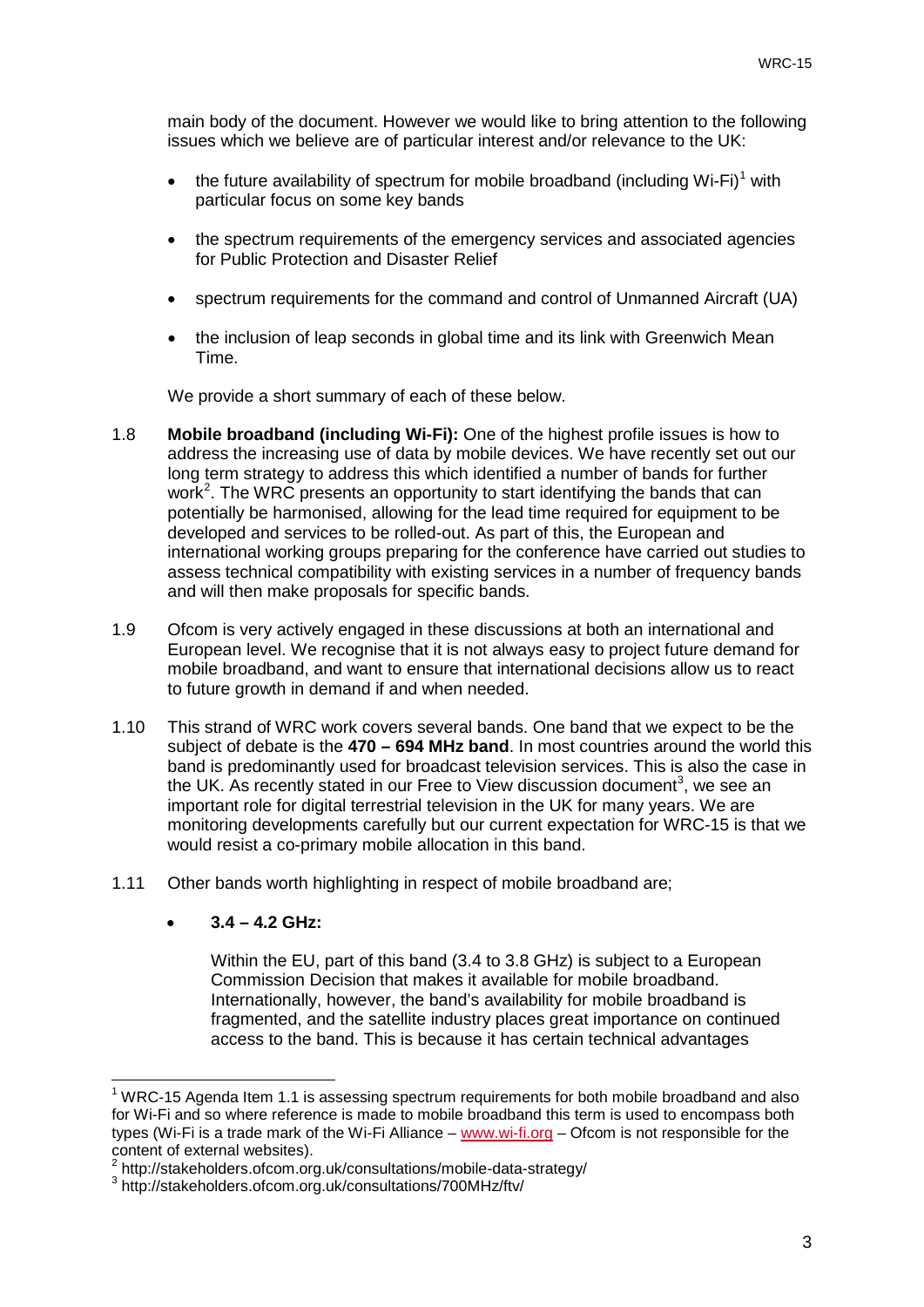compared to other satellite bands, particularly in tropical areas (i.e. less affected by rain effects or "rain fade" in countries where heavy regular rainfall is normal).

Ofcom supports the use of band  $3.4 - 3.8$  GHz for mobile broadband and this position is supported by the European WRC preparatory group within  $CEPT<sup>4</sup>$  $CEPT<sup>4</sup>$  $CEPT<sup>4</sup>$ . We also support the longer term consideration of  $3.8 - 4.2$  GHz for potential mobile broadband use in CEPT/EU. We recognise, however, the sensitivities and concerns that would be raised if there were consideration of a mobile allocation up to 4.2 GHz at WRC-15.

• **5 GHz:**

This band could deliver additional capacity for Wi-Fi services, which we anticipate will continue to grow over the coming years. The current discussions centre on whether Wi-Fi devices can make use of a contiguous bandwidth of around 775 MHz in this band without causing harmful interference to incumbent services.

One of the two frequency ranges under discussion is used by a European satellite network "Copernicus" which will scan the earth providing imaging data for environmental/security/disaster monitoring. The other band is used for military radar and aeronautical use. Ofcom sees merit in exploring sharing options for this band. We are conscious however that any future decision to extend the allocation for Wi-Fi at 5 GHz will need to be subject to suitable coexistence measures to protect the important incumbent services. Technical work is on-going to determine whether, and under what circumstances, sharing may be possible in this band.

- 1.12 In addition, there will be a discussion on the use of the **700 MHz band** (i.e. 694 790 MHz) for mobile broadband. The last WRC in 2012 agreed to a co-primary mobile allocation for the 700 MHz band subject to the necessary technical studies. A final decision will be taken at WRC-15. The UK supports the change and we see the benefits this brings to support the further development of mobile broadband at international level, as explained in our UHF strategy statement<sup>[5](#page-6-1)</sup>. The main issue internationally has been over which band plan to use. We have supported the 2 x 30 MHz plan which is aligned with that already adopted in Asia Pacific, and this has recently been endorsed by the rest of Europe. We also want to ensure the continued protection of adjacent Digital Terrestrial Television platform use of channel  $48^{\circ}$ .
- 1.13 A final element of the debate about future spectrum requirements for mobile broadband relates to higher frequency spectrum. This will not be decided at WRC-15 as the scope of the mobile broadband agenda item has been limited to spectrum bands up to around 6 GHz. However, it is expected that WRC-15 will consider a proposal for a **future agenda item** for the next WRC in 2018 or 2019 which will specifically look at additional spectrum requirements for mobile above 6 GHz. If this is agreed, a contentious issue at WRC-15 will be to determine the scope and focus of this future agenda item.

 $\overline{a}$ 

<span id="page-6-0"></span><sup>&</sup>lt;sup>4</sup> European Conference of Postal and Telecommunications Administrations  $\frac{http://www.cept.org/ecc}{http://www.cept.org/ecc}$ <sup>5</sup> Securing long term benefits from scarce spectrum resources – A strategy for UHF bands IV and V,

<span id="page-6-1"></span>http://stakeholders.ofcom.org.uk/consultations/uhf-strategy <sup>6</sup> Digital Television channel 48 is centred upon 690 MHz.

<span id="page-6-2"></span>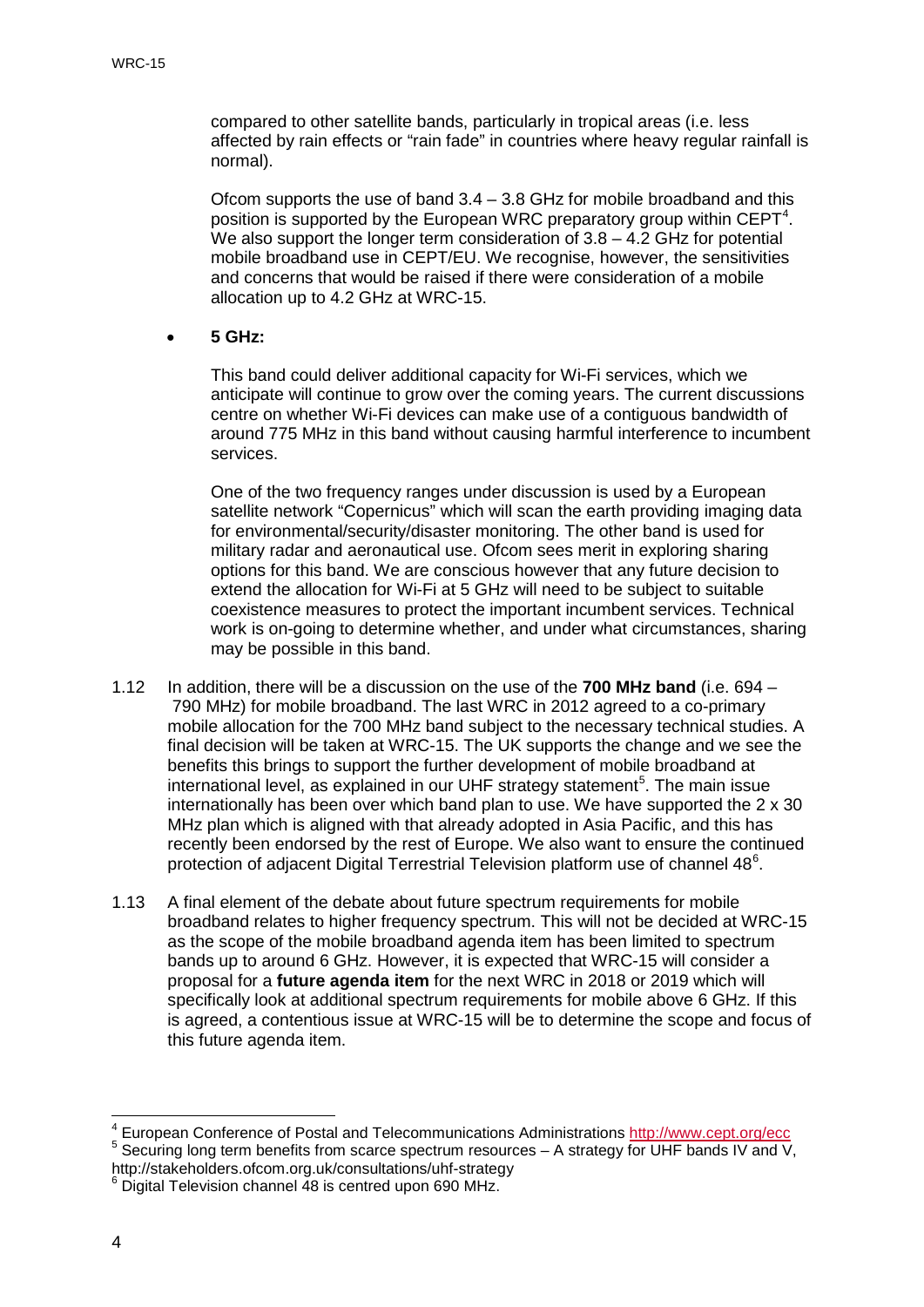- 1.14 **Public Protection and Disaster Relief (PPDR):** This will look at the spectrum used for emergency and disaster relief communications, including the provision of a spectrum database to assist with the choice of operational or inter-operational assistance during cross border incidents. Ofcom is working with the UK emergency services and related agencies. We support a model that enables the UK, at a national level, to identify a range of different frequency bands, which includes the potential use of established commercial networks. We oppose a solution based purely on dedicated and explicitly identified PPDR frequency bands.
- 1.15 **Unmanned Aircraft (UA) use of the fixed-satellite service bands:** WRC-15 will consider whether fixed-satellite service (FSS) frequency allocations could be used for the command and control of unmanned aircraft. This is linked to the regulatory considerations for aviation more generally (over which Ofcom has no responsibility), and raises safety of life issues. We believe we should take a cautious approach, particularly noting that the evidence (from the international aviation organisation) to assess whether FSS allocations can be used for UA command and control is currently lacking.
- 1.16 **Coordinated Universal Time:** WRC-15 will take a decision on whether the inclusion of the leap second into Coordinated Universal Time (UTC) should continue. There are two ways to measure time: astronomical and atomic. Some administrations<sup>[7](#page-7-0)</sup> favour atomic time due to its greater stability and accuracy and argue that the insertion of leap seconds can cause operational difficulties for a range of electronic systems. The UK believes that the problems associated with the insertion of leap seconds are relatively minor and can be overcome through appropriate preparations in advance of insertion. The UK therefore currently supports maintaining the leap second in UTC.
- 1.17 We explore these and many other issues in more detail in the rest of the document. We are keen to hear from all stakeholders with an interest in any of the issues to be discussed at the next WRC. This consultation complements our programme of ongoing stakeholder engagement, which includes active discussions with stakeholders in dedicated working groups, roundtables, workshops and bilateral meetings. In the next section, we set out further detail on our approach to stakeholder engagement.
- 1.18 The closing date for responses is  $19<sup>th</sup>$  September 2014. We will consider these as we refine the UK line, bearing in mind that the final UK positions will only be adopted a few weeks before the Conference. We will of course continue to actively engage with all stakeholders in the run-up to the conference.

<span id="page-7-0"></span> $7$  Administration(s): term used to indicate a country's governmental department or organisation representative, that is able discharge a countries obligations/activities in the International Telecommunications Union (ITU).  $\overline{a}$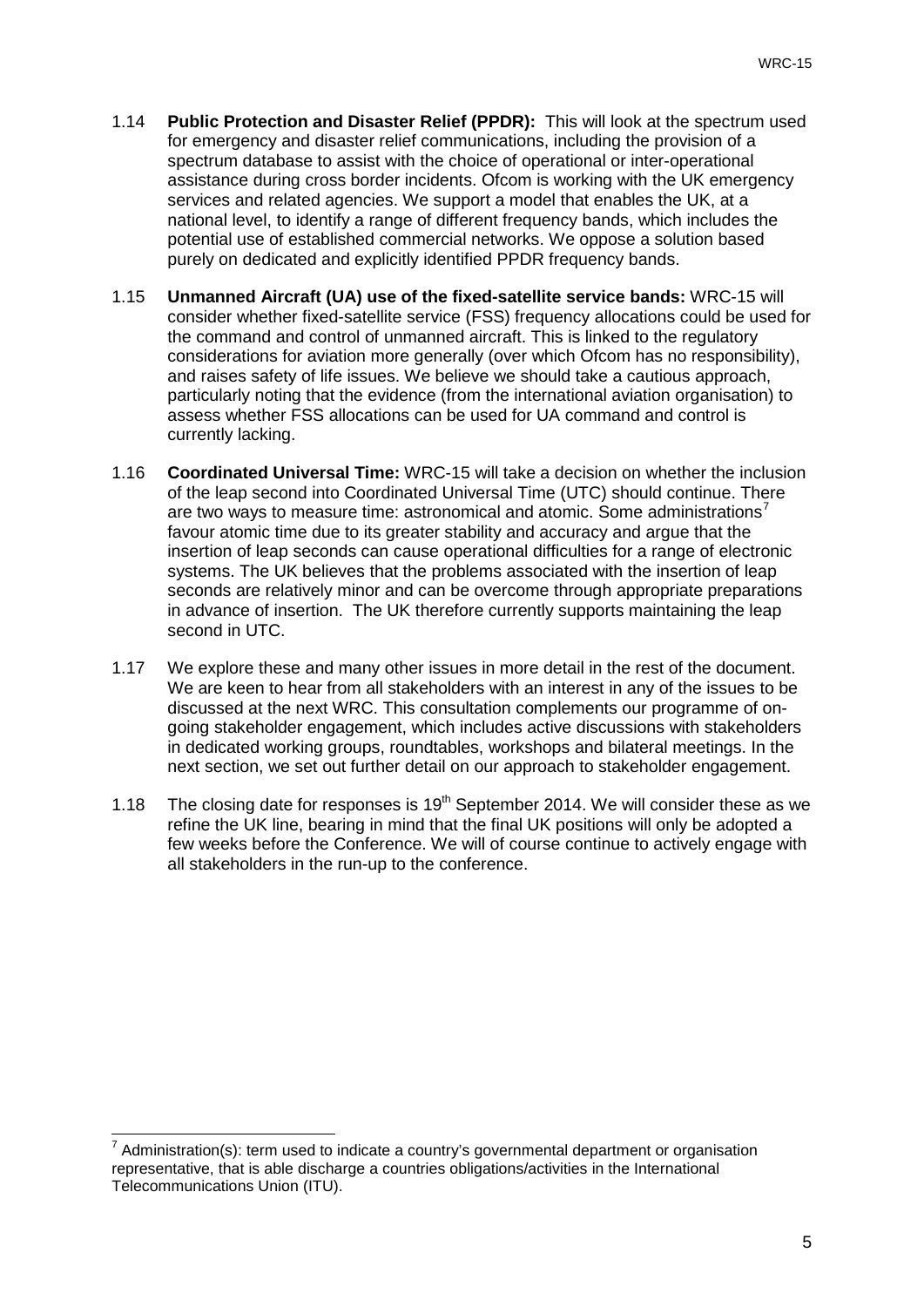### **Section 2**

## <span id="page-8-0"></span>**Introduction**

### **The Radio Regulations and why they matter**

- 2.1 The international framework for the management of the radio frequency spectrum is documented in the International Radio Regulations  $(RRs)^8$  $(RRs)^8$  as published and maintained by the International Telecommunication Union (a specialised agency of the United Nations). These have the status of an international treaty and determine the rights and obligations, placed upon national administrations, around the use of spectrum in their country relative to spectrum use in all other countries. Alongside this the RRs also recognise the sovereign right of countries to manage and use spectrum, within their borders, the way they wish to without causing interference to other countries use. The RRs are produced and updated by a World Radiocommunication Conference (WRC), which is held approximately every four years, inviting participants from 193 countries.
- 2.2 The RRs contain a table of frequency allocations which subdivides the radio spectrum from 8.3 kHz to 275 GHz into a large number of frequency bands, each being allocated to one or more defined radiocommunication services (such as broadcasting, mobile, fixed and various space services).
- 2.3 The RRs also contain regulatory procedures for coordinating frequency use between countries at the level of individual assignments, i.e. individual stations or networks. Such procedures establish rights and obligations, giving the regulatory certainty necessary for investment in radiocommunication systems. For example, the right to operate frequencies on a satellite cannot be defined simply on the basis of the operation from the territory of one country and a complex set of procedures is in place for notification and co-ordination of frequency assignments to ensure equitable access to this valuable spectrum/orbital resource. Other provisions may be specific to certain radio services, including pre-determined frequency assignment plans in some cases, and detailed operational procedures (particularly for maritime and aeronautical services).
- 2.4 For the purposes of spectrum allocations, the RRs divide the world into three broad geographical Regions: Region 1 covers Africa, Europe (including Armenia, Azerbaijan, the Russian Federation, Georgia, Kazakhstan, Mongolia, Uzbekistan, Kyrgyzstan, Tajikistan, Turkmenistan, Turkey and Ukraine) and the Middle East; Region 2 covers the Americas; and Region 3 covers the Asia-Pacific countries. Although there is a good degree of alignment between the Regions, there are also distinct differences in many important parts of the spectrum.
- 2.5 The RRs have, for many years, determined the pattern of spectrum use for almost the entire radio spectrum and almost all radio services. In many cases, it is necessary to do this at international level in order to:
	- Avoid or keep cross-border interference to a minimum;
	- Facilitate mobility and interoperability of radio equipment (especially important for terminal equipment such as mobile phones);

<span id="page-8-1"></span><sup>8</sup> <http://www.itu.int/pub/R-REG-RR/en>  $\overline{a}$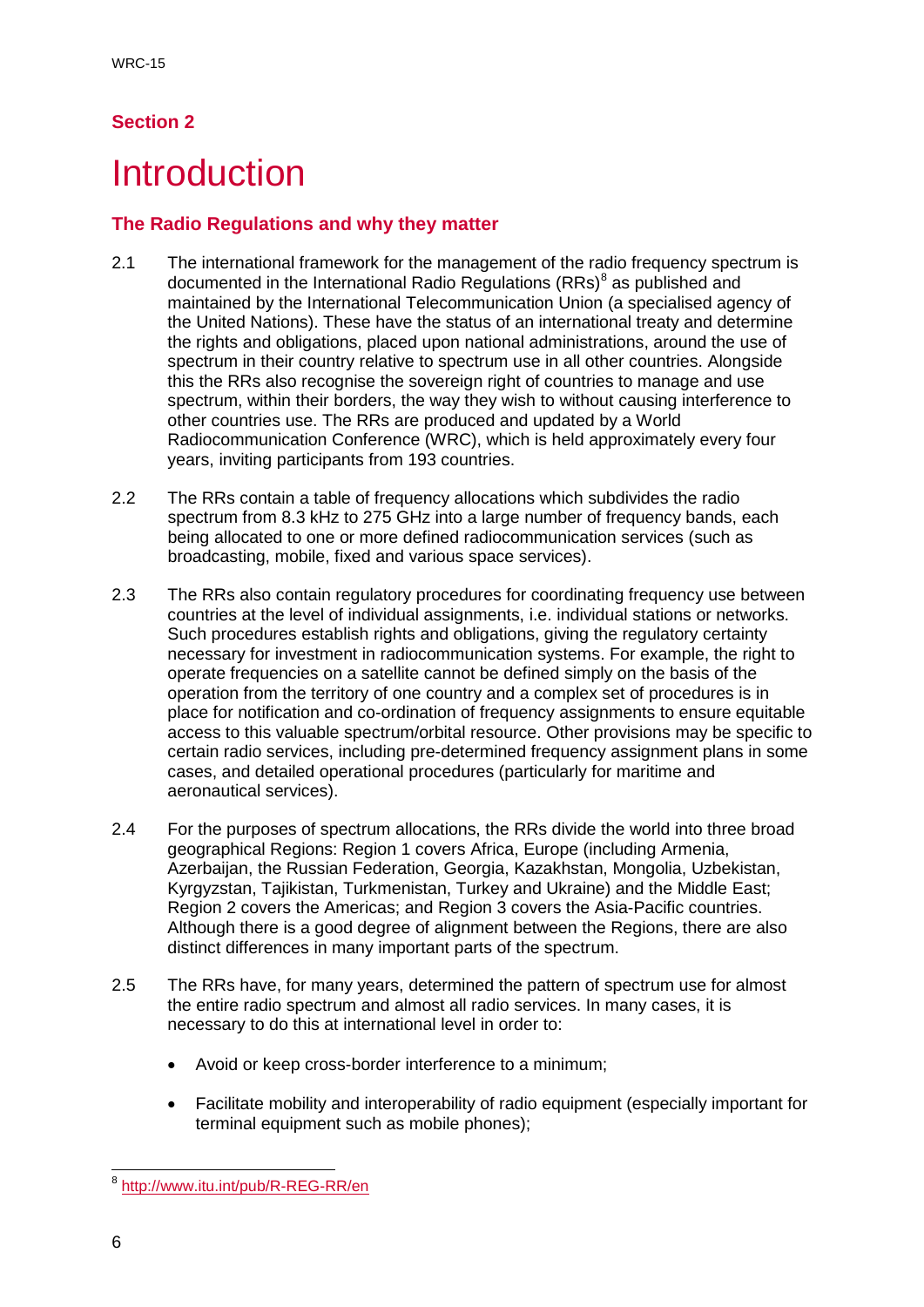- Derive benefits from international markets for equipment with resulting economies of scale for operators and users; and
- Recognise the international nature of some radio services (for example, aeronautical, maritime and satellite services all require spectrum to be available seamlessly across national boundaries).

#### **UK preparation for WRC-15**

- 2.6 There has not been a comprehensive revision of the RRs since 1979. All subsequent WRCs have undertaken a partial revision of the Regulations on the basis of a fixed, pre-determined agenda prepared at the previous WRC, before being formally endorsed by the Council<sup>[9](#page-9-0)</sup> of the ITU.
- 2.7 The agenda for WRC-15 was drafted and provisionally agreed at WRC-07. It was then confirmed at WRC-12, after necessary changes<sup>[10](#page-9-1)</sup>. This is normal practice and allows for changes between WRCs as some items may no longer be seen as valid and may be removed from the agenda of a later WRC. The organisation of work between WRCs, including the attribution of the work to the appropriate ITU-R Study Groups, is decided at the first Conference Preparatory Meeting (CPM) held during the week immediately following the previous WRC.
- 2.8 Proposals to WRCs are usually co-ordinated by countries through the regional groups. In the case of the UK, this is within the European Conference of Postal and Telecommunications Administrations (CEPT). CEPT, which currently has 48 member countries, submits European Common Proposals (ECPs) to the WRC. Each CEPT member is free to formally sign each ECP and, unless there is good and justified reason not to do so, the UK would usually support all the ECPs developed through this process.
- 2.9 Ofcom is responsible for the development of the UK positions taken into both the CEPT process and then on to the conference itself. At the most formal level we agree the positions and negotiating lines we take into the WRC through the Government's UK Spectrum Strategy Committee (UKSSC) in order to ensure consistency with Government policy. Ofcom chairs the International Frequency Policy Group (IFPG), which is a sub group of the UKSSC and provides a forum for Ofcom, Government, its Agencies and relevant statutory regulators to meet and discuss the developing positions. Thus the IFPG acts as a sounding board between Ofcom and Government, enabling Ofcom to ensure that key UK positions and associated negotiating strategies are aligned with Government priorities. The core UK positions, however, are developed through four working groups that include stakeholder representatives (see detail below).
- 2.10 As well as leading for the UK in the European process, Ofcom also monitors developments at the global level and, where justified, participates as an observer in relevant meetings outside Europe including CITEL (Americas); APG (Asia-Pacific); ASMG (Arab group); RCC (former Soviet countries) and ATU (Africa).

<sup>&</sup>lt;sup>9</sup> ITU Council Resolution 1343 (July 2012)  $\overline{a}$ 

<span id="page-9-1"></span><span id="page-9-0"></span><sup>&</sup>lt;sup>10</sup> A full list of the agenda items and the directly related Resolutions, for WRC-15, is available on the ITU website<http://www.itu.int/oth/R1201000001/en>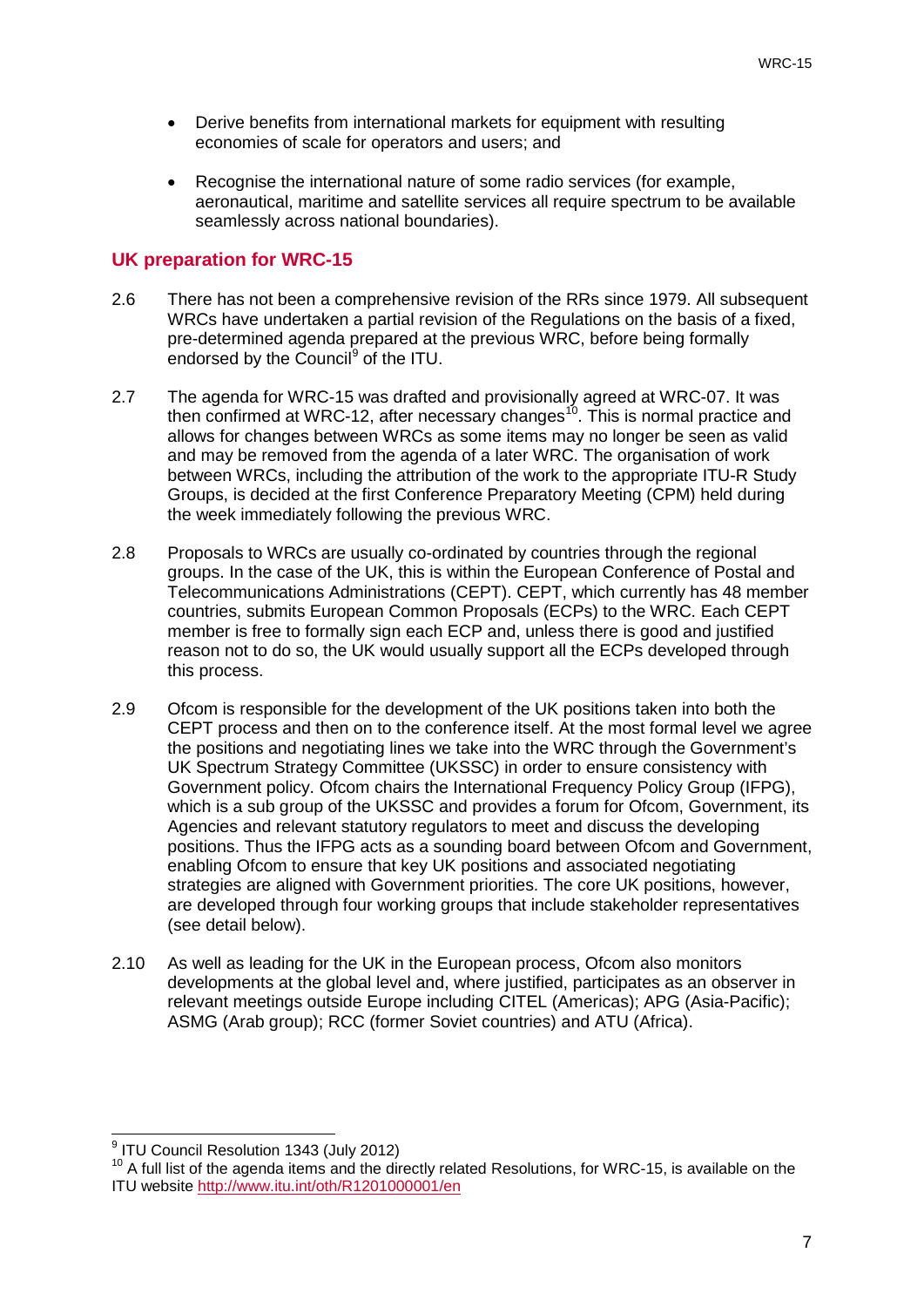#### **Ofcom's engagement with UK stakeholders**

- 2.11 Ofcom is keen to ensure that the development of UK positions for WRCs takes into account the views and concerns of all UK stakeholders. To this end, we engage regularly with industry and others, both bilaterally and on a multilateral basis. We have set up four separate working groups<sup>[11](#page-10-0)</sup> that are open to all stakeholders who have a relevant interest in international spectrum matters. These Working Groups allow for an open debate to help inform the development of UK positions on individual issues which can then be taken forward into the European (CEPT) and International (ITU) discussions. In addition, the International Spectrum Stakeholder Briefing group (ISSB) is a high-level forum which provides an opportunity for Ofcom to engage with stakeholders at a strategic level across all of our international spectrum-related activities (including the WRC).
- 2.12 For each of the WRC-15 Agenda Items, we have appointed a UK co-ordinator. They are primarily responsible for reviewing the technical work, and for seeking stakeholder input through a combination of face-to-face meetings, correspondence and participation in the relevant working group. The UK coordinator is identified at the end of the discussion of each agenda item in this consultation document and a full list of UK coordinators is shown in Annex 7.
- 2.13 In many cases the UK co-ordinator, assisted by the participants of the relevant working group, will develop positions which are supported by UK stakeholders. In some cases, however, this may not be possible and for the most contentious or difficult items Ofcom may ask UKSSC to develop the UK position. In all cases, Ofcom will endeavour to communicate openly and clearly to stakeholders the rationale for the UK position and how we have considered and balanced the various concerns that have been raised.

#### **Purpose of this consultation**

2.14 This consultation aims to inform users of the radio spectrum of the issues that will be discussed at WRC-15, and the current UK position or our preliminary views on it. We invite interested parties to identify their priorities for the conference, share any concerns relating to individual agenda items and comment on our overall strategy and process of engagement. We are particularly interested in the views of those stakeholders that are not active in the formal preparatory process. For details of how to respond to this consultation see Annex 1.

<span id="page-10-0"></span><sup>&</sup>lt;sup>11</sup> Working Group A - Scientific and Regulatory, Working Group B - Satellite, Working Group C -Aeronautical, Maritime and Amateur, Working Group D - Mobile and Mobile Broadband.  $\overline{a}$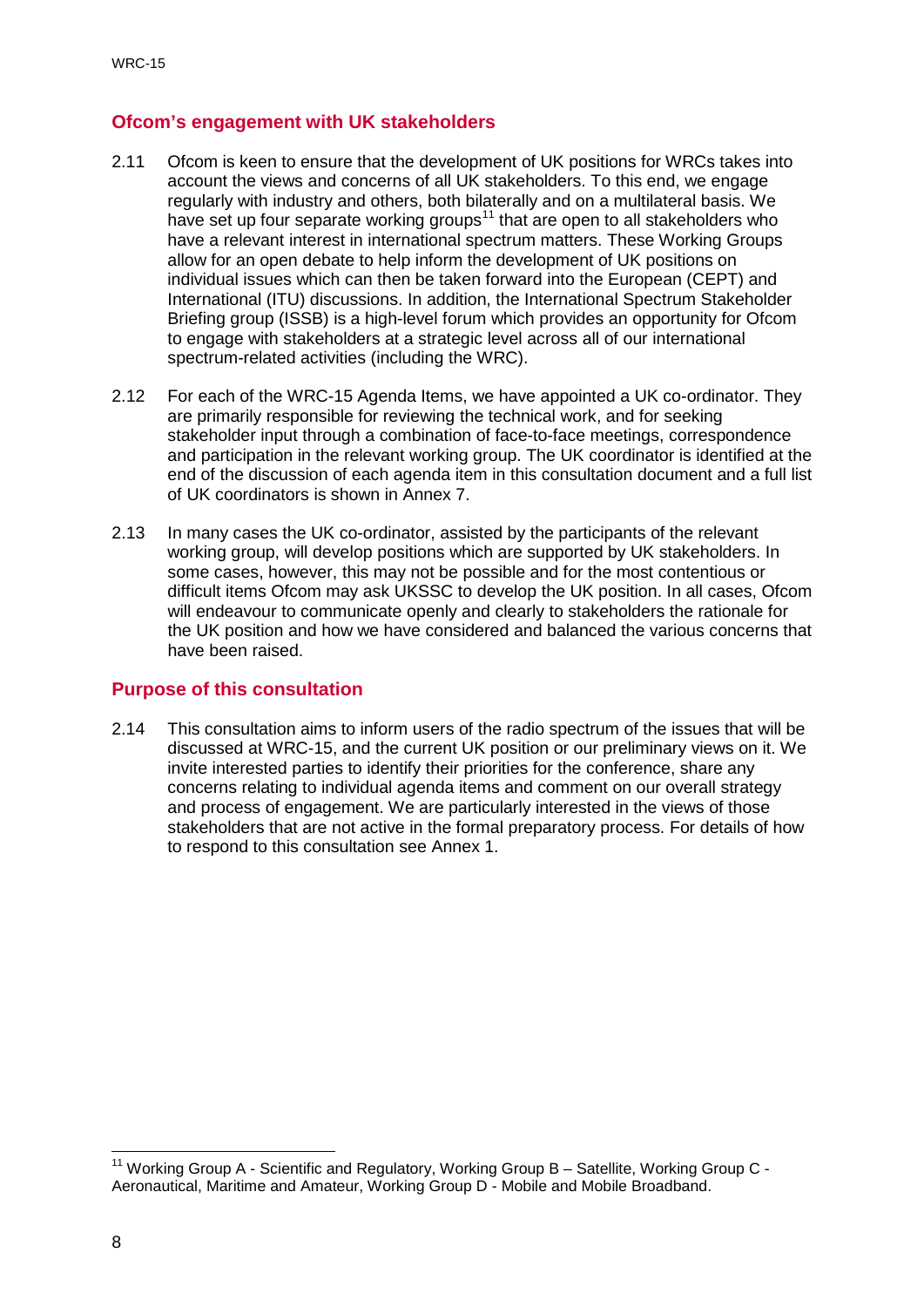#### **Section 3**

## <span id="page-11-0"></span>The WRC-15 agenda: general overview

- 3.1 The agenda for WRC-15 contains over 20 agenda items covering many frequency bands and radio services and includes "standing" agenda items which address general regulatory and procedural matters. Some items are very specific and tightly defined while others cover a wide range of issues. All have the potential to create new opportunities for the use of the radio spectrum and may therefore present a threat to existing users.
- 3.2 There will be varying levels of interest across the agenda items. Internationally, the level of interest will be predominantly driven by differing national policies, regional agreements and industrial interests related to the nature of the issue and the frequency band, or bands, under consideration.
- 3.3 For the purposes of this consultation, we have grouped the various agenda items into the following broad subject categories (these do not have any formal international recognition):
	- **Electronic Communications Services**: This covers spectrum allocations to communications systems that would predominantly deliver services to end users. This includes high profile issues that have a significant citizen and consumer interest such as future spectrum for wireless broadband to support devices such as smartphones, tablet computers and associated consumer devices. Although the focus of attention is often on terrestrial wireless broadband, issues covered in this section also include a number of satellite related agenda items. We have also included agenda items covering Public Protection and Disaster Relief and the amateur service in this section.

Two issues are likely to attract most attention: the identification of future spectrum bands for wireless broadband (Agenda Item 1.1) and a resolution that is expected to result in the TV broadcast band at 700 MHz $^{12}$  $^{12}$  $^{12}$  formally being harmonised for mobile broadband use (Agenda Item  $1.2$ )<sup>13</sup>. Given the considerable interest in Agenda Items 1.1 and 1.2, Ofcom published a separate Call for Input<sup>[14](#page-11-3)</sup> in March 2013 and has also consulted separately on specific frequency bands of interest in our Mobile Data Strategy<sup>[15](#page-11-4)</sup>. The responses to the Call for Input and the Mobile Data Strategy Consultation have helped inform this consultation document. It is worth emphasising that, although Agenda item 1.1 is focused on wireless broadband, a number of other services could potentially be impacted by any decision to allocate additional spectrum to the mobile service.

*Relevant agenda items: 1.1, 1.2, 1.3, 1.4, 1.6 (1.6.1 and 1.6.2), 1.7, 1.9 (1.9.1), 1.10*

• **Transport, including radiodetermination**: This covers spectrum use by transport related applications. Many of these agenda items are of particular

 $12$  The 700 MHz band refers to 694 – 790 MHz  $\overline{a}$ 

<span id="page-11-2"></span><span id="page-11-1"></span><sup>&</sup>lt;sup>13</sup> The provisional identification of a co-mobile allocation, and IMT identification, in the 700 MHz band was agreed at WRC-12.

<sup>14</sup> http://stakeholders.ofcom.org.uk/consultations/cfi-mobile-bb/

<span id="page-11-4"></span><span id="page-11-3"></span><sup>15</sup> http://stakeholders.ofcom.org.uk/consultations/mobile-data-strategy/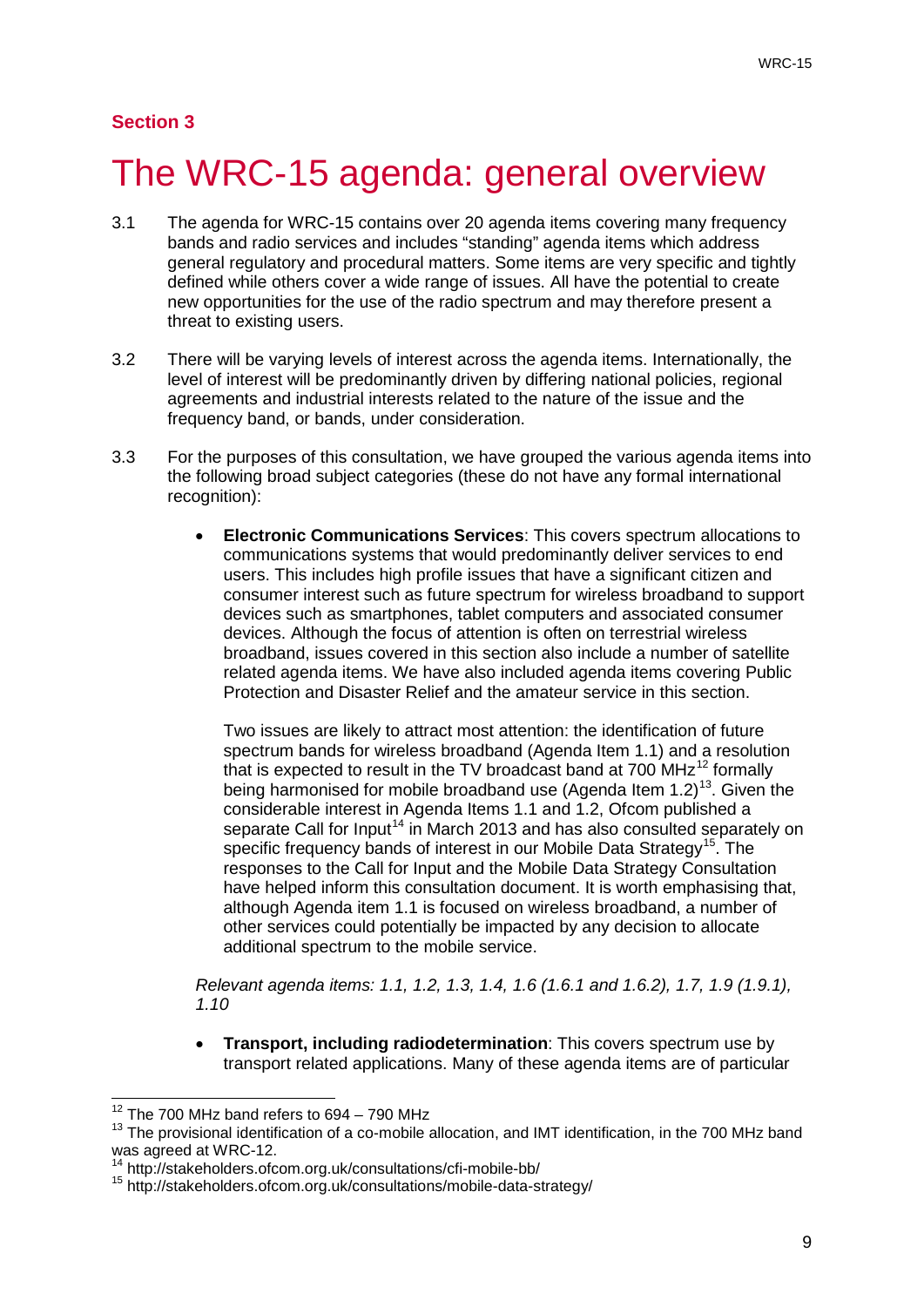interest to the aviation and maritime sectors and the associated regulatory bodies in the UK (i.e. the Civil Aviation Authority, the Maritime and Coastguard Agency and the Department of Transport). Following WRC-15, we expect that these bodies will need to consider developing additional regulatory and implementation measures. These measures might include notices or regulations which place certain requirements on aviation or maritime, whether UK based or for those coming into UK airspace or UK waters. Moreover these UK authorities are active in European<sup>[16](#page-12-0)</sup> and International<sup>[17](#page-12-1)</sup> bodies that have wider responsibility for aviation and maritime measures. These links play an important part in the formulation of the UK position.

*Relevant agenda items: 1.5, 1.8, 1.9 (1.9.2), 1.15, 1.16, 1.17, 1.18*

- **Scientific use of spectrum**: Issues considered within this section include:
	- o Radio astronomy which is the detection of naturally occurring radio emissions in space.
	- o Earth Exploration Satellite Service which is the use of radio spectrum for the purposes of mapping and imaging of the earth's surface. This data is for example used to assess the impact of environmental change on the earth.

*Relevant agenda items: 1.11, 1.12, 1.13, 1.14*

**Standing agenda items:** These are agenda items discussed at each Conference to make general regulatory changes to the Radio Regulations. One of these is the consideration of the Director's Report (Director of the ITU Radiocommunication Bureau) to WRC-15 which will evaluate developments in the Radiocommunication Sector since WRC-12.

*Relevant agenda items: 2, 3, 4, 5, 6, 7, 8, 9 (and sub issues thereof)*

**Future Agenda items:** Every WRC considers the agenda for the next conference and the conference subsequent to that. These proposals can appear right up to and during the WRC itself. The UK has made a specific proposal to consider mobile broadband in frequency bands above 6 GHz.

*Relevant agenda items: 10*

3.4 The remaining sections of this document are structured around each of these categories. Each section provides a summary overview of the individual agenda items in a format suitable for those who are not already familiar with the WRC process. We also set out the UK objectives, based on existing Ofcom policies, previous consultations, and discussions with UK stakeholders. Finally, we have sought to identify any linkages between issues which may not be immediately obvious from the WRC agenda itself.

<span id="page-12-0"></span><sup>&</sup>lt;sup>16</sup> The European Organisation for the Safety of Air Navigation (EUROCONTROL) whose objective is the development of a seamless, pan-European Air Traffic Management (ATM) system.<br><sup>17</sup> International Civil Aviation Organization (ICAO) and the International Maritime Organization (IMO),  $\overline{1}$ 

<span id="page-12-1"></span>which are specialised agencies of the United Nations.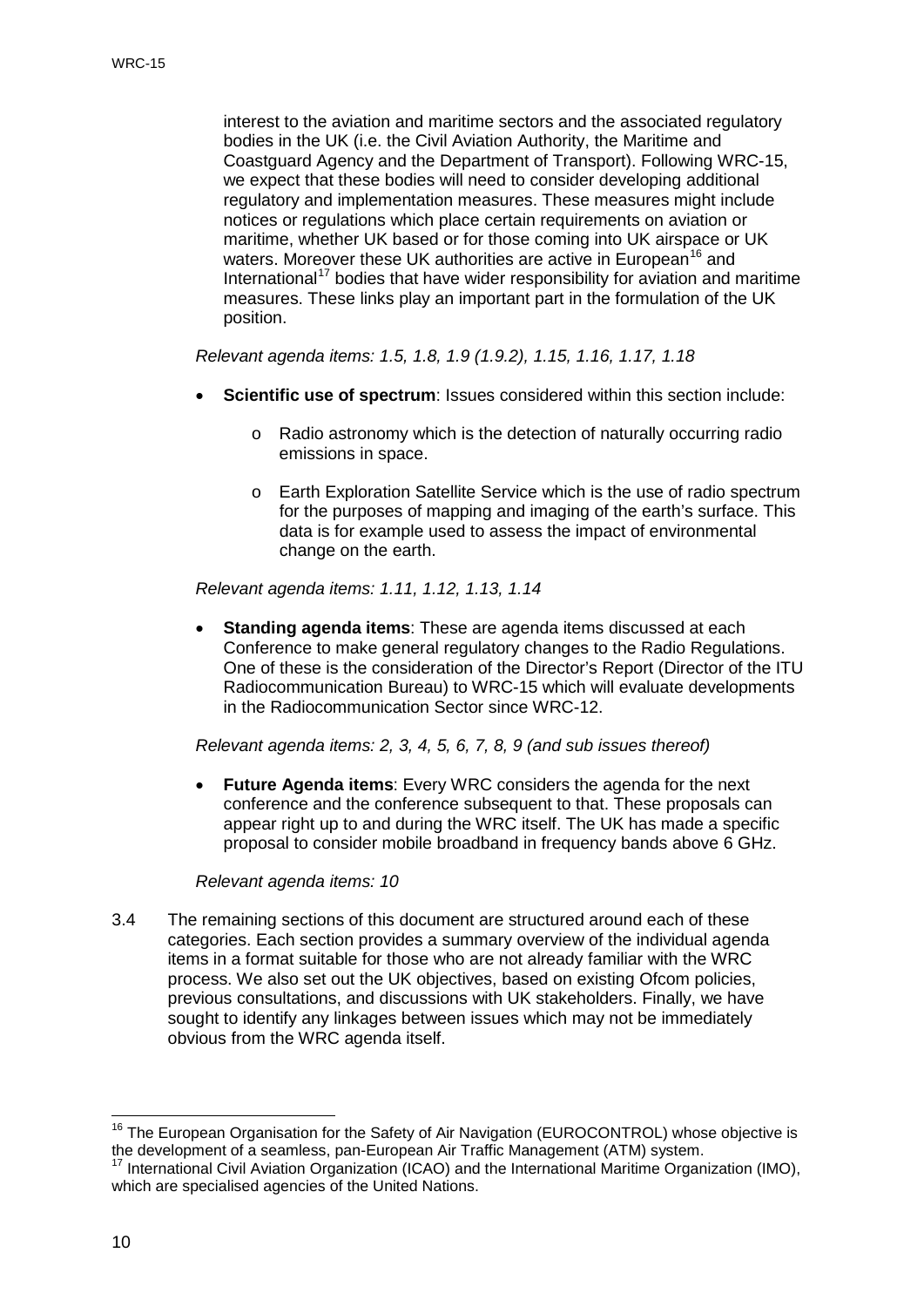- 3.5 Given the lead time to the conference, we expect to review our objectives and positions continuously as the technical preparatory work progresses. We see this consultation as an important step in this process.
- 3.6 The consultation also identifies what we consider to be the relative priorities of the various agenda items. We have prioritised these as follows:
	- **High**: key policy issues for the UK, either because of their strategic importance or because of the potential threat they may pose to UK interests. This will usually apply where there is a major conflict between radio services or between differing UK interests, and especially where the agenda item is so wide-ranging that it presents potentially multiple, as yet undefined, threats (e.g. where additional spectrum is sought without any indication as to the target band). We anticipate these to be controversial with diverging views from other countries, including within Europe. We will aim to actively engage at all stages.
	- **Medium**: important for the UK and/or likely to present some difficulties, at least in detail. This will generally apply to agenda items mainly confined to a single radio service, rather than where this is a major conflict between services. We expect some degree of consensus at least in Europe but will ensure UK participation in all relevant meetings.
	- **Low:** either relatively unimportant for the UK or sufficiently straightforward and uncontroversial that we can expect others to lead with minimum risk to the UK. We will however continue to monitor developments.
- 3.7 As a rule, we will devote more resources to our high priorities but will keep this prioritisation under review. Even for low priority items, proposals could be made that require a more proactive involvement as a result.
- 3.8 A list of all the agenda items and the priority we have provisionally assigned to them is set out in Annex 6. The prioritisation has been undertaken in collaboration with Government departments and other interested stakeholders and we would welcome views as to whether we have identified the priorities correctly. We will take account of responses to this consultation in prioritising the work going forward.

*Question 1: Do you have any comments on the mechanism for UK preparation for WRC-15 and the role of Ofcom in this process?*

*Question 2: Do you agree with the prioritisation of the agenda items, as shown in Annex 6, and if not why?*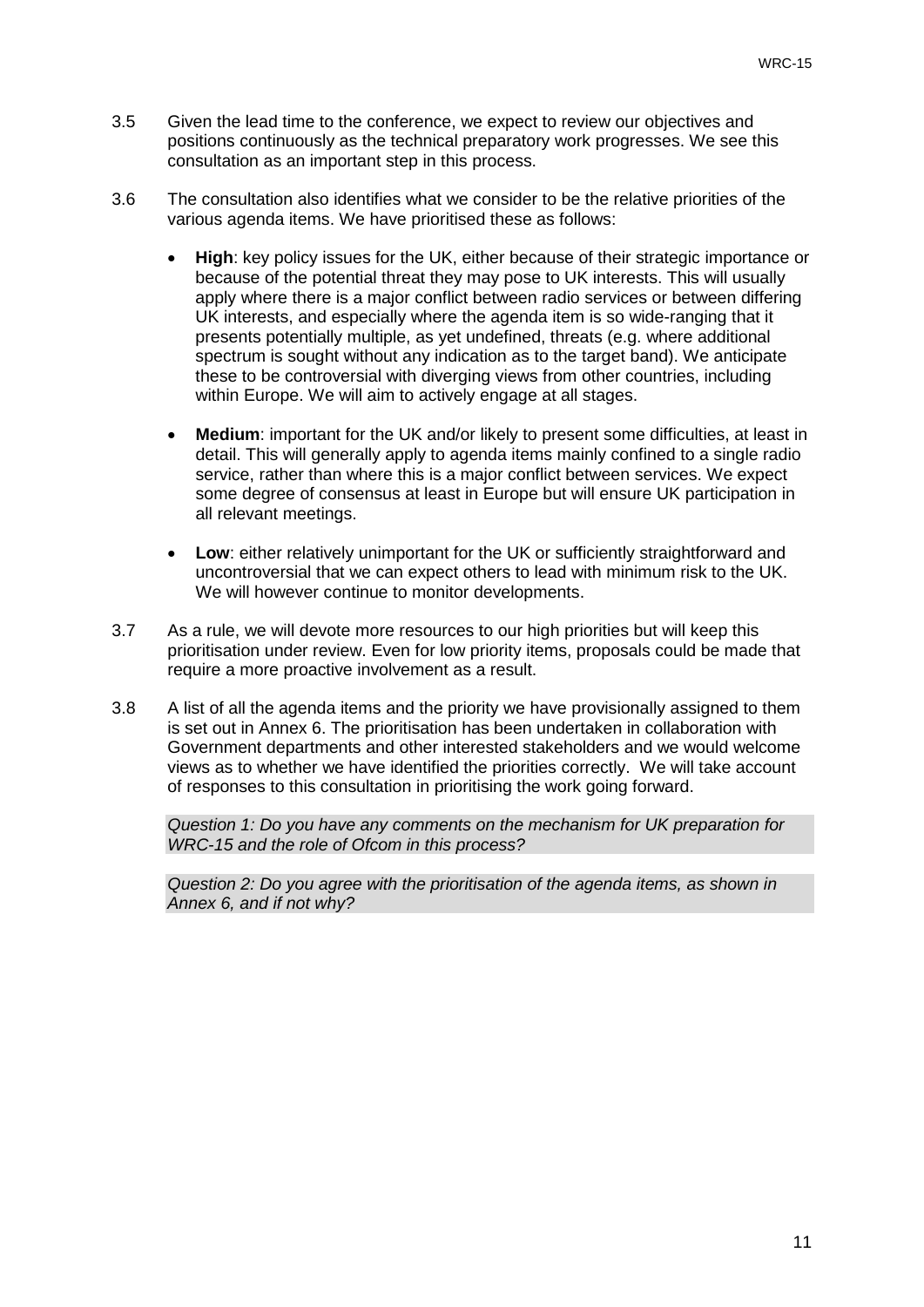### **Section 4**

## <span id="page-14-0"></span>**Electronic Communications Services**

- 4.1 This section addresses the following WRC-15 agenda items:
	- 1.1 Additional allocations for Mobile (IMT<sup>18</sup>) services and applications 1.2 Mobile allocation in the frequency band:  $694 790$  MHz
	- 1.2 Mobile allocation in the frequency band; 694 790 MHz<br>1.3 Broadband Public Protection and Disaster Relief
	- 1.3 Broadband Public Protection and Disaster Relief<br>1.4 Amateur service on a secondary basis in the 5.2
	- Amateur service, on a secondary basis, in the  $5\,250 5\,450$  kHz band
	- 1.6 Additional fixed satellite allocations between 10 and 17 GHz
	- 1.9 (1.9.1) Additional fixed satellite allocations in the 7 and 8 GHz bands
	- 1.10 Additional mobile satellite IMT allocations in the 22 26 GHz range

#### **Agenda Item 1.1 - Additional allocations for Mobile (IMT) services and applications**

- 4.2 Agenda item 1.1 addresses additional spectrum allocations for mobile services that would be used by IMT<sup>[19](#page-14-2)</sup> and other terrestrial mobile broadband applications (e.g. smartphones, tablet computers, Wi-Fi services). The proposal is to increase, at an international level, the spectrum allocations available for mobile broadband services. This agenda item has had the highest profile in the lead up to WRC-15, not least as it potentially affects many of the other radiocommunication services.
- 4.3 The aim of this agenda item is to plan for the spectrum needed to respond to growing demand for mobile broadband, and to ensure that the options for harmonised spectrum allocations for this purpose are available to nations across the next decade. It is necessarily forward looking and considers spectrum that could be suitable for new mobile allocations and/or identification for IMT. To this end, it requires ITU-R to study potential candidate frequency bands, taking into account the results of the studies on future spectrum requirements for IMT, protection of existing services and the need for harmonization.
- 4.4 We believe that there is a need for sufficient spectrum to be allocated to mobile and/or identified for IMT at the international level to give us the flexibility at national level to decide when and where to release harmonised spectrum for mobile broadband as we believe there is a risk that the spectrum currently available for mobile use may not be sufficient to meet future demand. Given the long lead time needed to change the use of spectrum, our preliminary conclusion is that additional mobile allocations and/or identification of bands for IMT at WRC-15 will be beneficial. We will keep this situation under review and will continue to develop our view of future growth in mobile data demand and potential spectrum implications, recognising the degree of uncertainty associated with such analysis.

<span id="page-14-1"></span> $18$  IMT - International Mobile Telecommunications. The ITU term that encompasses 3G, 4G and 5G wireless broadband systems  $\overline{a}$ 

<span id="page-14-2"></span> $19$  International Mobile Telecommunications is a term used to describe a suite of technologies, which are predominantly used for the delivery of wireless broadband services to users. These technologies are captured in two documents: [Recommendation ITU-R M.1457](http://www.itu.int/rec/R-REC-M.1457/en) [\(http://www.itu.int/rec/R-REC-](http://www.itu.int/rec/R-REC-M.1457/en)[M.1457/en\)](http://www.itu.int/rec/R-REC-M.1457/en) and [Recommendation ITU-R M.2012](http://www.itu.int/rec/R-REC-M.2012/en) [\(http://www.itu.int/rec/R-REC-M.2012/en\)](http://www.itu.int/rec/R-REC-M.2012/en), which are produced and maintained by the ITU.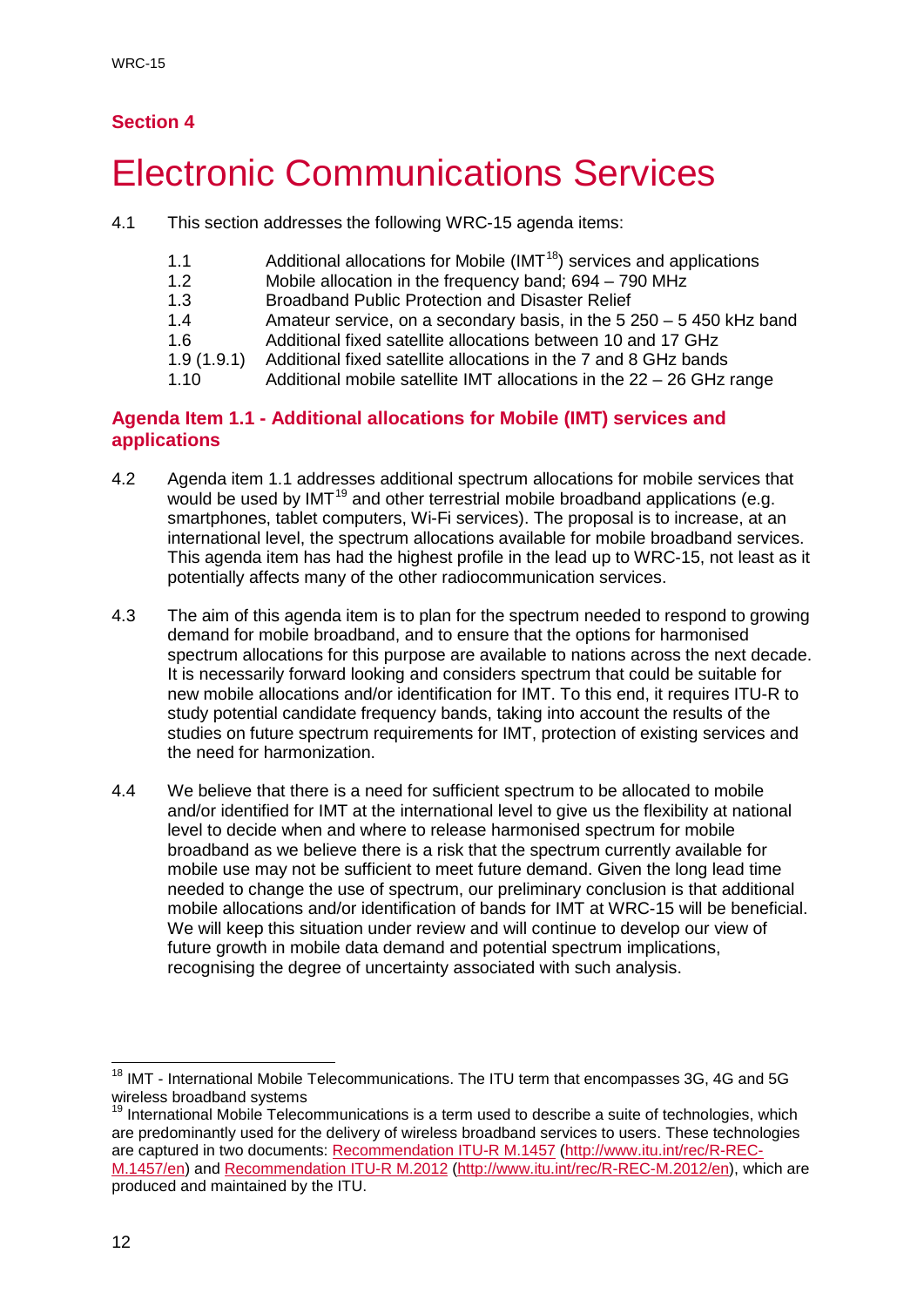- 4.5 Ofcom issued a Call for Input<sup>[20](#page-15-1)</sup> (CFI) in relation to this agenda item in March 2013 and the results of this were used to inform our view in taking our position forward in international discussions. This was followed in November 2013 by our Mobile Data Strategy consultation<sup>[21](#page-15-2)</sup> which set out actions Ofcom could undertake to facilitate the continued long term growth in consumer and citizen benefits from increasing use of mobile data services. We have recently published a statement on the Mobile Data Strategy which identifies a number of spectrum bands where we think further work should be carried out to consider their potential future availability for mobile data use, whilst recognising the many other competing demands for spectrum. It also sets out priorities for our international position on specific potential candidate frequency bands that are being considered under this agenda item.
- 4.6 The CEPT view is that additional spectrum for mobile broadband needs to be identified at the WRC level and it puts the total requirement (including current spectrum allocations) between 1340 MHz and 1960 MHz, depending on assumptions about market growth and with some national variations. We are therefore broadly aligned with the view that additional spectrum is likely to be required for mobile broadband. The CEPT view on frequency bands has been developing and more recently CEPT have updated their view on the frequency bands for consideration by WRC-15. **[Table 1](#page-15-0)** shows the CEPT view on potential candidate frequency bands for consideration by WRC-15, at the date of publication of this consultation.

| The following bands are<br>supported | The following bands are<br>subject to further<br>consideration taking into<br>account sharing and<br>compatibility studies | The following bands are<br>not supported for mobile<br>broadband: |
|--------------------------------------|----------------------------------------------------------------------------------------------------------------------------|-------------------------------------------------------------------|
| 1427-1452 MHz                        | $470 - 694$ MHz                                                                                                            | 1300-1350 MHz                                                     |
| 1452-1492 MHz                        | 1350-1375 MHz                                                                                                              | 1518-1525 MHz                                                     |
| 3400-3600 MHz                        | 1375-1400 MHz                                                                                                              | 1695-1710 MHz                                                     |
| 3600-3800 MHz                        | 1492-1518 MHz                                                                                                              | 2025-2110 MHz                                                     |
|                                      | 3800-4200 MHz                                                                                                              | 2200-2290 MHz                                                     |
|                                      | 5725-5850 MHz                                                                                                              | 2700-2900 MHz                                                     |
|                                      | 5925-6425 MHz                                                                                                              | 2900-3100 MHz                                                     |
|                                      |                                                                                                                            | 3300-3400 MHz                                                     |
|                                      |                                                                                                                            | 3800-4200 MHz                                                     |
|                                      |                                                                                                                            | 4400-5000 MHz                                                     |
|                                      |                                                                                                                            |                                                                   |

#### <span id="page-15-0"></span>**Table 1: CEPT views on potential candidate frequency bands[22](#page-15-3)**

Notes to the table:

3800 – 4200 MHz: is listed twice due to diverging CEPT views, and will be subject to further discussions

5350 – 5470 MHz: does not appear in any list due to on-going technical work that is yet to determine into which list it should be placed. A number of CEPT administrations have serious concerns about the feasibility of sharing between

<span id="page-15-1"></span><sup>&</sup>lt;sup>20</sup> Future demand for mobile broadband spectrum and consideration of potential candidate bands <http://stakeholders.ofcom.org.uk/consultations/cfi-mobile-bb/><br><sup>21</sup> http://stakeholders.ofcom.org.uk/consultations/mobile-data-strategy/  $\overline{a}$ 

<span id="page-15-3"></span><span id="page-15-2"></span><sup>22</sup> Source: Draft CEPT brief on WRC-15 agenda item 1.1, March 2014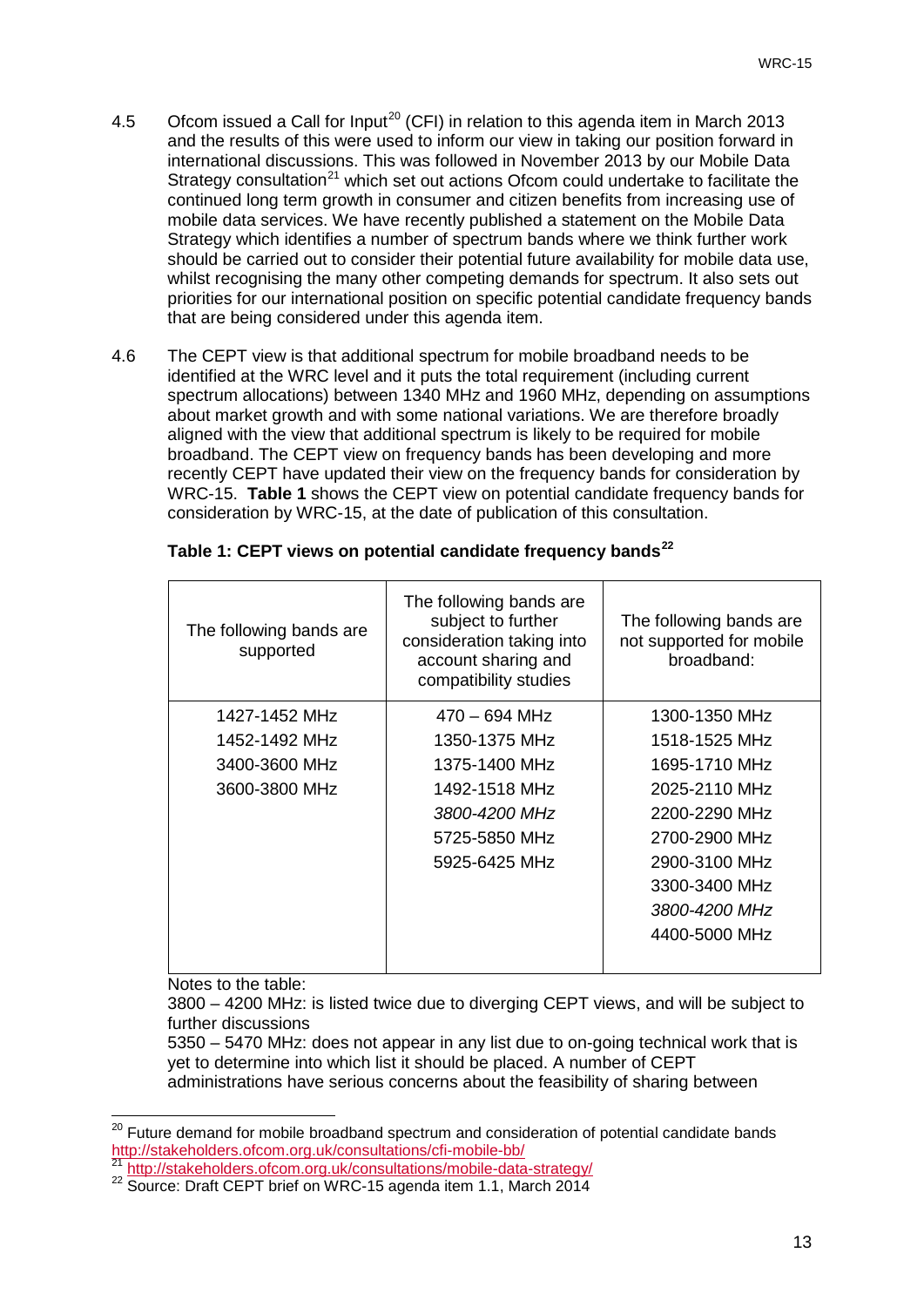RLANs and other applications in this band and are currently opposed to changes in this band. However, studies are on-going and the UK is contributing to these.

- 4.7 We have been participating in the recent CEPT discussions and agree with the potential candidate frequency bands that are currently being put forward by CEPT as "supported". We do however consider that further work is required in relation to a number of the other bands, particularly for some of those bands that are now qualified as "not supported". In respect of the individual bands;
	- The 1 427 1 452 MHz band is managed by the Ministry of Defence (MOD) who has conducted technical work to investigate the possibility of sharing this band. Their results indicate that Defence may be able to share with other services, where those services are subject to specific technical conditions as defined by  $MOD^{23}$
	- The 1 452 1 492 MHz band was awarded in the UK by auction in 2008. In CEPT it has been the subject of harmonisation through ECC Decision (13)03<sup>[24](#page-16-1)</sup> for supplemental downlink, which is a mobile broadband application.
	- CEPT is focussing further investigation on the 1 492 1 518 MHz band, looking at whether it would be possible to support it as a potential candidate frequency band, possibly in conjunction with downgrading the 1350-1400 MHz band to "not supported". The combination of the 1 427-1 452 MHz, 1 452 – 1 492 MHz and 1 492 – 1 518 MHz bands potentially creates a contiguous 91 MHz band for mobile broadband using the agreed common technical parameters detailed in the international process, which could be very attractive for the international equipment market. Should an international identification of the 1 492 – 1 518 MHz band be made for IMT at WRC-15, it would still require a decision at a national level as to whether or not the spectrum will be made available in the UK for IMT. The UK currently has a large number of fixed links in the 1 492 – 1 517 MHz band (paired with 1 350 – 1 375 MHz) supporting a range of applications, so if the band were to be supported at CEPT level, we would need to be satisfied that there was sufficient flexibility to consider further at the national level and that existing use of the band was taken into account.
	- The 3 400 3 600 MHz band is currently planned for release (as part of the public sector spectrum release programme<sup>25</sup>).
	- Part of the 3 600 3 800 MHz band has also been made available and is being brought into use for mobile broadband, and together with the 3 400 - 3 600 MHz spectrum is also the subject of harmonisation at CEPT (ECC Decision (11)06) and EU level (Commission Decision 2008/411/EC).
	- The 3 800 4 200 MHz band remains under discussion in CEPT. Some countries are of the view that CEPT should take a firm line in opposing this band, which would automatically lead to a "no change" proposal to WRC-15, while others consider it is worth further consideration. As we have indicated in the Mobile Data Strategy statement, we will be taking action to analyse the feasibility and costs of mobile broadband sharing with Earth stations across 3.6 - 4.2 GHz at a national level, while internationally we support the longer term consideration of this band for potential mobile broadband use in CEPT/EU. Taking account of the position of

<sup>&</sup>lt;sup>23</sup> https://www.gov.uk/sharing-defence-spectrum

<span id="page-16-1"></span><span id="page-16-0"></span><sup>24</sup> http://www.gov.uk/sharing-accessor.uk/sharing-spectrum<br>25 <http://www.erodocdb.dk/Docs/doc98/official/Word/ECCDEC1303.DOCX><br>25 <http://stakeholders.ofcom.org.uk/consultations/2.3-3.4-ghz/>

<span id="page-16-2"></span>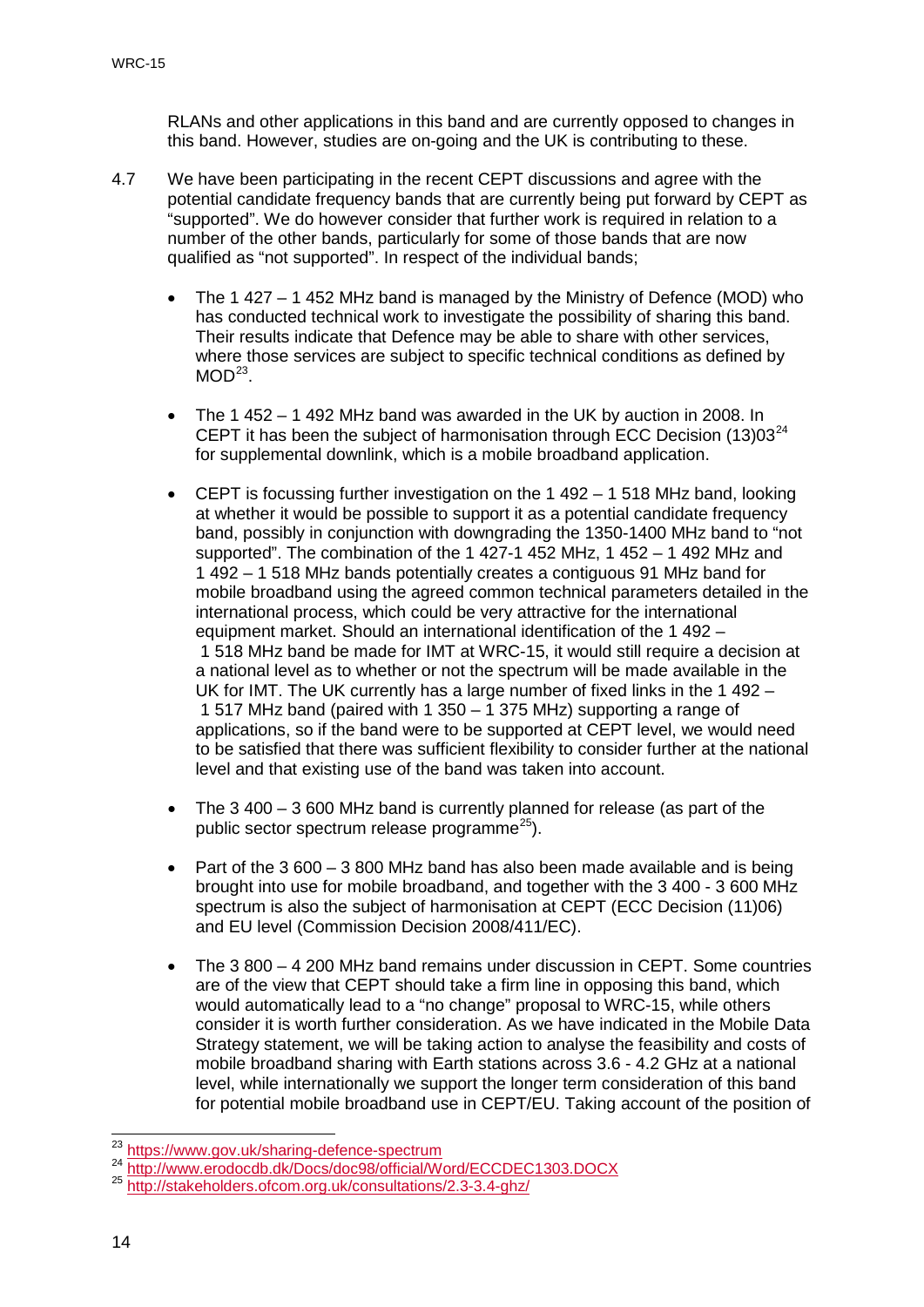other countries, the line we have adopted in CEPT is that the band is not suitable for inclusion in the list of supported bands for WRC-15, but equally a firm European Common Proposal for "no change" in this band would send the wrong signal about our views on actions after WRC-15. Consequently, we believe that it should be placed in the "under study" category.

- The 2 700 2 900 MHz band is included in the set of bands that Government has prioritised for potential spectrum release<sup>26</sup>. However, it is clear that there is currently significant international opposition to this band being considered at WRC-15. This is primarily due the varying levels of radar use in the band around the world. Nonetheless, the UK will continue to monitor developments and seek opportunities to promote this band in international discussions.
- The 5 350 5 470 MHz and 5 725 5 925 MHz bands could provide additional capacity for Wi-Fi and similar systems, in particular enabling the use of much wider bandwidth channels than today, which could provide significantly higher throughput. This 5 GHz band is shared between a number of military and civilian users, including aeronautical and weather radar, earth exploration satellite services (EESS) and fixed satellite services (FSS). These users are spread over the whole of the 5GHz band, including within the current and potential future allocations for Wi-Fi. Any future decision to extend the allocation for Wi-Fi at 5GHz will need to be taken internationally, given the importance of harmonisation to the international Wi-Fi equipment market, and will be subject to coexistence measures to protect the important incumbent services. Technical work is ongoing to determine whether, and under what circumstances, sharing may be possible in the proposed extension bands at 5GHz.
- The 5 925 6 425 MHz band is being promoted by the Russian Federation as having the potential for sharing between low power indoor mobile broadband systems and existing uses in the fixed-satellite service, based on agreed common technical parameters detailed in the international process. So far however the mobile and RLAN industries have not indicated specific interest in this band. Within the UK the band is used by fixed links and satellite Earth stations. If studies showed sharing in this band to be significantly easier to manage than other nearby bands, there might be greater support from administrations to identify this band as suitable for either IMT or RLAN use, in preference to other bands. It would therefore be helpful to receive feedback from industry to understand broader views on the band and its potential use for mobile applications if it were identified for IMT or RLAN as a substitute for one of the other candidate bands in the 5 GHz range. Our position on this band would also need to take into account whether there is any potential for sharing with the incumbent space and fixed services.
- One important band mentioned above is 470 694 MHz. In May, Ofcom published a discussion document on the future of Free to View television which explains our expectation that Digital Terrestrial Television (DTT) will remain important for many years in the UK. In addition, we consider that barriers associated with alternate broadcast delivery platforms such as satellite and Internet Protocol Television (IPTV $^{27}$ ) make a DTT switch-off scenario credible

 $\overline{a}$ 

<span id="page-17-0"></span><sup>&</sup>lt;sup>26</sup> [https://www.gov.uk/government/publications/enabling-uk-growth-releasing-public-spectrum-update](https://www.gov.uk/government/publications/enabling-uk-growth-releasing-public-spectrum-update-on-progress-to-december-2011)[on-progress-to-december-2011](https://www.gov.uk/government/publications/enabling-uk-growth-releasing-public-spectrum-update-on-progress-to-december-2011)

<span id="page-17-1"></span><sup>27</sup> Internet Protocol Television -The term used for television and/or video signals that are delivered to subscribers or viewers using Internet Protocol (IP).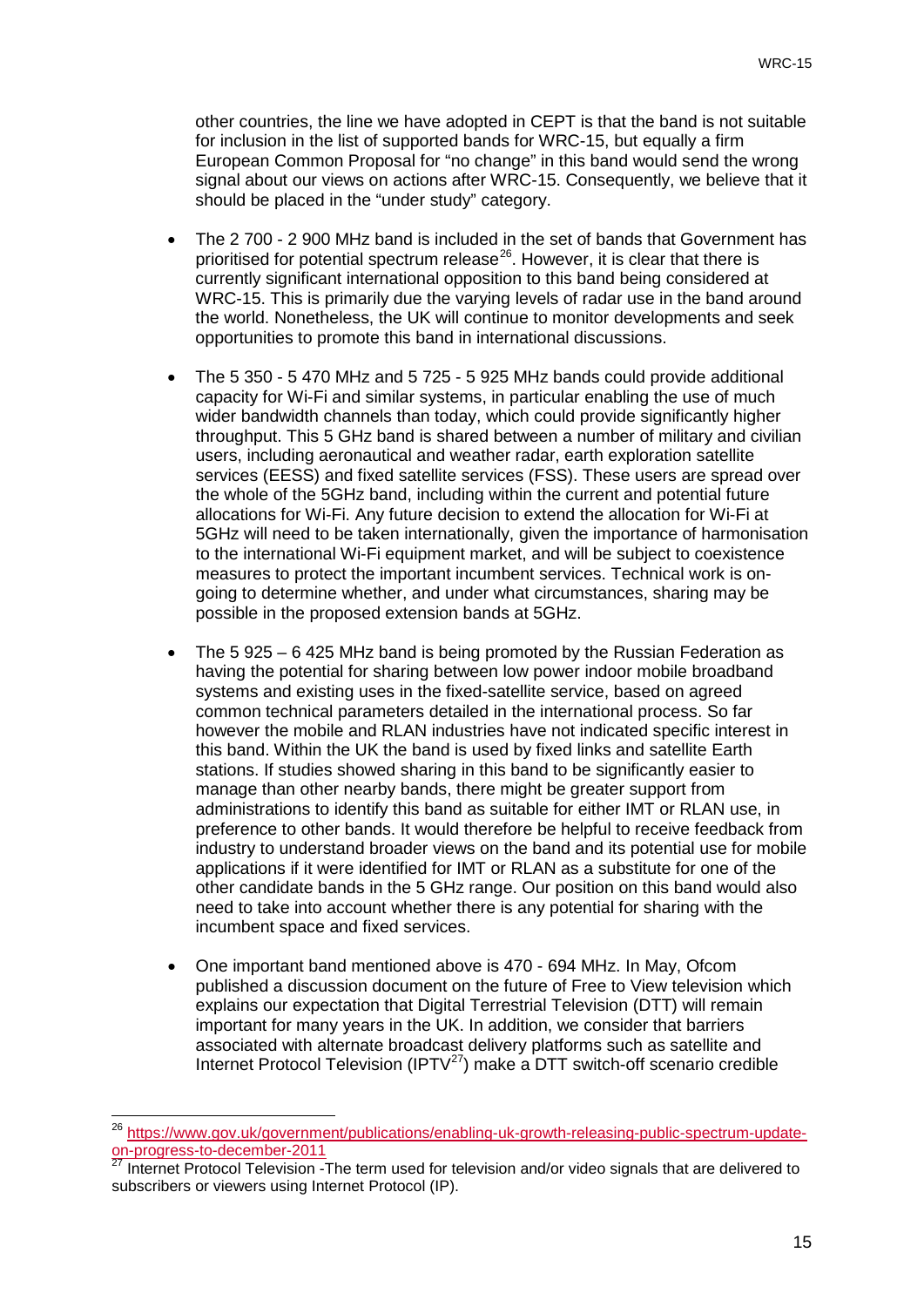only after  $2030^{28}$  $2030^{28}$  $2030^{28}$ . This is consistent with the view we set out in our UHF Strategy Statement that we published in November  $2012^{29}$  $2012^{29}$  $2012^{29}$  which forms the basis of our position for international engagement. Taking these important points into consideration, we propose that, for WRC-15, the UK should oppose proposals for a co-primary mobile allocation in the 470 – 694 MHz band. We propose to take this position into the international process, in the first instance through CEPT.

4.8 If you would like to discuss this agenda item in more detail, Steve Green is coordinating the UK views and can be contacted by e-mail: Steve.Green@ofcom.org.uk

*Question 3: Do you agree with Ofcom's general approach on WRC-15 agenda item 1.1?*

*Question 4: In view of the recent developments on the 1 492 - 1 518 MHz and 5 925 - 6 425 MHz bands, what are your views on the potential identification of these bands for IMT and/or RLAN and on the mobile data applications that could make use of them? How do you believe the sharing with the fixed service and the fixed satellite services could be managed at the national level?*

*Question 5: For the band 1 427 – 1 452 MHz, do you agree that it is right to support the further consideration of this band, recognising the Ministry of Defence interest?*

*Question 6: For the band 1 452 – 1 492 MHz, which is already subject to a harmonisation measure within CEPT, do you agree that this band be supported for an IMT identification at WRC-15?*

*Question 7: Recognising the UK plans to release spectrum in the 3 400 – 3 600 MHz band, coupled with the binding European Commission Decision (for electronic communications services) in the bands 3 400 – 3 600 MHz and 3 600 – 3800 MHz, do you agree that these bands should be supported for both a co-primary mobile allocation and IMT identification?*

*Question 8: Noting that there are a number of countries that strongly oppose the inclusion of the 3 800 – 4 200 MHz band, do you agree that we should support the longer term consideration of this band for potential mobile broadband use?*

*Question 9: Noting that there is currently limited international support for a co-primary mobile allocation in the band 2 700 – 2 900 MHz, do you think that we should continue to support this band at WRC-15?*

*Question 10: Do you agree that the 5 350 – 5 470 MHz and 5 725 – 5 925 MHz bands could provide important additional capacity for Wi-Fi and similar systems? If so, and noting the need to protect both earth observation satellites and radar systems, do you agree that sharing solutions should be considered at WRC-15?*

*Question 11: Do you agree that we should oppose a co-primary mobile allocation at WRC-15 for the band 470 – 694 MHz?*

 $\overline{a}$ 

<span id="page-18-0"></span><sup>&</sup>lt;sup>28</sup> We explain these potential barriers in more detail in our Free to View discussion document; <http://stakeholders.ofcom.org.uk/consultations/700MHz/ftv/>

<span id="page-18-1"></span>http://stakeholders.ofcom.org.uk/consultations/uhf-strategy/statement/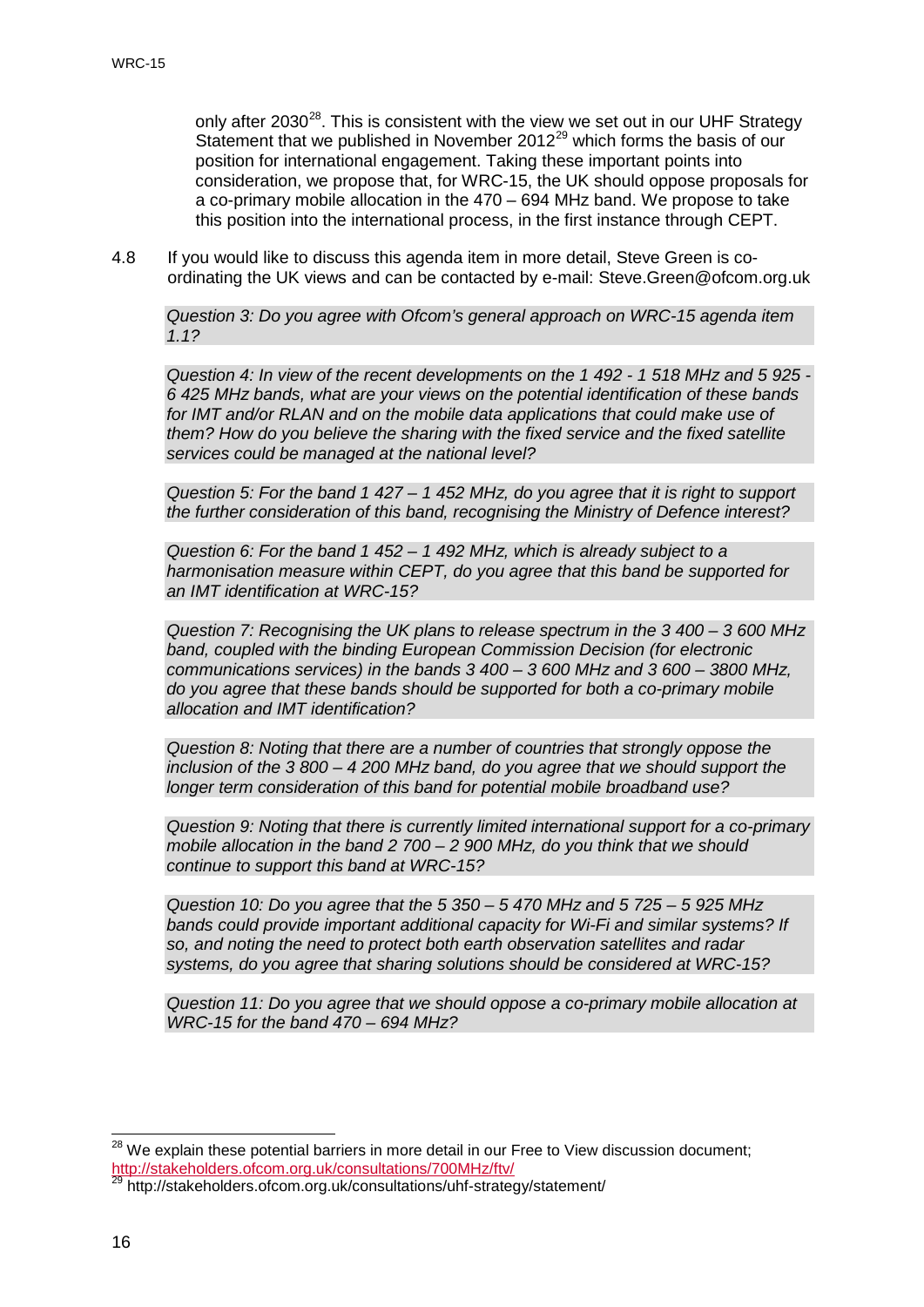#### **Agenda Item 1.2 - Mobile allocation in the frequency band; 694-790 MHz**

- 4.9 This agenda item is a consequence of the WRC-12 decision on the introduction of a mobile allocation and IMT identification in 694 - 790 MHz, effective immediately after WRC-15. Its primary focus is on adjacent band compatibility between mobile and digital terrestrial television (DTT), and on the band plan for IMT use in ITU-R Region 1 (Europe, the Middle East and Africa). This band is part of the 470 - 790 MHz spectrum which is used for DTT and for programme making and special events (PMSE) in the UK and the rest of Europe. There are linkages between this agenda item and the agenda item addressing mobile broadband more generally.
- 4.10 The 694 790 MHz mobile allocation has the potential to further the interests of citizens and consumers' by increasing the available spectrum for mobile broadband services.
- 4.11 Ofcom consulted<sup>[30](#page-19-0)</sup> on a strategy for the UHF broadcasting band in 2012. Our conclusions were that we should:
	- Support the international process and seek to enable a harmonised release of additional low frequency spectrum for mobile broadband; and
	- Seek to ensure that the DTT platform can access alternative frequencies assuming that some of its spectrum will be reallocated for mobile use. This approach will also support services sharing spectrum with DTT, including wireless microphone links.
- 4.12 An additional aspect of the agenda item was to consider possible refinement of the lower edge of the allocation, i.e. the 694 MHz boundary. CEPT and the ITU group that coordinates the international activities (JTG 4-5-6-7) have both confirmed that the boundary should be set at 694 MHz.
- 4.13 The band plan for IMT use of 694 790 MHz in ITU Region 1 has also been the subject of intensive discussions in CEPT and ITU-R. CEPT has recently agreed on a 2x30 MHz arrangement, utilising the lower two thirds of 3GPP band  $28<sup>31</sup>$  $28<sup>31</sup>$  $28<sup>31</sup>$ . This band plan was originally developed as a 2x45 MHz band plan for the Asia-Pacific region and it has subsequently been adopted in Latin America and is being seriously considered in the Middle East and Africa. It would not be possible to utilise the full 2x45 MHz in Europe because the top 12 MHz overlaps with the 800 MHz band. However, a European implementation of the lower 2x30 MHz would be usable by all mobile terminals that incorporate 3GPP band 28, making this the only near-global sub-1 GHz LTE band (with the exception of the USA, which already has LTE networks on a different band plan, Canada and China, which will also use different 700 MHz band plans).
- 4.14 CEPT has also agreed that the band plan should include four 5 MHz blocks for supplemental downlink in the centre gap of the 2x30 MHz band plan. In addition, there are national options for implementation of PMSE or broadband emergency services communications (PPDR). The decision on which of these should be authorised in this spectrum is outside the scope of agenda item 1.2 and is likely to be decided on a national basis. The European band plan for IMT will need to be

<span id="page-19-0"></span> $30$  Securing long term benefits from scarce spectrum resources – A strategy for UHF bands IV and V, http://stakeholders.ofcom.org.uk/consultations/uhf-strategy<br><sup>31</sup> 3GPP Band 28 is 703 – 748 MHz (uplink/user terminal to base station) paired with 758 – 803 MHz  $\overline{1}$ 

<span id="page-19-1"></span><sup>(</sup>downlink/base station to user terminal)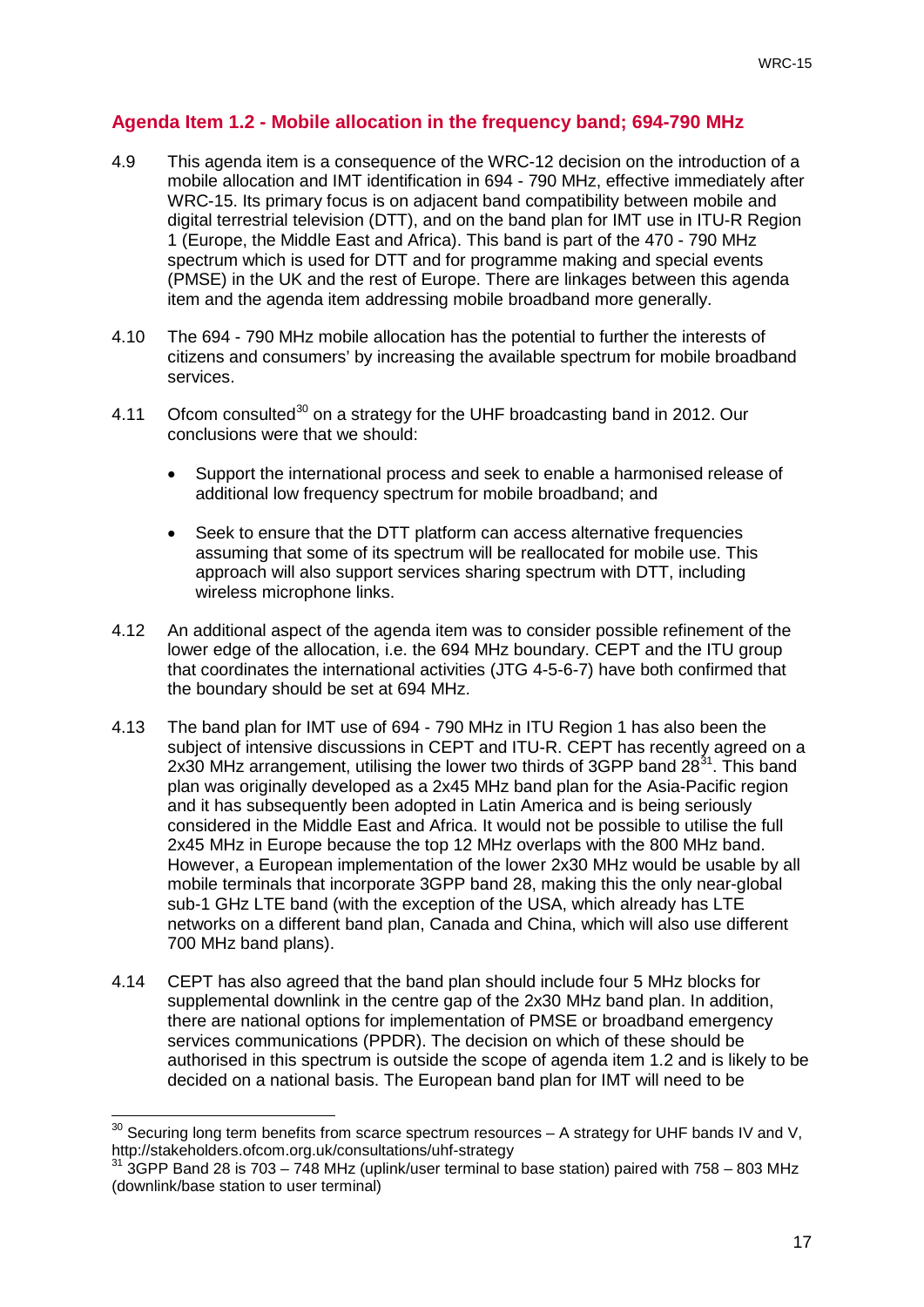included in an update to Recommendation ITU-R M.1036, which contains all IMT band plans. This work will be carried out by ITU-R Working Party 5D.

- 4.15 On the matter of adjacent band compatibility with DTT, CEPT has agreed on an emission limit of −42dBm/(8 MHz) in the spectrum below 694 MHz, for 10 MHz bandwidth LTE terminals. This value is based on the requirement to manage the risk of interference between mobile use and the broadcasting service below 694 MHz, to be technically feasible for practical implementation of IMT terminals, and to achieve global harmonization of mobile terminals. The new out-of-band emission limit will need to be incorporated into the 3GPP band 28 specifications and in addition CEPT will propose that it should be written into an ITU-R Recommendation. Terminal vendors have indicated that it is feasible to include this limit in a common implementation with Asia-Pacific band 28 terminals.
- 4.16 The other aspect of agenda item 1.2 that concerns CEPT is studies on compatibility between the aeronautical radionavigation service (ARNS) and the mobile service. This is not an issue that the UK is directly affected by as ARNS, in the 700 MHz band, is limited to countries such as Russia and some Eastern European states and consequently the UK is outside any 700 MHz ARNS coordination zones.
- 4.17 The UK supports the current CEPT position. We expect the primary mobile allocation in the band 694-790 MHz to be formally confirmed at WRC-15, and the band plan and emission limits to be included in ITU-R Recommendations before the conference. These aspects are also being included in a draft CEPT Report to the European Commission, with the final report scheduled for November 2014. Ofcom has recently published a consultation<sup>[32](#page-20-0)</sup> related to the future use of the 700MHz band.
- 4.18 If you would like to discuss this agenda item in more detail, Steve Green is coordinating the UK views and can be contacted by e-mail: Steve.Green@ofcom.org.uk

*Question 12: Do you agree that the UK should continue to support harmonisation of 694-790 MHz for mobile broadband and an out-of-band emission limit for protection of DTT reception in an ITU-R Recommendation, alongside an acknowledgement that 694 MHz should be the lower frequency boundary for the band?*

### **Agenda Item 1.3 - Broadband Public Protection and Disaster Relief (BPPDR)**

- 4.19 This agenda item concerns the review and possible revision of an ITU Resolution which documents the scope and regulatory context of Public Protection and Disaster Relief (PPDR) internationally (Resolution 646 (Rev.WRC-12)<sup>[33](#page-20-1)</sup>). This resolution gives particular focus to future broadband PPDR services. It also gives a broad understanding of what PPDR is and additionally lists, at a regional level, a number of frequency bands that administrations are encouraged to harmonise for PPDR applications. The actual agenda item states "to review and revise Resolution 646 (Rev.WRC-12) for broadband public protection and disaster relief (PPDR), in accordance with Resolution 648 (WRC-12) $34$ <sup>34</sup>".
- 4.20 Resolution 648 (WRC-12) gives direction on the studies to be carried out in support of the review. In addition the use of PPDR systems has been given heightened global prominence over the past few years due in large part to a number of recent global incidents (both man-made and natural) that have required the deployment of PPDR

<sup>&</sup>lt;sup>32</sup> http://stakeholders.ofcom.org.uk/consultations/700MHz/summary

<span id="page-20-2"></span><span id="page-20-1"></span><span id="page-20-0"></span><sup>33</sup> <http://www.itu.int/oth/R0A0600001A/en><br>34 http://www.itu.int/oth/R0A0600001A/en<br>34 http://www.itu.int/dms\_pub/itu-<u>r/oth/0c/0a/R0C0A00000A0017PDFE.pdf</u>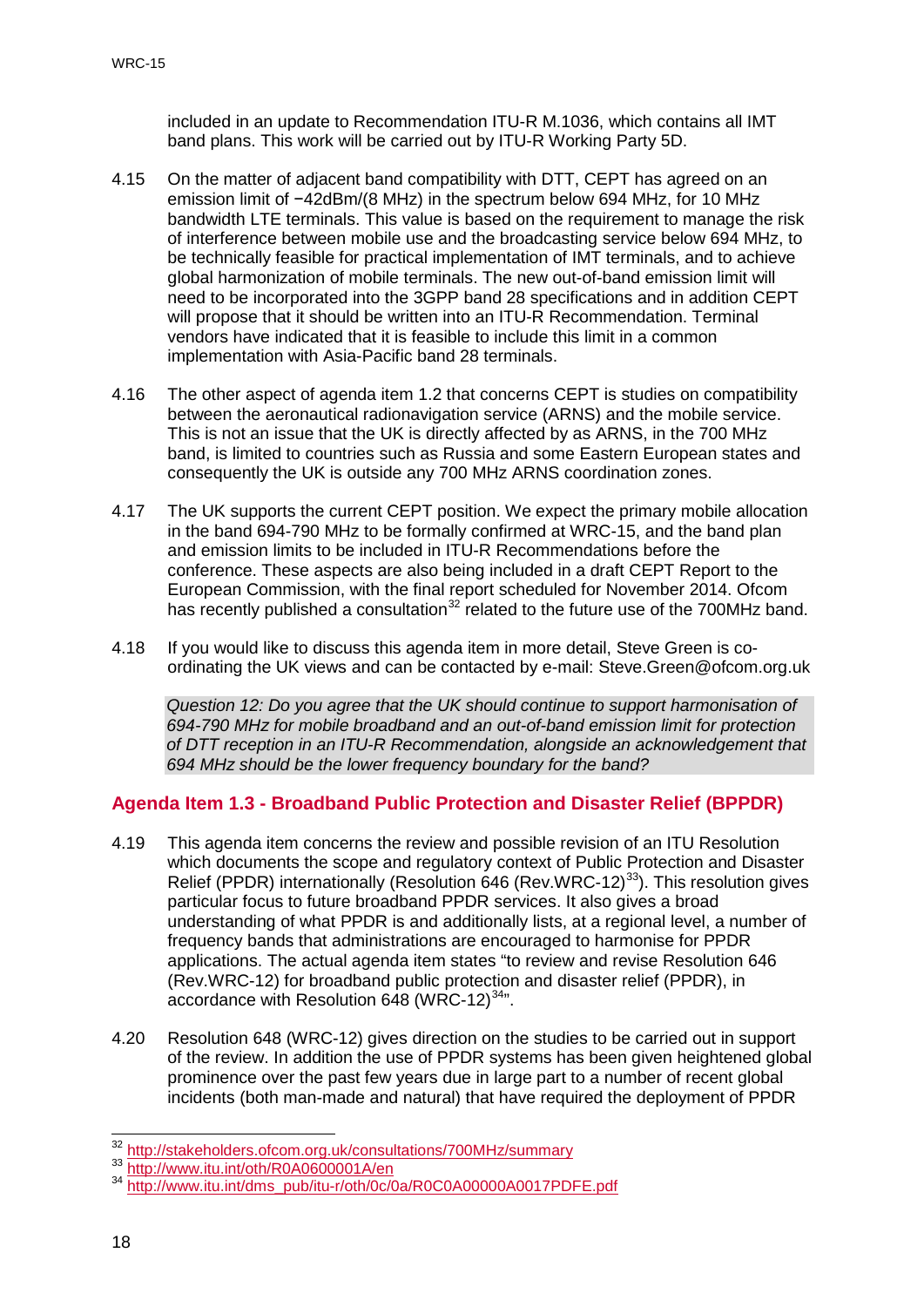systems. Added to this are the on-going technological developments of mobile systems which are now being sought by the PPDR community, including the integrated provision of high speed data, voice communications and real-time mobile video applications.

- 4.21 The review of Resolution 646 (Rev.WRC-12) will have to take account of studies, emerging developments and also assess whether additional identification of other frequency ranges is appropriate. At an international level there are already a number of bands identified in both ITU Regions 2 and 3 (including some for broadband services) but in ITU Region 1 (which includes the UK and all CEPT countries) there is currently only one frequency/tuning range, 380 – 470 MHz, that is identified for PPDR services.
- 4.22 The current CEPT view is that any action at WRC-15 needs to reflect that PPDR related radiocommunication matters are an issue of national sovereignty, and that PPDR requirements may vary, to a significant extent, from country to country. Therefore CEPT will consider future harmonisation of PPDR only if the action is flexible enough to consider different national circumstances including over the type of network which may be deployed. This could be a network which is dedicated to PPDR, a PPDR application within a commercial network or a hybrid of these solutions.
- 4.23 Also being discussed in CEPT is a proposal that the concept of a "frequency/tuning range", which is already reflected upon in Resolution 646 (Rev.WRC-12), be expanded to offer full flexibility for administrations to decide how to provision their PPDR solutions. This flexibility would need to encompass network provisioned solutions that can be either dedicated to PPDR use or enable arrangements for PPDR services to be provided in bands used by commercial network providers. It is also envisaged that seamless cross border operations between countries, possibly using a common technology that is designed to use a number of frequency bands, would fit under this concept.
- 4.24 Ofcom has consulted with Government and PPDR agencies (i.e. our emergency services) in the UK and we have agreed that decisions around spectrum use for PPDR networks should remain a national issue. This means that any harmonisation measures taken internationally must be flexible enough to enable both dedicated and commercial networks.
- 4.25 Therefore the UK would oppose any harmonisation measure which would remove the flexibility needed by our PPDR agencies to allow them to choose the most appropriate spectrum solution nationally. At the forefront of our concern would be a situation where only dedicated PPDR bands were identified for emergency service use which would limit national solutions. However we do see the value in internationally identified spectrum ranges for PPDR, where there are possibilities to benefit from the economies of scale and national flexibility is retained.
- 4.26 Ofcom also believe that there is a need for international standards to support these flexible solutions so manufacturers can produce integrated chipsets using a common technology platform for use in PPDR user terminals, ideally on a global or regional basis. A good example of this is the on-going work in 3GPP which is working on integrating PPDR user requirements into the LTE standard.
- 4.27 Finally, Ofcom also recognises the particular interest being given to the 700 MHz band under this agenda item. We expect discussions on possible frequency arrangements and band plans, for 700 MHz, will be addressed under WRC-15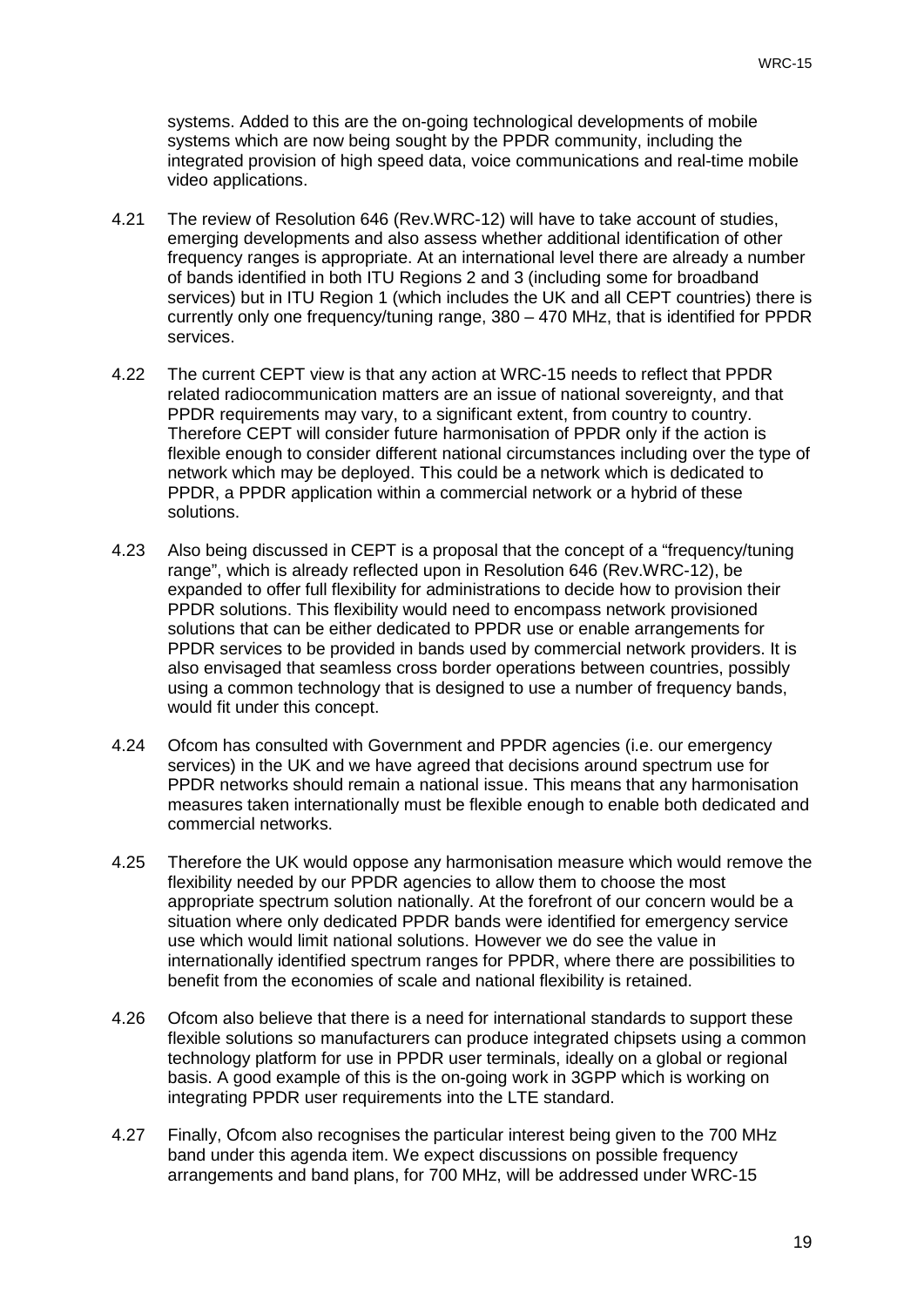Agenda Item 1.2 and not under this agenda item. Additionally we support the further development of the International Mobile Telecommunications (IMT) Recommendation as a delivery platform for PPDR, not just in the 700 MHz band but in other IMT designated bands as well.

4.28 If you would like to discuss this agenda item in more detail, Andrew Gowans is coordinating the UK views and can be contacted by e-mail: Andrew.Gowans@ofcom.org.uk.

*Question 13: Do you agree that any harmonisation measures for PPDR use should be sufficiently flexible to enable PPDR agencies to choose the most appropriate spectrum solutions nationally?*

#### **Agenda Item 1.4 – Amateur service, on a secondary basis, within the 5 250-5 450 kHz band**

- 4.29 The rationale for this agenda item is to ascertain whether it will be possible for the amateur service to be compatible with other services around 5 300 kHz, and thereby allocate a portion of the 5 250 – 5 450 kHz band, globally, to the amateur service. Currently the band 5 250 to 5 450 kHz is allocated to the fixed and mobile services (not aeronautical) but not to the amateur service.
- 4.30 Within the UK, parts of the band are licence exempt to the amateur service and this has been the situation for a number of years. It will not be possible to allocate the whole band to the amateur service, within the UK, due to UK Ministry of Defence (MOD) interests. UK use is already agreed with MOD and is limited to 11 specific sub bands<sup>[35](#page-22-0)</sup>. Therefore any agreement for an allocation would be alongside this agreement for UK amateur access to the band.
- 4.31 Whilst some administrations in CEPT have already proposed No Change for this Agenda Item, more recent proposals for a secondary allocation have appeared in the CEPT process. We are discussing with the MOD whether the UK can support an allocation, noting that any allocation should not compromise the agreed frequencies, in the UK, allowing amateur access to the band.
- 4.32 If you would like to discuss this agenda item in more detail, Steve Alexander is coordinating the UK views and can be contacted by e-mail: Steven.Alexander@ofcom.org.uk

*Question 14: Do you have any comments on the potential use by the amateur service in the 5 250 to 5 450 kHz band?*

#### **Agenda Item 1.6 - Additional fixed satellite allocations between 10 and 17 GHz**

4.33 The proposal under this agenda item is for additional fixed satellite service (FSS) spectrum allocations in the range 10 – 17 GHz (Ku band). This would be used to satisfy the predicted growth in demand for services, such as; VSAT<sup>36</sup>, DTH<sup>[37](#page-22-2)</sup>

<span id="page-22-0"></span> $^{35}$  5 258.5 to 5 264 kHz, 5 276 to 5 284 kHz, 5 288.5 to 5 292 kHz, 5 298 to 5 307 kHz, 5 313 to 5 323 kHz, 5 333 to 5 338 kHz, 5 354 to 5 358 kHz, 5 362 to 5 374.5 kHz, 5 378 to 5 382 kHz, 5 395 to 5 401.5 kHz, 5 403.5 to 5 406.5 kHz  $\overline{a}$ 

<span id="page-22-1"></span><sup>&</sup>lt;sup>36</sup> VSAT – Very Small Aperture Terminal: a two-way satellite ground station or a stabilised maritime satellite antenna with a dish antenna diameter that is normally smaller than 3 meters. VSATs are most commonly used to transmit narrowband data (point of sale transactions such as credit card, polling or general data) as well as broadband data (for the provision of satellite internet access).

<span id="page-22-2"></span>DTH – "Direct To Home"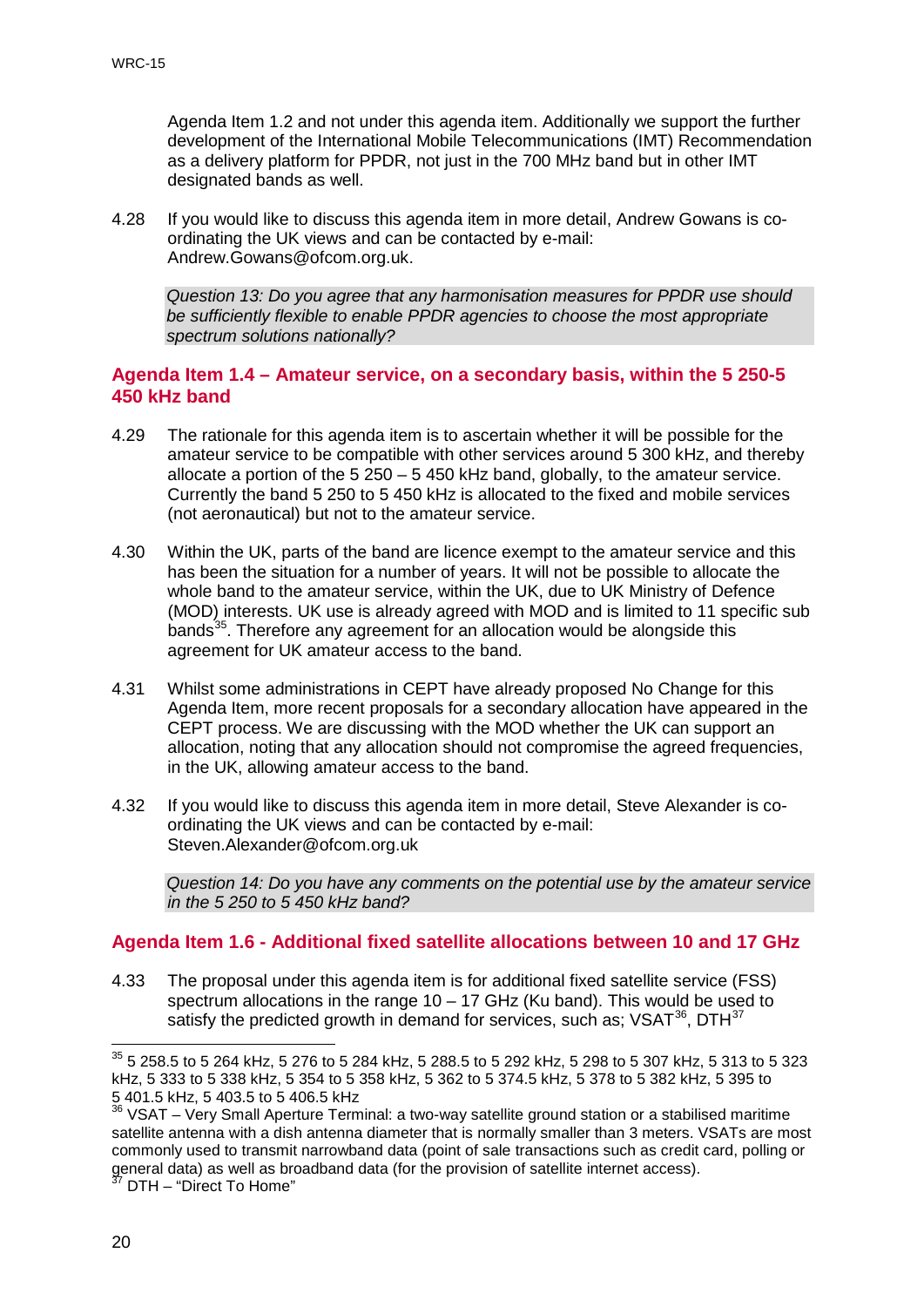broadband internet and television, satellite news gathering and telecommunication links.

- 4.34 At a global level, there is currently less FSS Ku band spectrum in Region 1 compared with Regions 2 and 3. It is argued that making equal FSS allocations across the three ITU Regions would simplify the planning of satellite networks that have coverage areas spanning more than one ITU Region. In addition, there is an imbalance of uplink and downlink spectrum within Regions 2 and 3, where there is less uplink spectrum compared to the downlink. Addressing these spectrum imbalances could simplify the design and construction of satellite networks and lead to reduced cost of services.
- 4.35 For Region 1, the current CEPT view is to support additional primary allocations of 250 MHz (Earth-to-space and space-to-Earth) to the GSO-FSS in frequency bands between 10 and 17 GHz. However this can only be considered where studies demonstrate compatibility with the existing services, with the application of mitigation techniques if required (e.g. PFD mask, limitation of transmit antenna size, orbital separation etc.). The bands under consideration are:

#### **FSS (space-to-Earth)**

- 13.4 13.75 GHz with preference for the band 13.4 13.65 GHz to allow a gap below the existing up-link FSS allocation in the band 13.75 - 14.5 GHz;
- 14.8 15.35 GHz

#### **FSS (Earth-to-space)**

- 14.5 14.8 GHz
- 4.36 For Regions 2 and 3, CEPT also supports a worldwide allocation for additional primary allocations (Earth-to-space) to the GSO-FSS in frequency bands between 13 and 17 GHz. CEPT considers that the additional allocation of 250 MHz to FSS (Earth-to-space) in Region 2 and of 300 MHz in Region 3, in frequency bands between 13 and 17 GHz could be made. However technical compatibility needs to be ensured with respect to other radio services operating, in Region 1, in the frequency bands under consideration.
- 4.37 CEPT does not support any additional allocation to FSS in frequency bands 10.6- 10.68 GHz and 15.35 - 15.4 GHz in Region 1. It also does not support additional allocations to FSS (E-s) in the frequency bands 13.25 - 13.75 GHz and 15.35 - 15.4 GHz in Regions 2 and 3 due to the difficulty of sharing with passive services operating in these bands.
- 4.38 The UK is of the view that the potential bands for new primary FSS allocations should be studied thoroughly to assess the impact on use by existing services. If constraints would need to be placed on existing services, to facilitate sharing, further studies on the demand and justification for use of the spectrum would need to be carried out to help inform a decision about possible new FSS allocations. As a result the UK position on this agenda item is not yet finalised and is dependent upon the results of these studies, which we are monitoring and assessing.
- 4.39 If you would like to discuss this agenda item in more detail, James Richardson is coordinating the UK views and can be contacted by e-mail: James.Richardson@ofcom.org.uk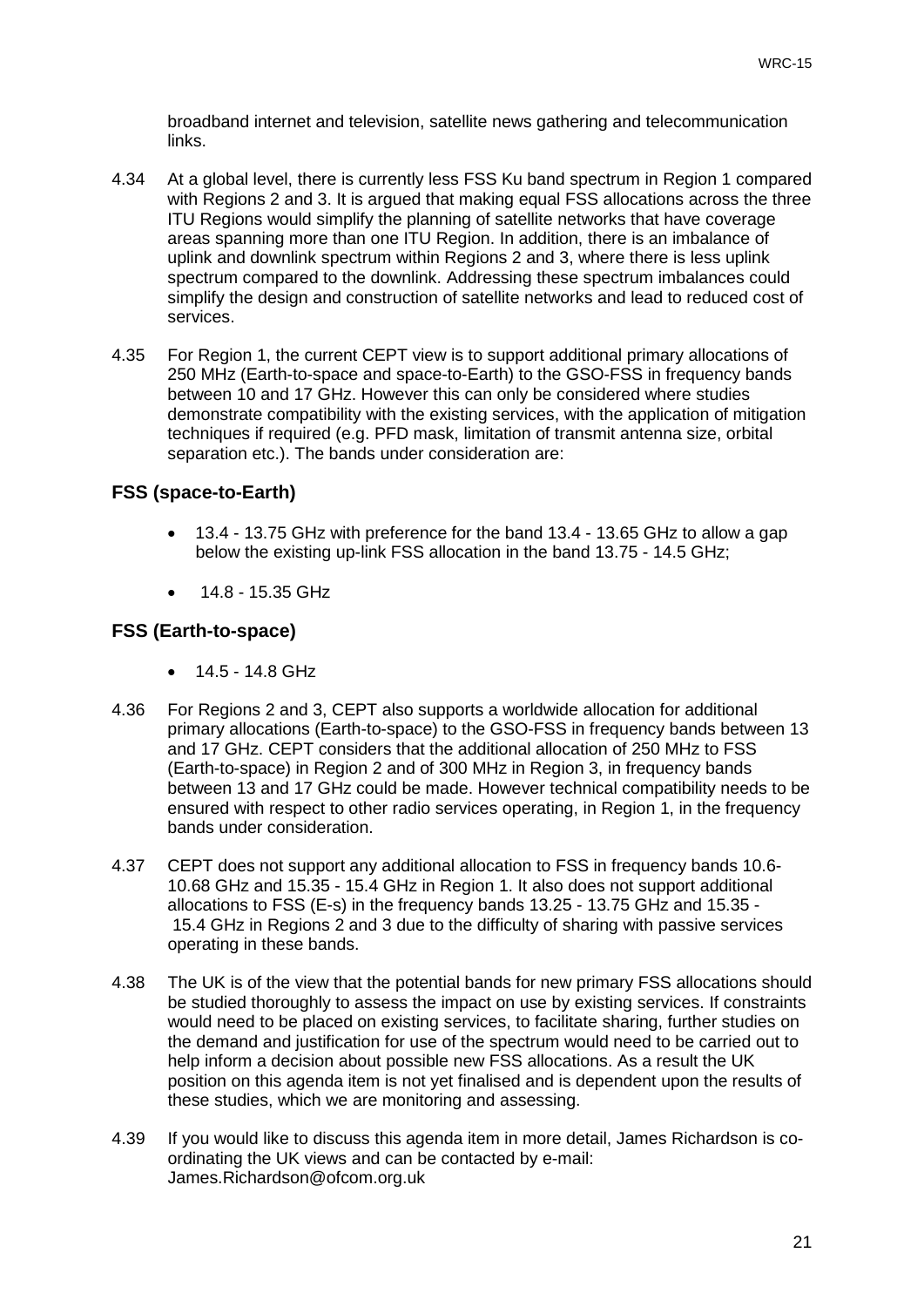*Question 15: Do you agree that if any allocations to the fixed satellite service in the 10-17 GHz range impose undue constraints on existing services then further studies on the demand and justification for use of the spectrum would need to be carried out?*

#### **Agenda Item 1.7 – Review of FSS use in the band 5 091 -5 150 MHz**

- 4.40 The frequency band 5 091 5 150 MHz has a number of allocations within it, some of which are related to aeronautical use. One of these aeronautical uses is for microwave landing systems (MLS), and this band was originally identified for additional capacity where the core MLS band at 5 030 – 5 091 MHz reached capacity. In addition the band is allocated, on a primary basis, to the fixed satellite service (FSS) where it is used for feeder links to non-geostationary mobile satellite systems.
- 4.41 The potential for FSS to make use of the band, which was agreed back in WRC-97, comes with certain regulatory requirements and technical limitations so as to protect the potential for MLS to use the band where demand dictates it is necessary. This agenda item is exploring whether these limitations and requirements can be relaxed to allow for expanding FSS use in the band in future.
- 4.42 In the main, most of the MLS use is accommodated in the band 5 030 5 091 MHz and, at least in the UK, there does not appear to have been any requirement to make use of the band 5 091 – 5 150 MHz for MLS. Within CEPT there is support to remove some of the limitations (including timing restrictions) on FSS use, whilst continuing to recognise the established regulatory framework. The UK is supportive of the CEPT position.
- 4.43 If you would like to discuss this agenda item in more detail, Tony Azzarelli is coordinating the UK views and can be contacted by e-mail: Tony.Azzarelli@ofcom.org.uk

*Question 16: Do you agree that the UK should support retaining the recognition for aeronautical radionavigation use, but equally support reviewing the limits associated with the FSS with a view to facilitating better use by the FSS?*

#### **Agenda Item 1.9 (1.9.1) - Additional fixed satellite (FSS) allocations in the 7/8 GHz bands**

- 4.44 Agenda Item 1.9 is split into two parts. The second part of this agenda item (AI 1.9.2) is addressed in the Transport, including radiodetermination section later in this document.
- 4.45 The 7/8 GHz bands are largely used by administrations for non-civil services and administrations are reporting a shortfall of spectrum available for their current and future applications in this band. It is expected that continued increase of data passing over these networks will result in a need for additional spectrum. The UK Ministry of Defence has identified a requirement for additional FSS capacity in these bands.
- 4.46 CEPT supports new primary worldwide FSS allocations of 2x100 MHz in the bands 7 150 – 7 250 MHz (space-to-Earth) and 8 400-8 500 MHz (Earth-to-space) under the following conditions:
	- Their use is limited to geostationary FSS satellites;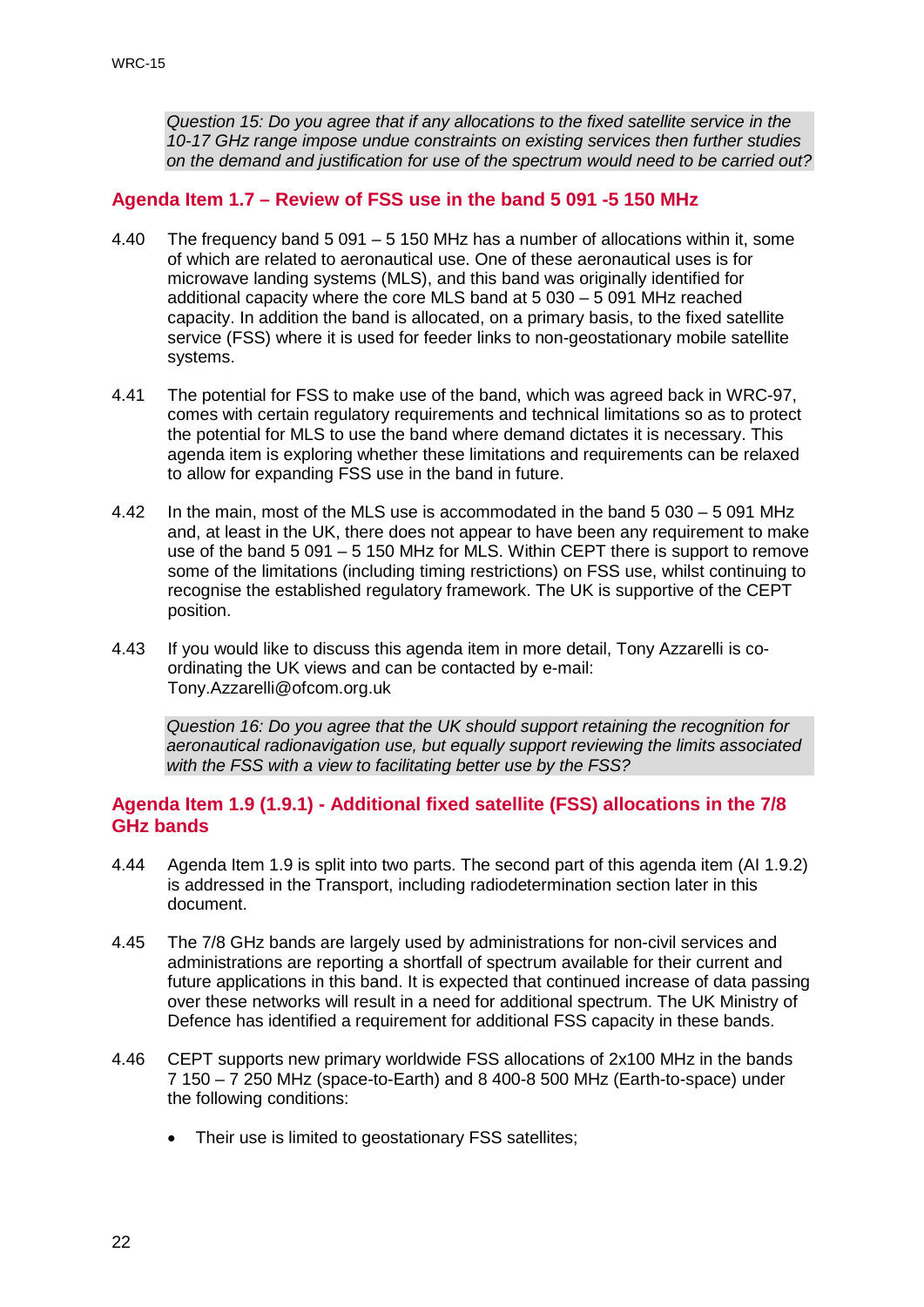- FSS space stations in the band  $7150 7235$  MHz shall comply with an e.i.r.p mask to protect the Space Research Service (SRS);
- FSS Earth stations in the band  $8\,400 8\,500$  MHz shall operate at specified fixed points with a minimum antenna diameter of 3.5 m (consistent with Resolution 758  $(WRC-12)^{38}$  $(WRC-12)^{38}$  $(WRC-12)^{38}$  and shall be subject to coordination under RR Nos. 9.17 and 9.17A; and
- FSS space stations in the band 8 400-8 500 MHz and FSS earth stations in the band 7 150-7 250 MHz shall not claim protection from SRS, i.e. footnote RR No. 5.43A does not apply.
- 4.47 The UK recognises the need for additional spectrum for FSS with a view to allowing flexible and shared use of the 7/8 GHz bands where possible. UK supports the CEPT position, as stated, recognising the conditions identified above. We also believe that in order to ensure sharing with other services, it will be necessary to require the use of large FSS satellite earth stations (i.e. earth stations with a diameter equal to or greater than 3.5 m) to limit the potential for interference to other services.
- 4.48 If you would like to discuss this agenda item in more detail, Bharat Dudhia is coordinating the UK views and can be contacted by e-mail: Bharat.Dudhia@ofcom.org.uk@ofcom.org.uk

*Question 17: Do you agree that the UK should support new primary allocations for the fixed-satellite service in the 7/8GHz bands, with the proposed restrictions?*

#### **Agenda Item 1.10 - Additional mobile satellite IMT allocations in the 22-26 GHz range**

- 4.49 This agenda assesses the potential for new mobile satellite service allocations for IMT in the 22-26 GHz band (Resolution 234 – WRC-12<sup>[39](#page-25-1)</sup>). This item is, to a certain extent, a response to the outcome of WRC-12 AI 1.25<sup>[40](#page-25-2)</sup> where it was agreed not to make new MSS allocations, although those would have been in different frequency bands to those being considered under this agenda item. As a result some administrations felt that it would be beneficial to assess frequency bands in ranges above those considered at WRC-12.
- 4.50 This Agenda Item was proposed at WRC-12 by the United Arab Emirates and, in the time since WRC-12, there has been very little international activity or support for this agenda item.
- 4.51 The CEPT position is to oppose an MSS allocation in the range between 22-26 GHz.
- 4.52 The UK has an interest in the 22-26 GHz frequency range from the perspective of existing usage, including fixed links, radio astronomy (and other scientific use in the bands), as well as amateur radio use. There also does not appear to be any UK satellite stakeholder interest. For these reasons the UK does not support a new MSS allocation within the range 22-26 GHz and supports the current CEPT position.

<sup>38</sup> 

<span id="page-25-1"></span><span id="page-25-0"></span> $^{38}$  Resolution [758 \(WRC-12\)](http://www.itu.int/dms_pub/itu-r/oth/0c/0a/R0C0A00000A0026PDFE.pdf) - [http://www.itu.int/dms\\_pub/itu-r/oth/0c/0a/R0C0A00000A0026PDFE.pdf](http://www.itu.int/dms_pub/itu-r/oth/0c/0a/R0C0A00000A0026PDFE.pdf)<br> $^{39}$  [Resolution 234 \(WRC-12\)](http://www.itu.int/dms_pub/itu-r/oth/0c/0a/R0C0A00000A0012PDFE.pdf) - http://www.itu.int/dms\_pub/itu-r/oth/0c/0a/R0C0A00000A0012PDFE.pdf<br><sup>40</sup> The proposal und

<span id="page-25-2"></span>particularly in the 4 to 16 GHz frequency range. The decision of WRC-12 was for "no change", meaning no additional allocations were made.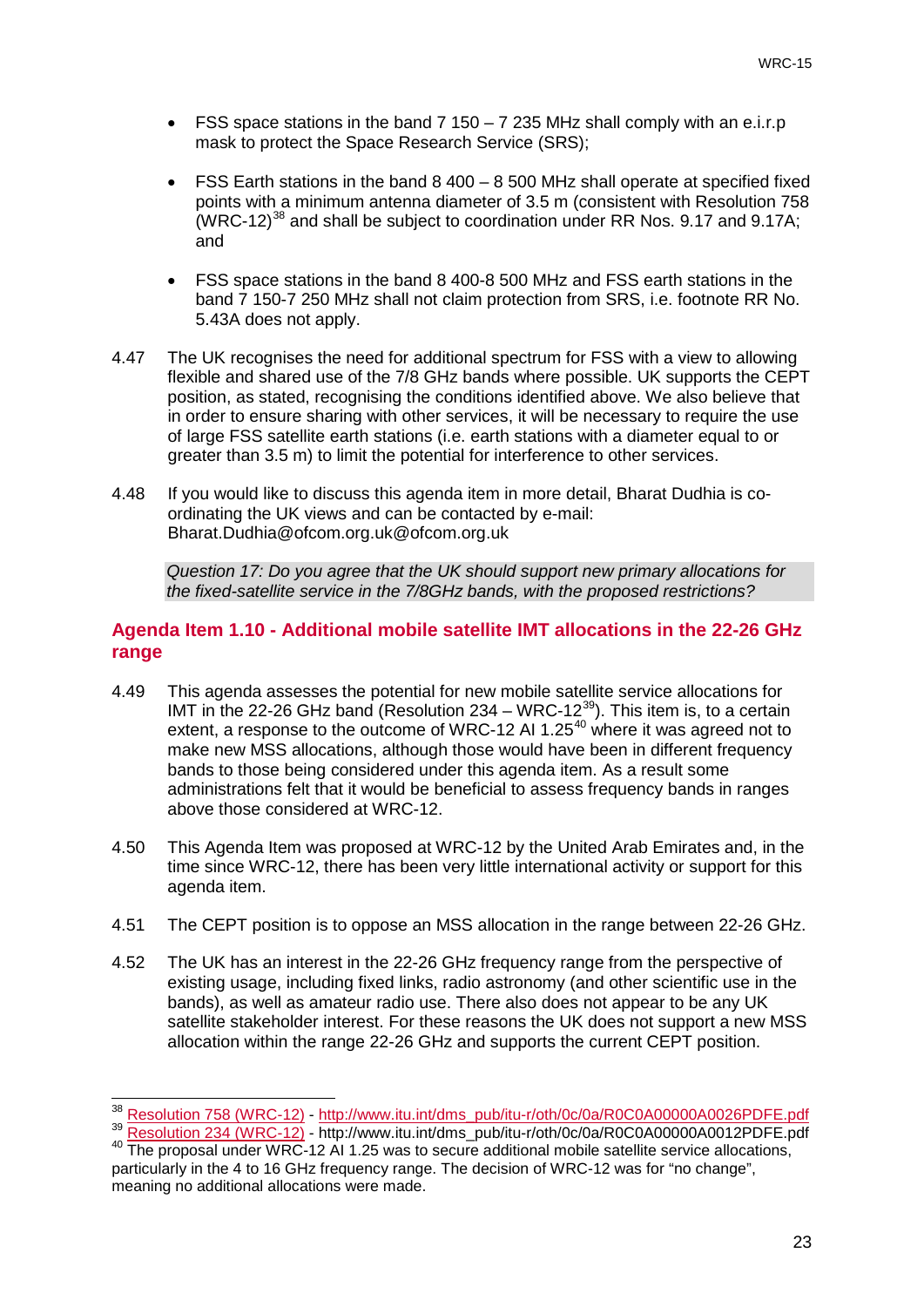4.53 If you would like to discuss this agenda item in more detail, John Rogers is coordinating the UK views and can be contacted by e-mail: John.Rogers@ofcom.org.uk

*Question 18: Do you agree that the UK should not support new allocations for the mobile satellite service in 22-26 GHz as they are not justified and that the focus should instead be upon the continued protection of the incumbent services?*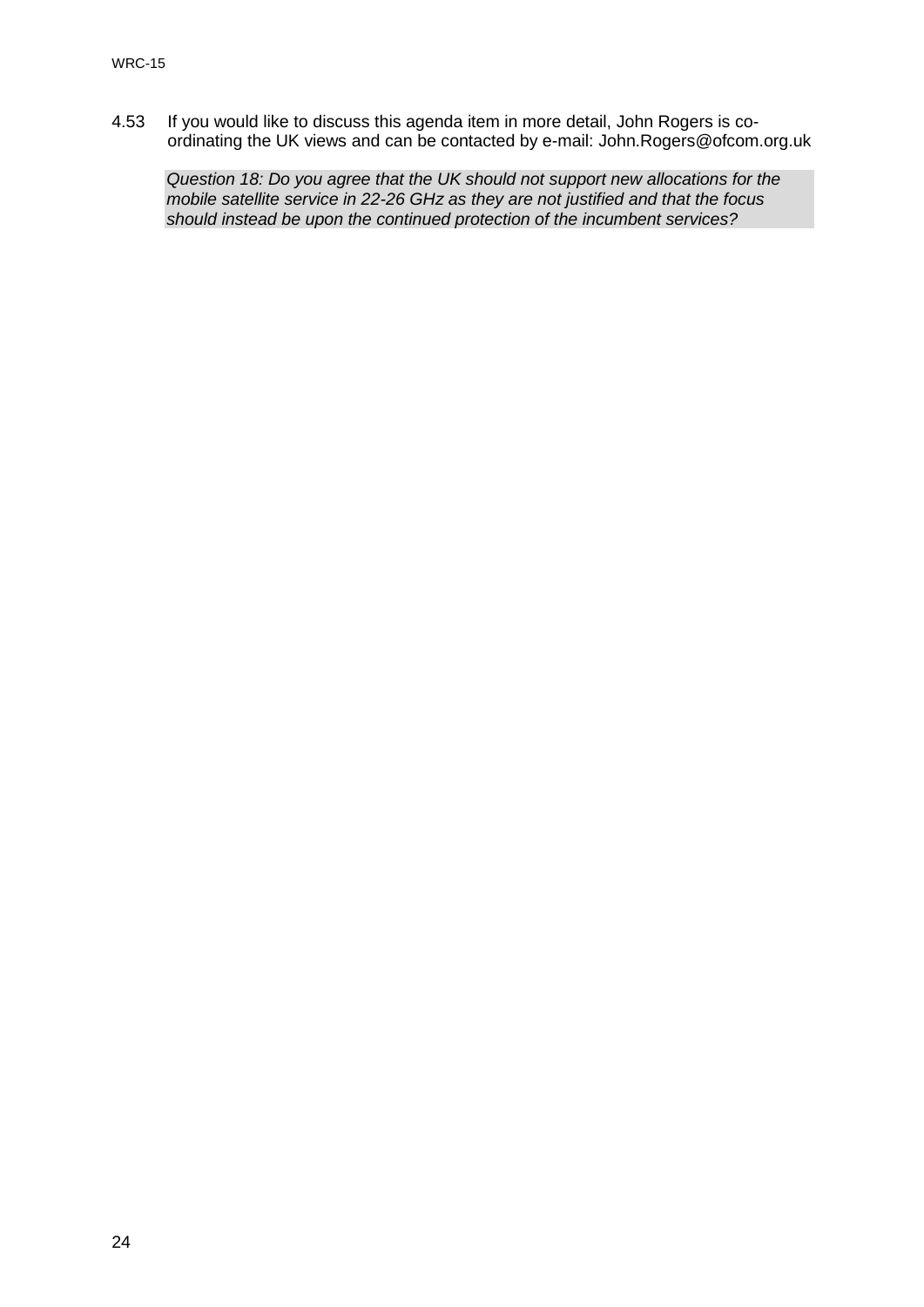### **Section 5**

## <span id="page-27-0"></span>5 Transport, including Radiodetermination

5.1 This section addresses the following agenda items:

| 1.5        | Use of fixed-satellite service bands for the control of unmanned aircraft    |
|------------|------------------------------------------------------------------------------|
| 1.8        | review of the provisions relating to earth stations located on board vessels |
| 1.9(1.9.2) | Potential allocations to the maritime-mobile satellite service in 7/8 GHz    |
| 1.15       | Spectrum demands for maritime on-board communications                        |
| 1.16       | Development of the maritime Automatic Identification System (AIS)            |
| 1.17       | Potential allocations for wireless avionics intra-communications (WAIC)      |
| 1.18       | Radar allocation for automotive applications in 77.5 - 78.0 GHz              |

#### **Agenda Item 1.5 - Use of fixed-satellite service bands for the control of unmanned aircraft**

- 5.2 This agenda item is being considered at WRC-15 primarily as a result of the nonagreement at WRC-12 for one particular element of an agenda item related to unmanned aircraft (UA). Specifically, whilst the UA Agenda Item (at WRC-12) identified aeronautical allocations that can be used for the control of UA, the specific item addressing the use of frequency bands allocated to the Fixed Satellite Service (FSS) was not agreed.
- 5.3 As before, the scope of this agenda item is addressing the safe operation of the UA only. Additional spectrum requirements, not directly related to the safe operation of UA, are not being considered (i.e. spectrum requirements for applications carried by the UA but not used to control it - payload). This safe-operation of UA is referred to as control and non-payload communications (CNPC).
- 5.4 The UK was supportive of the WRC-12 Agenda Item on UA in general. However this more specific Agenda Item, which addresses the potential use of FSS allocations for UA systems, was primarily driven from the USA and was the element of the previous agenda item that the UK and CEPT did not support at WRC-12.
- 5.5 Whether or not FSS spectrum allocations meet the technical requirements required for UA systems is a matter for technical study and these studies are being conducted in ITU and CEPT. In addition ICAO would need to supply detailed technical information into the process for a full assessment to be undertaken. ICAO would also need to provide a final endorsement before any new arrangement could be implemented. On such matters Ofcom looks to the UK aviation regulator.  $CAA^{41}$  $CAA^{41}$  $CAA^{41}$ , for its view and it has indicated support for the current ICAO position which requires UA use to be within a specific  $AMS(R)S<sup>42</sup>$  $AMS(R)S<sup>42</sup>$  $AMS(R)S<sup>42</sup>$  allocation. Ofcom has no role in aviation regulation; however the optimal use of spectrum is one of our statutory duties and outside the consideration of aviation regulatory requirements, Ofcom can see the benefits delivered through the better use of fixed satellite spectrum.
- 5.6 Noting the CAA's position in the wider regulatory context, the UK does not currently support the use of FSS allocations for the command and control of unmanned aircraft

<span id="page-27-1"></span><sup>&</sup>lt;sup>41</sup> Civil Aviation Authority

<span id="page-27-2"></span><sup>&</sup>lt;sup>42</sup> Aeronautical Mobile Satellite (Route) Service: an aeronautical mobile-satellite service reserved for communications relating to safety and regularity of flights, primarily along national or international civil air routes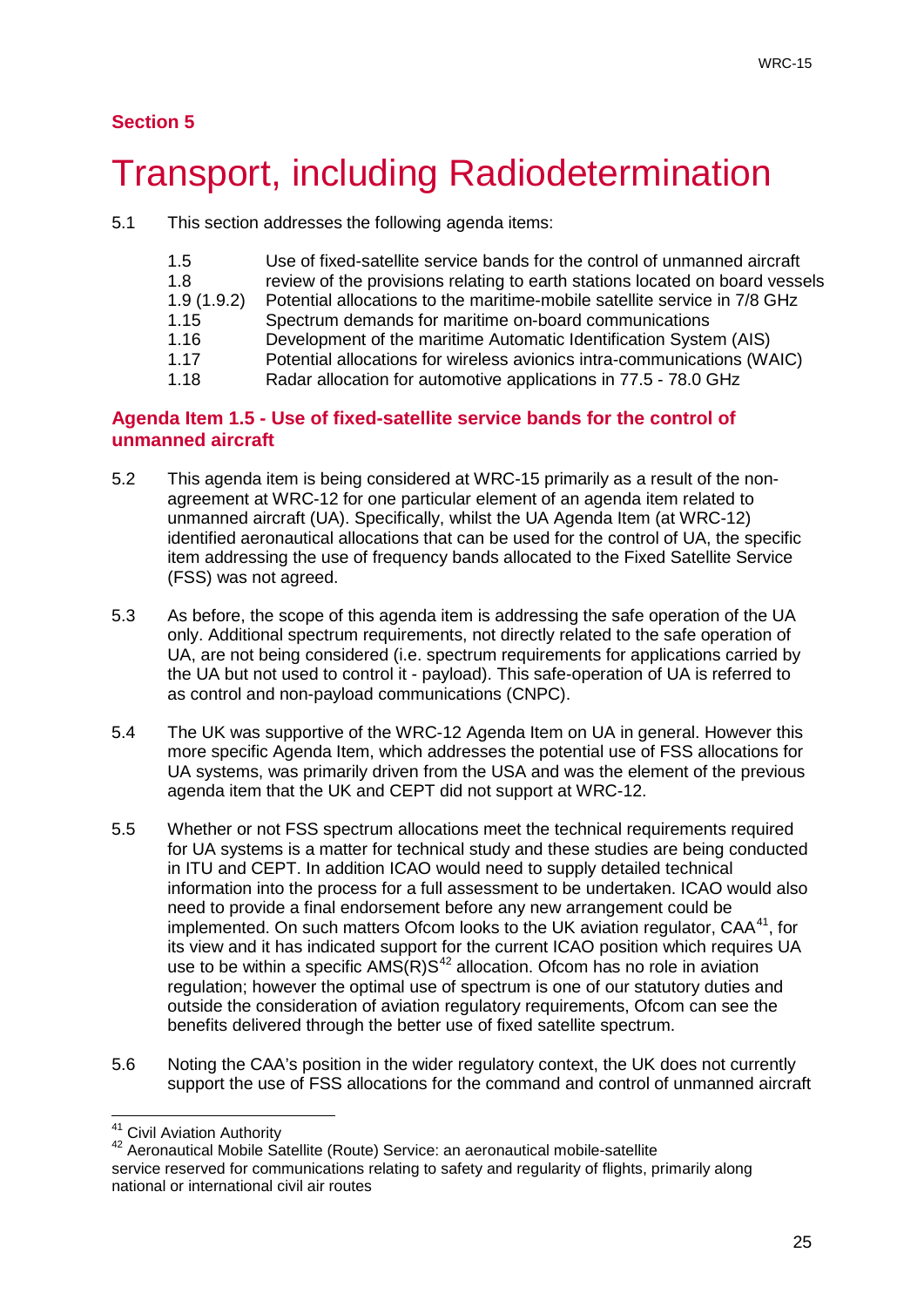systems. However, Ofcom will continue to monitor the on-going work being undertaken in both CEPT and ITU on this agenda item. We will also continue to engage in discussions within CEPT where views are currently split between those that are supporting use of FSS and those that are not.

5.7 If you would like to discuss this agenda item in more detail, Stephen Limb is coordinating the UK views and can be contacted by e-mail: Stephen.Limb@ofcom.org.uk

*Question 19: What are your views on the use of FSS spectrum allocations for UAS, recognising the shared regulatory responsibility and the safety considerations for the control of unmanned aircraft?*

#### **Agenda Item 1.8 - review the provisions relating to earth stations located on board vessels (ESVs)**

- 5.8 The purpose of this Agenda Item is to review the provisions relating to earth stations located on board vessels (ESVs) that transmit in the fixed satellite service (FSS) uplink bands at 5 925 – 6 425 MHz and 14.0 - 14.5 GHz.
- 5.9 Under existing arrangements, the minimum distance from a coastal state that an ESV can operate is 300 km in the 5 925 – 6 425 MHz band and 125 km in the 14.0 - 14.5 GHz band. These minimum distances are necessary to ensure that transmissions from ESVs do not interfere with terrestrial fixed services that the coastal state may be operating. Operation of an ESV within the minimum distance is possible but only with the prior agreement of the concerned coastal state.
- 5.10 The technology used by ESVs has advanced considerably since their introduction, including the use of spread-spectrum modulation and other techniques which may improve compatibility with terrestrial co-frequency services. The limitations and restrictions on ESVs are now under review in light of the new technologies being deployed.
- 5.11 CEPT does not object to a reduction of the separation distances for new ESV technologies providing that use of the band by terrestrial services is not impacted. Furthermore, CEPT supports the establishment of a set of different protection distances for different maximum e.i.r.p. density levels towards the horizon. The exact values of protection distances need to be determined. The UK has been monitoring the studies with a view to developing a position on the overall regulatory environment, taking into account the need for flexibility and efficient use of spectrum where this is possible. Therefore the UK is awaiting the results of the on-going technical study work and engaging in CEPT discussions, before confirming a final position.
- 5.12 If you would like to discuss this agenda item in more detail, James Richardson is coordinating the UK views and can be contacted by e-mail: James.Richardson@ofcom.org.uk

*Question 20: Do you have any view on the need, or otherwise, to modify the restrictions that relate to the operation of ESVs in the bands 5 925 – 6 425 MHz and 14-14.5 GHz?*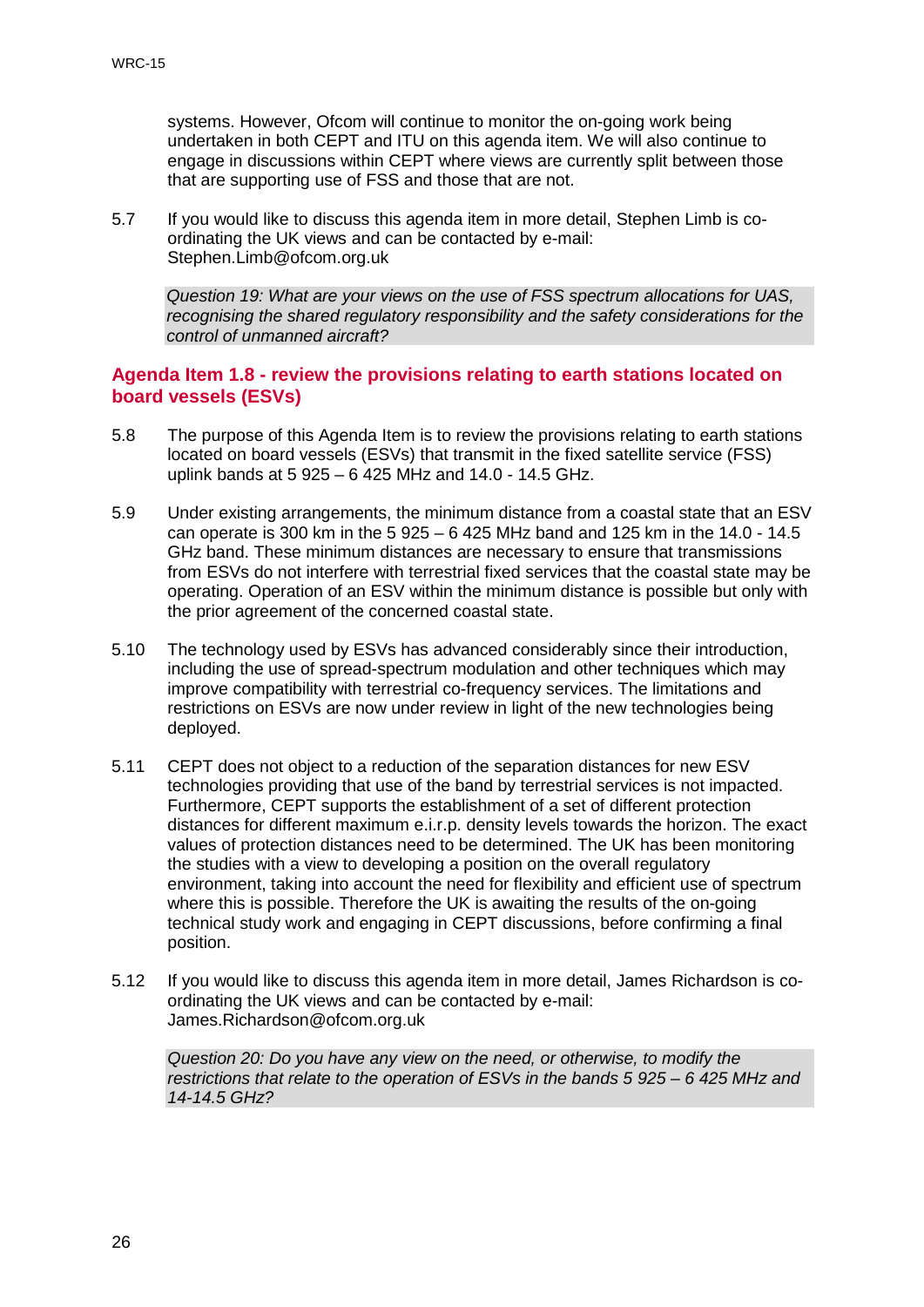#### **Agenda Item 1.9 (1.9.2) - Potential allocations to the maritime-mobile satellite service in 7/8 GHz**

- 5.13 This agenda item is to consider the possibility of allocating the bands 7 375 7 750 MHz and 8 025 - 8 400 MHz to the maritime-mobile satellite service.
- 5.14 The current CEPT position is;

 $\overline{\phantom{a}}$ 

- to support the technical studies assessing the possibility of making a new allocation to the maritime mobile satellite service (MMSS) in the bands as referenced, subject to not placing undue constraints on and ensuring the protection of, the services already allocated in these frequency bands.
- not to support the usage of these bands for applications that could result in the deployment of a large number of earth stations. In particular, CEPT does not support the usage of the bands for e-navigation<sup>[43](#page-29-0)</sup> or the GMDSS<sup>[44](#page-29-1)</sup> as this would require appropriate regulatory mechanisms which have not yet been defined.
- that studies show that compatibility between the earth exploration satellite service and the maritime mobile satellite service in the 8 GHz band requires the establishment of large exclusion zones around earth stations, used by the earth exploration satellite service. This would require the maintenance of an exclusion zones database and the enforcement of these exclusion zones makes such a proposed allocation impractical.
- in addition, CEPT notes that the protection of space research stations in deep space operation, in adjacent bands, would have to be ensured through a combination of unwanted emission limits and/or exclusions zones, therefore adding to the constraints on the maritime mobile satellite service.
- 5.15 As a result, CEPT does not support an allocation for the maritime mobile satellite service in the 8 GHz band without acceptable and practicable regulatory methods.
- 5.16 In the UK there are varied UK interests that make use of these bands, including Ministry of Defence, fixed service links, PMSE and earth exploration satellites. The UK concurs with the CEPT that the results of technical analysis suggests that for some of the services mentioned, achieving compatibility will be very challenging. We would like to gain a more detailed understanding of the justified requirements for new allocations for the maritime-mobile satellite service before coming to a decision. We also note that no UK interests in an allocation have so far been identified.
- 5.17 Thus the UK supports protection of existing services in the bands under consideration for MMSS allocations. We agree that current technical evidence suggests that sharing between MMSS and incumbent services is extremely difficult due to the requirement for large separation distances and the practical difficulties of coordinating maritime satellite terminals.

<span id="page-29-0"></span> $^{43}$  e-navigation is an IMO strategic vision to integrate existing and new maritime navigational tools, in particular electronic tools, in an all-embracing system that will contribute to enhanced navigational safety for the maritime sector.

<span id="page-29-1"></span><sup>44</sup> GMDSS – Global Maritime Distress & Safety Service: an international system which uses terrestrial and satellite technology and ship-board radio-systems to ensure rapid, automated, alerting of shore based communication and rescue authorities, in addition to ships in the immediate vicinity, in the event of a marine distress.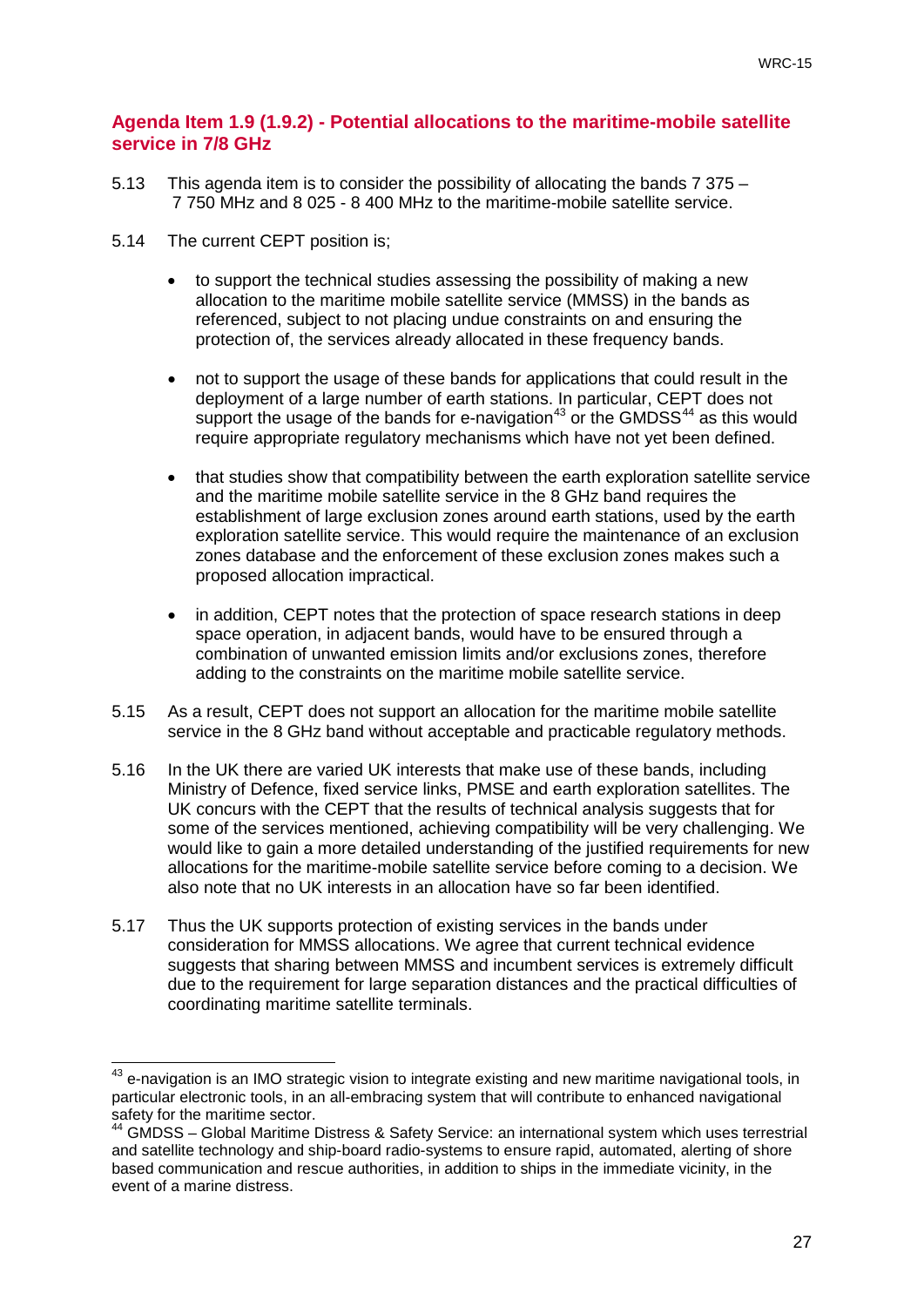5.18 If you would like to discuss this agenda item in more detail, Bharat Dudhia is coordinating the UK views and can be contacted by e-mail: Bharat.Dudhia@ofcom.org.uk

*Question 21: What are your views on a potential new allocation to the maritime mobile satellite service, recognising the UK interest in the other services that make use of the bands under consideration?*

#### **Agenda Item 1.15 - Spectrum demands for maritime on-board communications**

- 5.19 This agenda item considers the spectrum demands in the UHF band, for maritime mobile on-board communications. Whilst the maritime service makes use of a number of frequency bands, mainly for ship to shore communications and maritime safety, UHF<sup>[45](#page-30-0)</sup> spectrum is identified for use on-board vessels, between vessels under tow and between vessels and life craft. Although not recognised in the same way as those frequencies that are used in support of the Global Maritime Distress & Safety Service (GMDSS), these frequencies are identified in the Radio Regulations (RRs), predominantly for communications within a vessel or those vessels under tow by it. Presently there are 10 frequencies identified for on-board use, with some regional limitations which further reduces availability.
- 5.20 This was a CEPT supported proposal and presently the evidence in CEPT seems to suggest that the primary issue is confusion as to what frequencies are actually available for this type of use. As a result, the emerging CEPT view is that;
	- greater clarity should be brought to the actual frequencies available for on-board UHF; and
	- that the use of channels with a 12.5 kHz separation be referenced in the RRs (currently a 25 kHz separation is identified) as this would lead to an increase in the channels available.

An overall increase in the amount of actual spectrum identified for on-board use does not have support either in CEPT or internationally. More recently, the idea of digital modulation and 6.25 kHz channel spacing has also been discussed both in CEPT and internationally and we are reviewing that work and listening to views from UK stakeholders. CEPT does not support the imposition of dates from which only certain bandwidths and/or modulation systems are permitted and the UK agrees with this position.

- 5.21 From a UK perspective, we would agree that there is limited evidence to support the identification of additional spectrum for on-board use and we are supportive of the emerging CEPT view which is to make better use of the current spectrum available for on-board communications.
- 5.22 If you would like to discuss this agenda item in more detail, Steven Alexander is coordinating the UK views and can be contacted by e-mail: Steven.Alexander@ofcom.org.uk

*Question 22: Do you agree that the UK should not support a proposal for additional UHF spectrum for maritime on-board communications and that narrower channels will help to increase capacity?*

<span id="page-30-0"></span> $45$  UHF = Ultra High Frequency, relates to a frequency range of between 300 and 3000 MHz, and for this particular case the range 450 – 470 MHz.  $\overline{a}$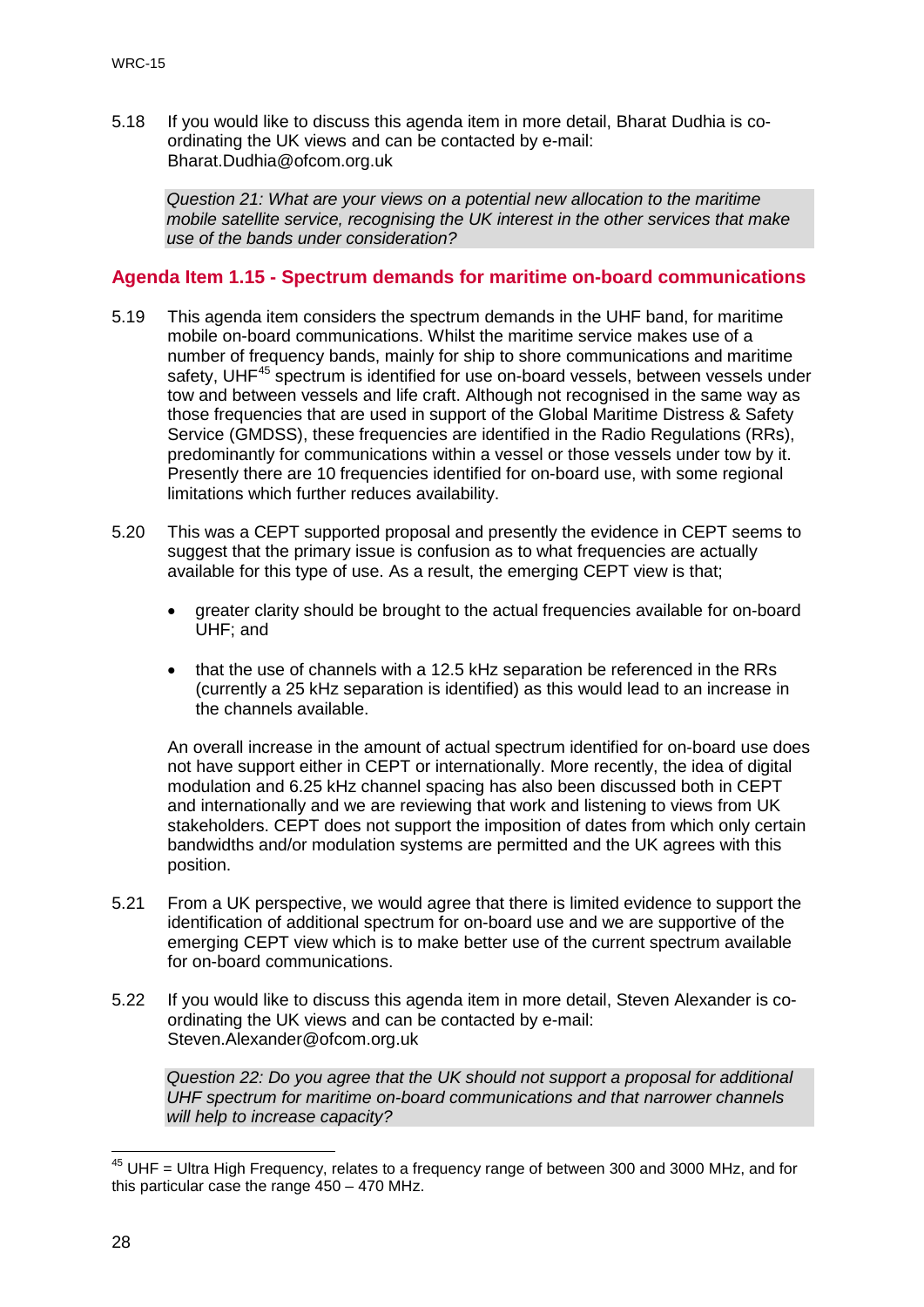#### **Agenda Item 1.16 – Development of the maritime Automatic Identification System (AIS)**

- 5.23 The intent under this agenda item is to develop the use of the AIS and to ensure the retention of the main navigational AIS channels; AIS1 and AIS2. This follows changes that were agreed at WRC-12 (review and changes to the VHF band used by Maritime: RR Appendix 18). This agenda item is of importance to the maritime community but, under the current proposals, has little impact on other services due to the fact that all proposals are addressing spectrum allocations that are already identified for use by maritime services.
- 5.24 The use of AIS for navigation is important for the maritime industry and initial views are that the integrity of the existing AIS system should not be compromised through any of the proposed changes. Currently this is the view held by the majority of countries participating in the work.
- 5.25 In CEPT, and internationally, there has been developing discussion around a concept referred to as VHF Data Exchange System (VDES). This is a proposed system where maritime navigational information can be distributed via a network of land based stations and a complementary satellite network. Discussions have focused on making use of spectrum within Appendix 18 that was identified for data services at WRC-12.
- 5.26 The general concept of VDES is supported by CEPT. Additionally the International Association of Lighthouse Authorities (IALA) has also taken an interest in this agenda item and has developed ideas in parallel. The view of the International Maritime Organisation (IMO) is that further development of the VDES concept is to be supported by IMO, without committing the Organisation regarding future requirements on the use of the VHF frequency band (RR Appendix 18).
- 5.27 From a UK perspective, whilst we support the international developments of VDES, we additionally recognise that any full and wide adoption of such a system would require endorsement and recognition by the IMO for the full benefits to be realised and at this stage the IMO has yet to come to a final decision on this agenda item. Currently the UK supports the CEPT proposed channelling arrangements for VDES. However we also recognise that there needs to be a balance between the developments of the VDES concept, alongside the continued need for capacity for services such as port operations and vessel traffic services (VTS) which currently make use of the channels in Appendix 18 of the Radio Regulations.
- 5.28 If you would like to discuss this agenda item in more detail, Steven Alexander is coordinating the UK views and can be contacted by e-mail: Steven.Alexander@ofcom.org.uk

*Question 23: What are your views on any necessary regulatory provisions for AIS in the bands already identified for maritime use?*

#### **Agenda Item 1.17 - Potential allocations for wireless avionics intracommunications (WAIC)**

5.29 This agenda item, which was supported by both CEPT and the Americas group, is considering potential allocations and regulatory provisions that would facilitate the operation of a new aviation application: WAIC – wireless avionic intracommunications. This application would be used to replace the majority of the wired infrastructure on an aircraft, which is used for control of the aircraft, with a radio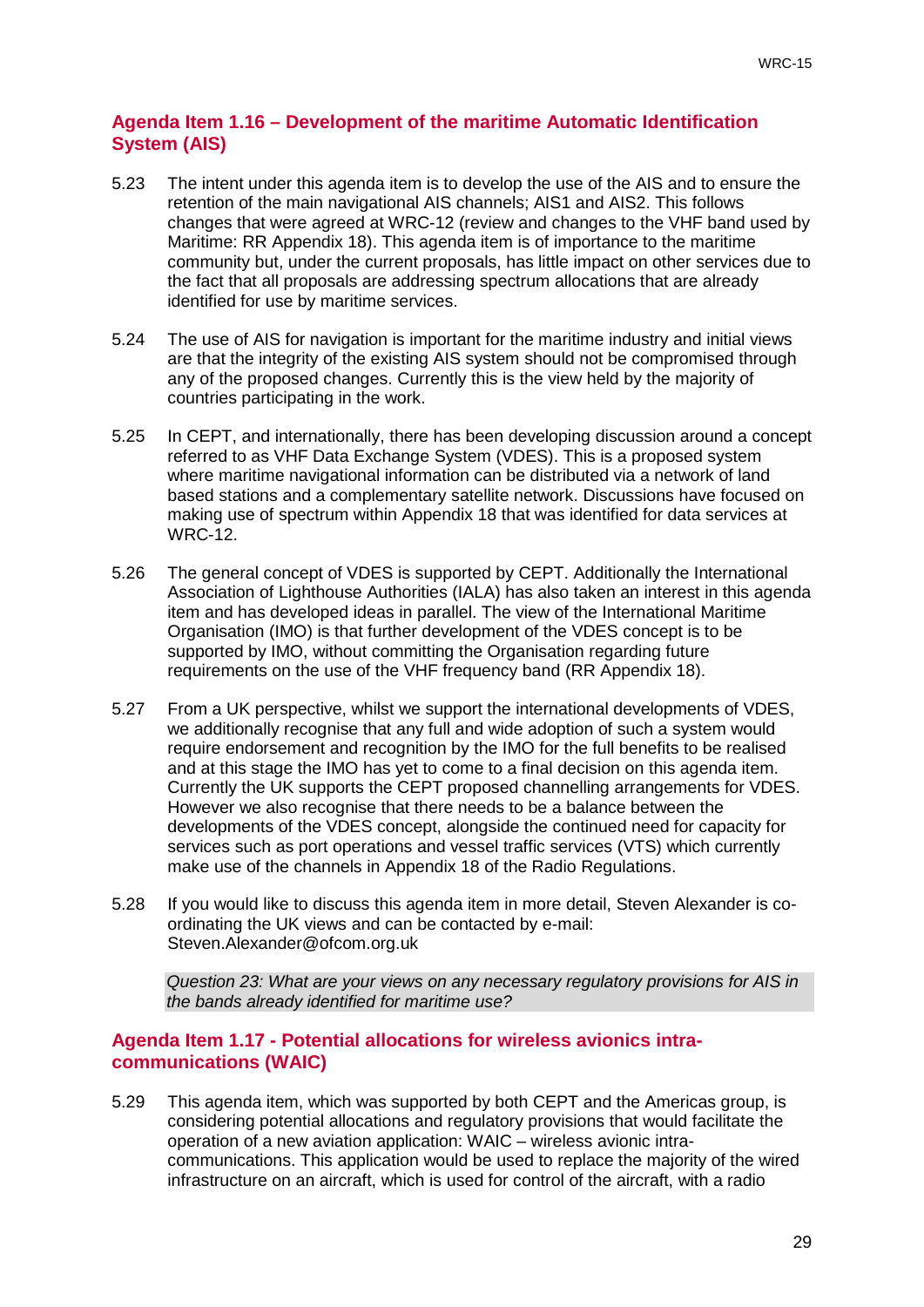system. This system would be used for a variety of control systems on board an aircraft, but would not be used for communications between aircraft or for non-flight systems (i.e. entertainment systems).

- 5.30 Up to now the work in ITU and CEPT has been to study, at a technical level, spectrum allocations that are predominantly used by aviation applications (e.g. radar, aeronautical navigation etc.) to assess the potential for WAIC to work alongside existing use. A number of bands have been studied and currently there is an initial focus at both CEPT and international level on the 4 200 – 4 400 MHz band.
- 5.31 This is another agenda item that is linked to the final agreement of ICAO and as a result Ofcom looks to the UK aviation regulator CAA<sup>[46](#page-32-0)</sup> for its view. CAA's view is that an appropriate aeronautical allocation be identified (i.e.  $AM(R)S<sup>47</sup>$ ) and that the technical compatibility with the existing aviation applications in the band should be ensured. Therefore where these elements are satisfied then the UK supports regulatory provisions that allows for the operation of WAIC systems. This mirrors the current CEPT position.
- 5.32 If you would like to discuss this agenda item in more detail, Stephen Limb is coordinating the UK views and can be contacted by e-mail: Stephen.Limb@ofcom.org.uk

*Question 24: Where the appropriate radio regulatory provisions are established for use in existing aviation related bands, do you agree that the UK should support regulatory conditions for the accommodation of WAIC applications?*

#### **Agenda Item 1.18 – Radar for automotive applications in 77.5 - 78.0 GHz**

- 5.33 Under this agenda item, the proposal is to investigate the potential to add an allocation to the radiolocation service for automotive applications in the 77.5 - 78.0 GHz frequency band. Presently there is a radiolocation allocation in the bands below (76 - 77.5 GHz) and above (78 - 79 & 79 – 81 GHz); and European level regulations that identify the band 77 – 81 GHz for short range automotive radar. These apply at both the CEPT<sup>[48](#page-32-2)</sup> and  $EU^{49}$  $EU^{49}$  $EU^{49}$  level and the EU regulations are binding upon the member states of the EU.
- 5.34 This was a CEPT and Asia-Pacific supported agenda item at WRC-12. There is an on-going discussion around compatibility with other services that make use of the band (amateur, amateur satellite and radio astronomy) and more recently the discussions have been around whether this proposed allocation needs to be limited to automotive use only. Some feel that there should merely be technical conditions for any type of radiolocation use in the band and not only for automotive use.
- 5.35 At present, the CEPT position on this agenda item is open although there is some international support, mainly at a European level, to maintain the restriction. The UK would be supportive of a generic radiolocation allocation, where appropriate technical compatibility requirements to protect incumbent services are applied.

<sup>&</sup>lt;sup>46</sup> Civil Aviation Authority

<span id="page-32-1"></span><span id="page-32-0"></span><sup>&</sup>lt;sup>47</sup> Aeronautical Mobile (Route) Service: An aeronautical mobile service reserved for communications relating to safety and regularity of flight, primarily along national or international civil air routes.<br><sup>48</sup> http://www.erodocdb.dk/docs/doc<u>98/official/word/ECCDec0403.doc</u>.

<span id="page-32-3"></span><span id="page-32-2"></span><sup>49</sup> <http://eur-lex.europa.eu/legal-content/en/NOT/?uri=CELEX:32004D0545> and <http://eur-lex.europa.eu/legal-content/en/NOT/?uri=CELEX:32005D0050>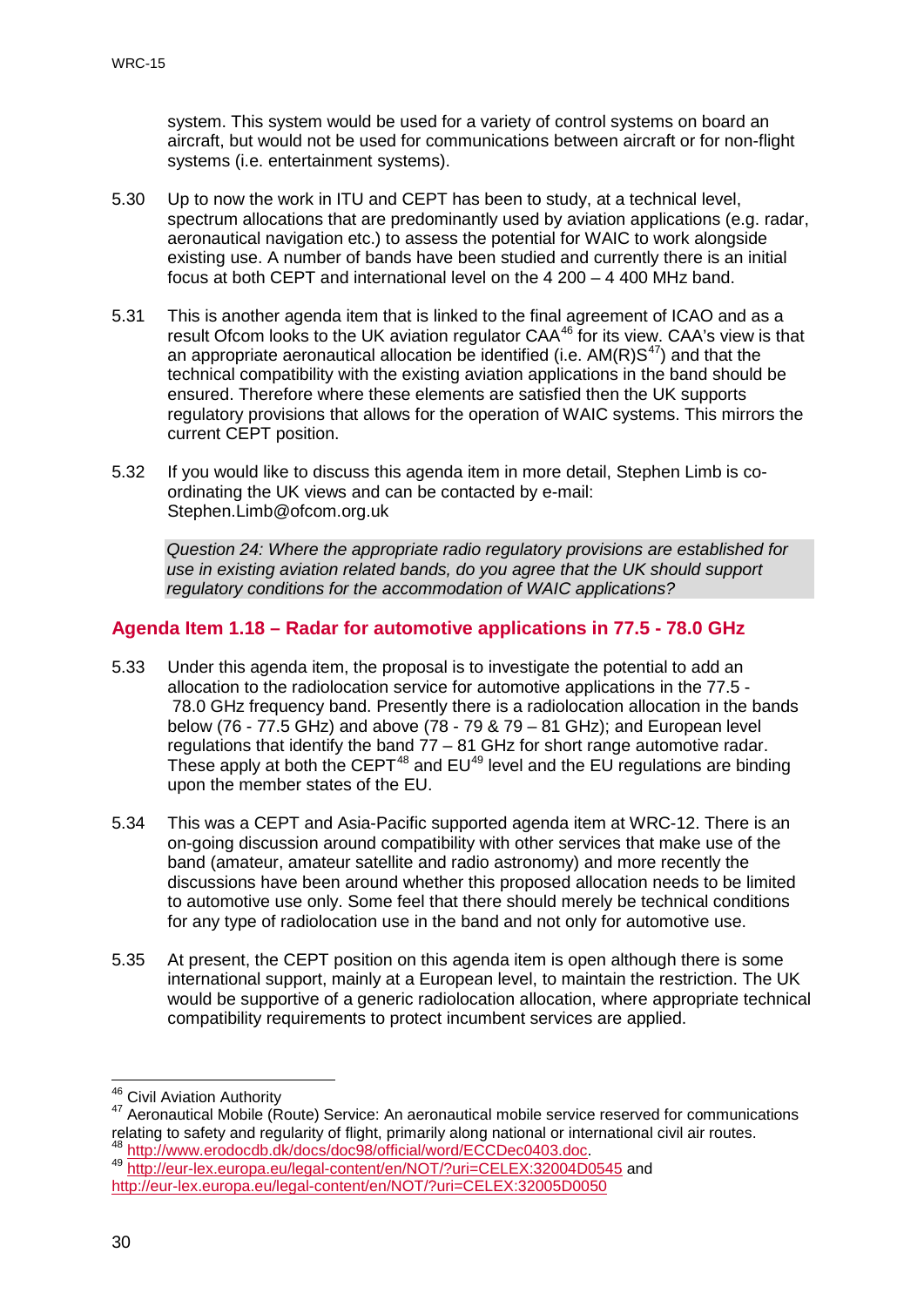5.36 If you would like to discuss this agenda item in more detail, Robin Donoghue is coordinating the UK views and can be contacted by e-mail: Robin.Donoghue@ofcom.org.uk

*Question 25: Do you agree that the UK should support a generic radiolocation allocation in the 77.5-78 GHz band, where appropriate technical conditions are established?*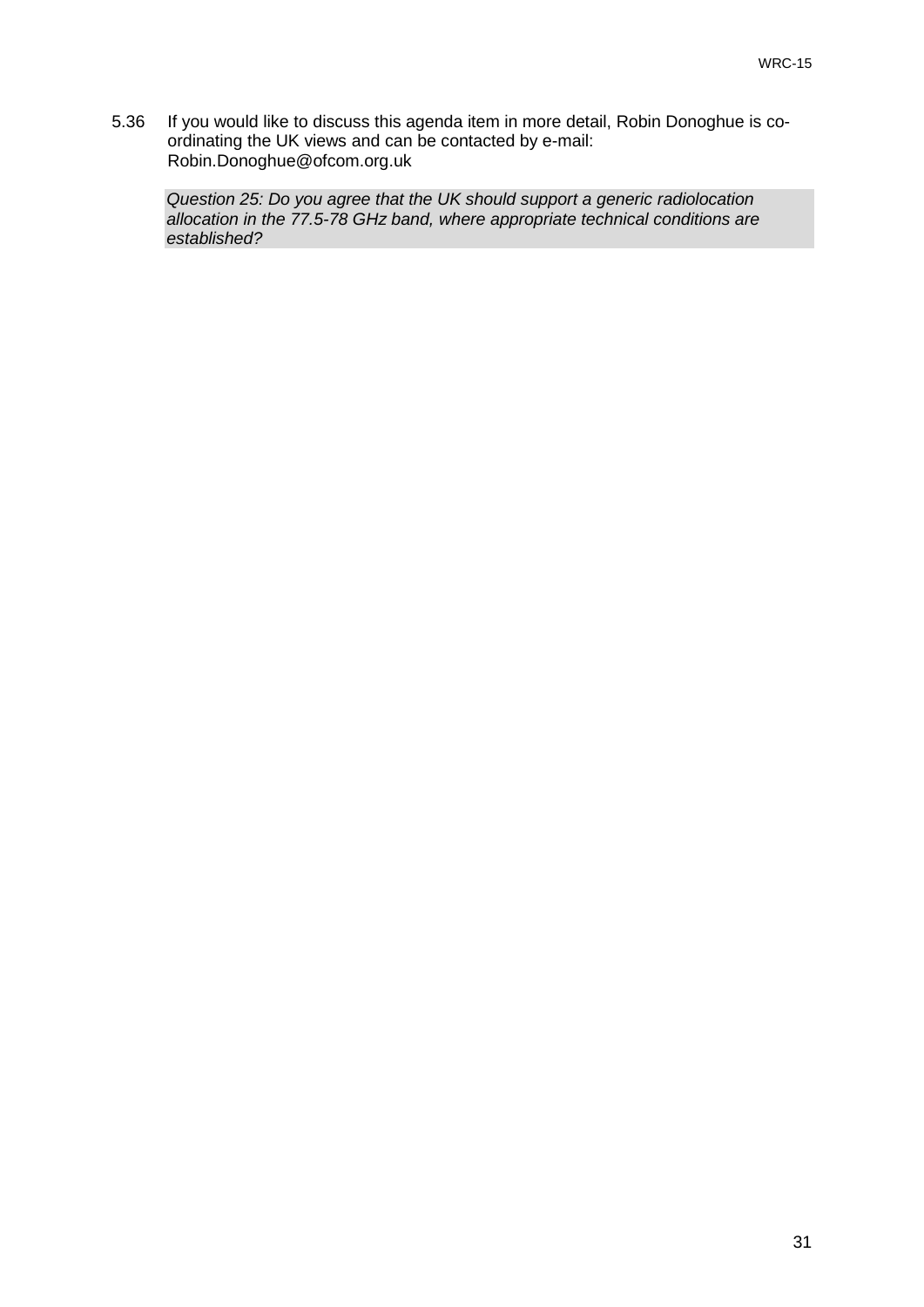### **Section 6**

## <span id="page-34-0"></span>Scientific use of spectrum

- 6.1 This section addresses the following agenda items:
	- 1.11 Earth exploration-satellite service (Earth-to-space) in the 7 8 GHz range<br>1.12 Earth exploration-satellite (active) service in the 8/9/10 GHz bands
	- 1.12 Earth exploration-satellite (active) service in the 8/9/10 GHz bands<br>1.13 Distance limitation on space vehicles communicating with orbiting
	- Distance limitation on space vehicles communicating with orbiting manned space vehicles
	- 1.14 Reference time-scale and potential modification of coordinated universal time (UTC)

#### **Agenda item 1.11 – Earth exploration-satellite service (Earth-to-space) in the 7- 8 GHz range**

- 6.2 This agenda item addresses the potential requirement for a primary allocation to the Earth exploration-satellite service (in the Earth-to-space direction) in the 7-8 GHz range. The Earth exploration-satellite service (EESS) requires an Earth-to-space allocation in the frequency band 7 190-7 235 MHz because of congestion in the bands 2 025 - 2110 MHz and 2 200 – 2 290 MHz.
- 6.3 There are many EESS satellites using the bands 2 025-2 110 MHz (E-to-s) and 2 200 - 2 290 MHz (s-to-E) for tracking, telemetry and control (TT&C). As a result, frequency coordination in these bands is very difficult. A new allocation in 7 – 8 GHz, along with existing space-to-Earth allocations near 8 GHz, would also allow EESS satellites to employ a single transponder for uplinks and downlinks, reducing design and launch costs, as well as helping to meet future demand.
- 6.4 The main UK interest in EESS is through UK Government investment in ESA space missions.
- 6.5 This agenda item was proposed by CEPT and USA. CEPT supports the allocation of the frequency band 7 190 – 7 250 MHz on a primary basis to the Earth explorationsatellite service (Earth-to-space). CEPT also recognises that the Space Operation Service (SOS), which is allocated in the Russian Federation in the band 7 190 – 7 235 MHz, needs to be protected and that sharing studies between EESS and SOS need to be finalised.
- 6.6 The current UK position is to support the sharing studies in ITU-R and CEPT to ensure protection of existing services in the band. Both UK and CEPT will make a final decision on the allocation once all studies are completed and once a clearer picture on the sharing situation has emerged.
- 6.7 If you would like to discuss this agenda item in more detail, Bharat Dudhia is coordinating the UK views and can be contacted by e-mail: Bharat.Dudhia@ofcom.org.uk

*Question 26: Do you agree that the UK should support an allocation across the 7 190 – 7 250 MHz band, dependent upon the outcome of technical studies?*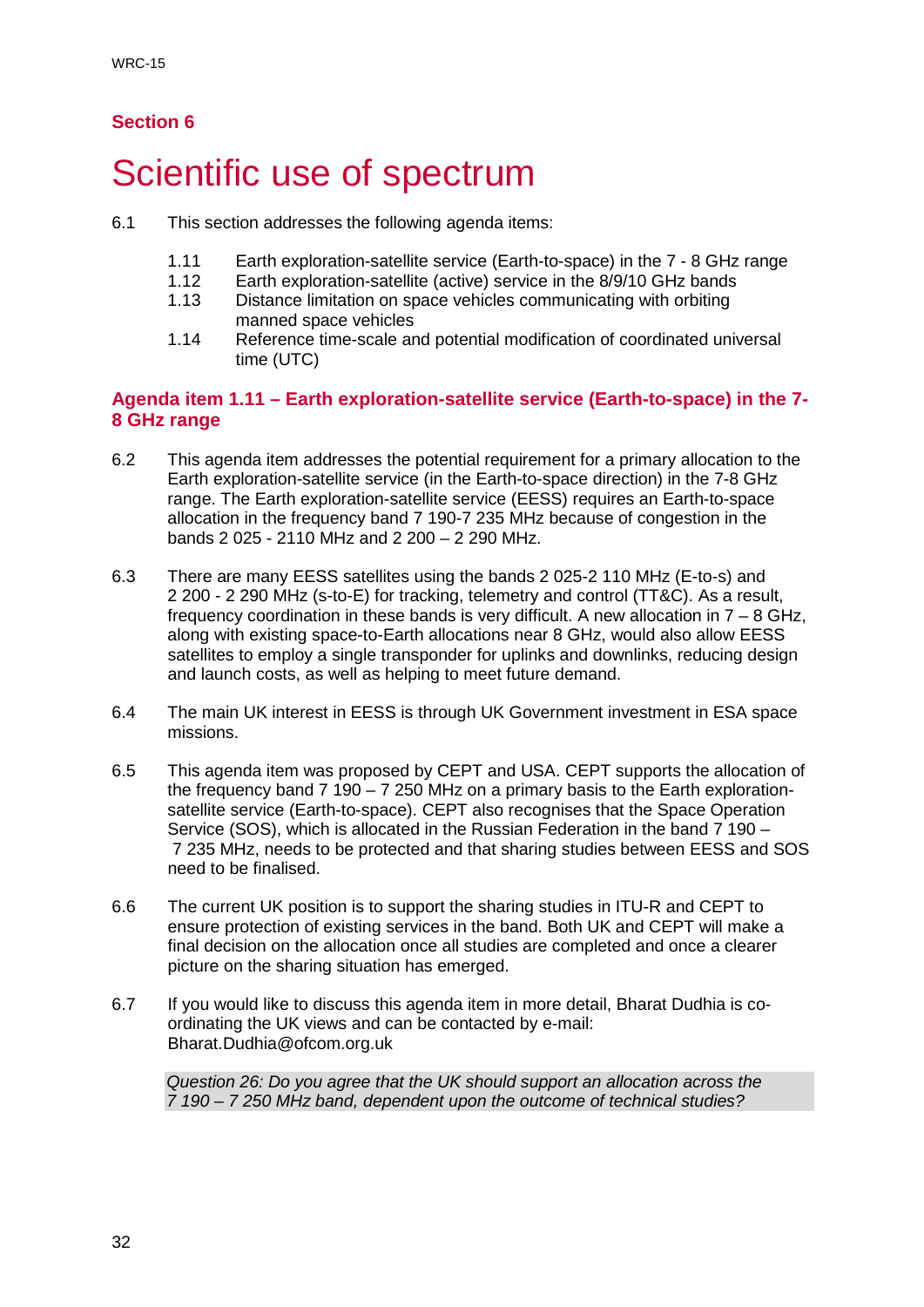#### **Agenda item 1.12 - Earth exploration-satellite (active) service in the 8/9/10 GHz bands;**

- 6.8 This agenda item was proposed by CEPT and USA to use additional spectrum to meet a growing demand for better radar image resolution, to satisfy global environmental monitoring and other applications which can only be achieved by higher transmission bandwidth.
- 6.9 This agenda item involves conducting sharing studies with services currently in the bands 8 700 – 9 300 MHz and 9 900 - 10 500 MHz, as well as adjacent band compatibility with passive services in the band 10.6 - 10.7GHz.
- 6.10 CEPT is investigating the allocation of additional radio frequency spectrum of 600 MHz in the frequency bands 9.2 - 9.3 GHz and 9.9 - 10.4 GHz / 9.9 - 10.5 GHz to the Earth Exploration-Satellite Service (EESS) (active), where possible on a primary status. CEPT also considers that the stations in the Earth exploration-satellite service (active) shall not cause harmful interference to, nor claim protection from, stations operating in the Radiodetermination Services allocated in the same frequency bands. Provisions for the protection of Fixed, Mobile, Space Research and Radio Astronomy Services from EESS (active) will need to be implemented, as appropriate.
- 6.11 The current UK position is to review the sharing studies in ITU-R and CEPT to ensure protection of existing services in the bands 8 700 - 9 300 MHz and 9 900 - 10 500 MHz as well as protection of passive services in the adjacent band. UK and CEPT will make the decision on the allocation once all studies are completed and once a clearer picture on the sharing situation has emerged.
- 6.12 If you would like to discuss this agenda item in more detail, Bharat Dudhia is coordinating the UK views and can be contacted by e-mail: Bharat.Dudhia@ofcom.org.uk

*Question 27: Do you agree that is right to wait for the relevant sharing studies to mature before coming to a final position on the potential for additional allocations to the earth exploration-satellite (active) service in the 8/9/10 GHz band?*

#### **Agenda item 1.13 - Distance limitation on space vehicles communicating with orbiting manned space vehicles;**

- 6.13 WARC $50-92$  $50-92$  allocated the band 410 420 MHz to the Space Research Service (SRS) on a secondary basis to allow for extra-vehicular communications in the vicinity of Earth orbiting manned space vehicles. WRC-97 upgraded the allocation to the SRS in the band 410 - 420 MHz to primary status with the conditions given in RR No. 5.268. The use of the band by SRS is limited to within 5 km of orbiting manned space vehicles.
- 6.14 The band 410 420 MHz is used today for communications by astronauts conducting extra-vehicular activities (EVA) in the immediate vicinity of the International Space Station (ISS). The use of the band for proximity operations by vehicles approaching the ISS or other manned space vehicles would be advantageous.
- 6.15 Vehicles approaching the International Space Station (ISS), whether manned or robotic, need to communicate over somewhat longer distances to ensure safe operations and docking manoeuvres and therefore it's necessary to modify RR No.

<span id="page-35-0"></span> $50$  WARC stands for World Administrative Radio Conference, the forerunner of the WRC  $\overline{a}$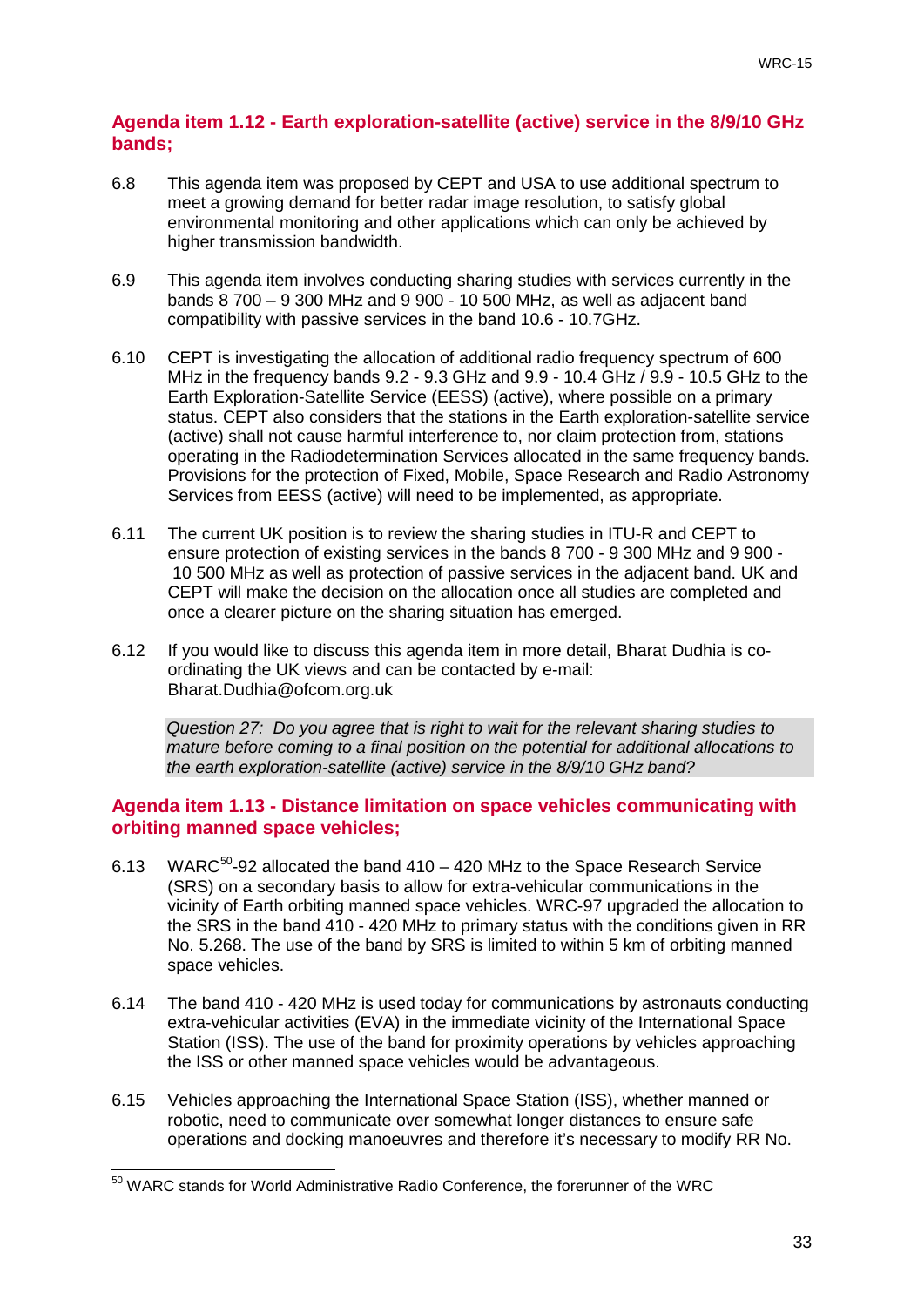5.268 to remove the 5 km limitation while maintaining the current pfd limits to protect terrestrial services.

- 6.16 Similarly, to allow for proximity operations with orbiting vehicles and not solely limit the use of the band for extra-vehicular activities, it is also necessary to modify No. 5.268 in such a manner as to remove the EVA limitation.
- 6.17 CEPT supports removing the distance limitation within RR No 5.268 and the restriction on use of the band for extra vehicular activities, while keeping the pfd limits to protect terrestrial services. The UK also supports this position.
- 6.18 If you would like to discuss this agenda item in more detail, Bharat Dudhia is coordinating the UK views and can be contacted by e-mail: Bharat.Dudhia@ofcom.org.uk

*Question 28: Do you agree that the UK should support the CEPT position that removes the distance limitation on space vehicles communicating with orbiting manned space vehicles, whilst retaining the pfd limit to protect terrestrial services?*

#### **Agenda item 1.14 - Reference time-scale and potential modification of coordinated universal time (UTC);**

- 6.19 This agenda item was created as a result of the outcome of the Radiocommunication Assembly<sup>[51](#page-36-0)</sup> (RA-12) meeting held prior to WRC-12 and following discussions around proposed modifications to ITU-R Recommendation TF.460-6 to discontinue the insertion of leap seconds in the definition of UTC. Responsibility for approving the Recommendation was elevated to RA-12 since the relevant ITU-R groups that were working on that particular Recommendation could not achieve consensus, despite extensive debates over several years.
- 6.20 The elimination of leap seconds from the definition of UTC will effectively break the link between the current time standard and the rotation of the earth. Some operators of global navigational systems (e.g. Galileo and Global Positioning System - GPS) and the financial industry have argued that the insertion of leap seconds is difficult and burdensome to accommodate. They claim this is because it introduces uncertainty into those systems which have a critical reliance upon time.
- 6.21 The preliminary CEPT position is to support the necessary studies on the feasibility of achieving a continuous reference time-scale. This could be by either modification of UTC or by another method and would be the time standard subsequently disseminated by radiocommunication systems. CEPT also supports study on issues related to the possible implementation of a single continuous reference time-scale (studies that should include both technical and operational factors).
- 6.22 The UKs National Measurement Office (NMO), an Agency of BIS, advised by the National Physical Laboratory (NPL), leads on the development of UK policy on this agenda item. The UK welcomes further studies into the technical issues but at the present time the UK opposes the proposed revision of TF.460-6 which would remove recognition and use of the leap seconds in UTC.
- 6.23 The UK is supporting further study and discussion on the concept of dissemination of two reference time scales to meet the requirements of different users (i.e. civil

<span id="page-36-0"></span><sup>&</sup>lt;sup>51</sup> Radiocommunication Assemblies (RA) are responsible for the structure, programme and approval of radiocommunication studies in the ITU.  $\overline{a}$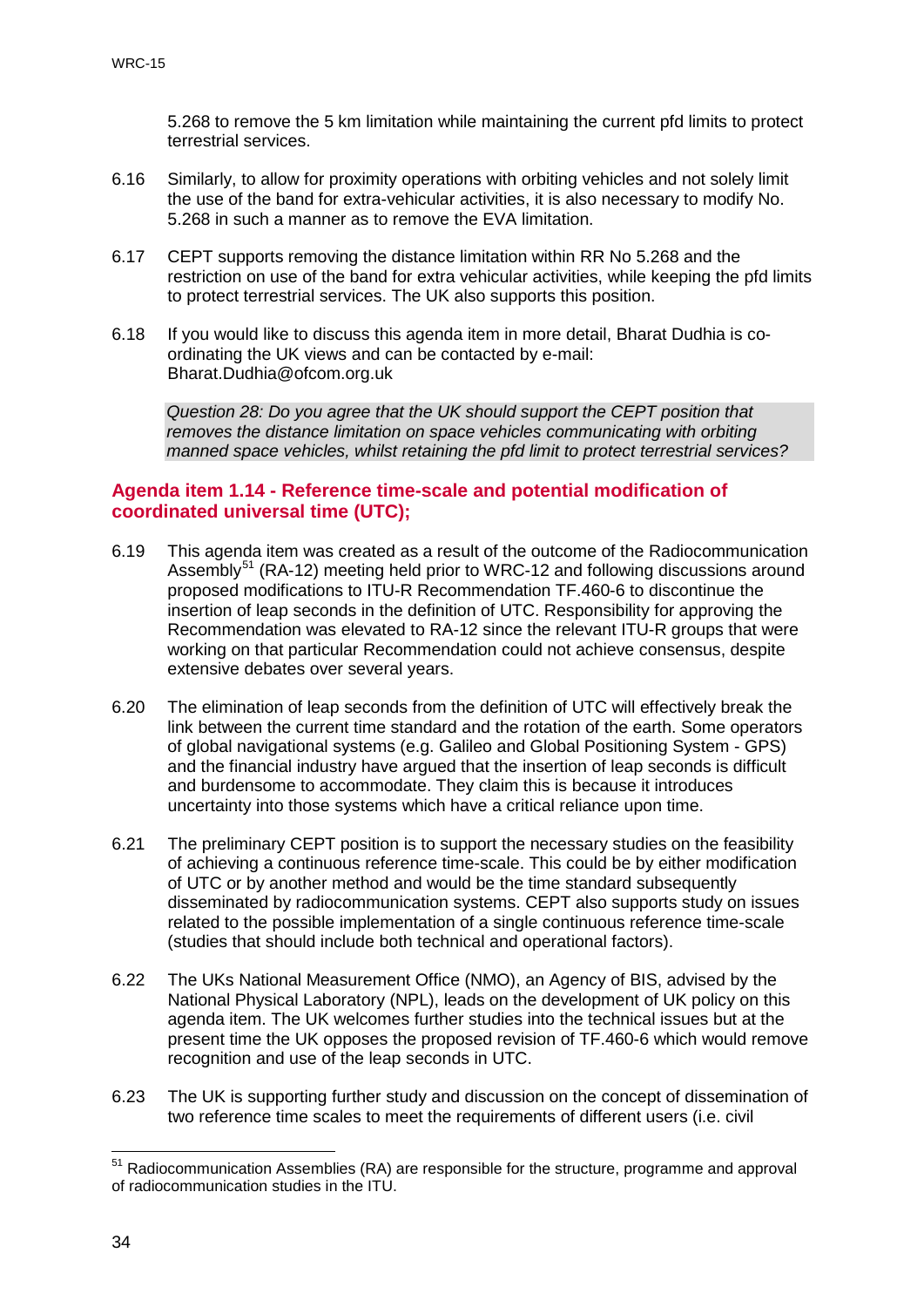timekeeping, space missions and banking and other international transactions etc). This will allow for the continuation of the leap second. To better gauge the UK public's view, Government has recently opened a period for public dialogue; [https://www.gov.uk/government/news/leap-seconds-away-from-having](https://www.gov.uk/government/news/leap-seconds-away-from-having-your-say-on-time-management)[your-say-on-time-management.](https://www.gov.uk/government/news/leap-seconds-away-from-having-your-say-on-time-management) This will allow Government to be better sighted on the public's view on the matter and will help to inform the further development of the UK position.

6.24 If you would like to discuss this agenda item in more detail, Robert Gunn of the UKs National Measurement Office, is co-ordinating the UK views and can be contacted by e-mail: Robert.Gunn@nmo.gov.uk

*Question 29: Do you agree that the UK should support maintaining UTC as currently defined (i.e. with the inclusion of leap seconds) and that the UK should support further study around the concept of dissemination of two reference time scales?*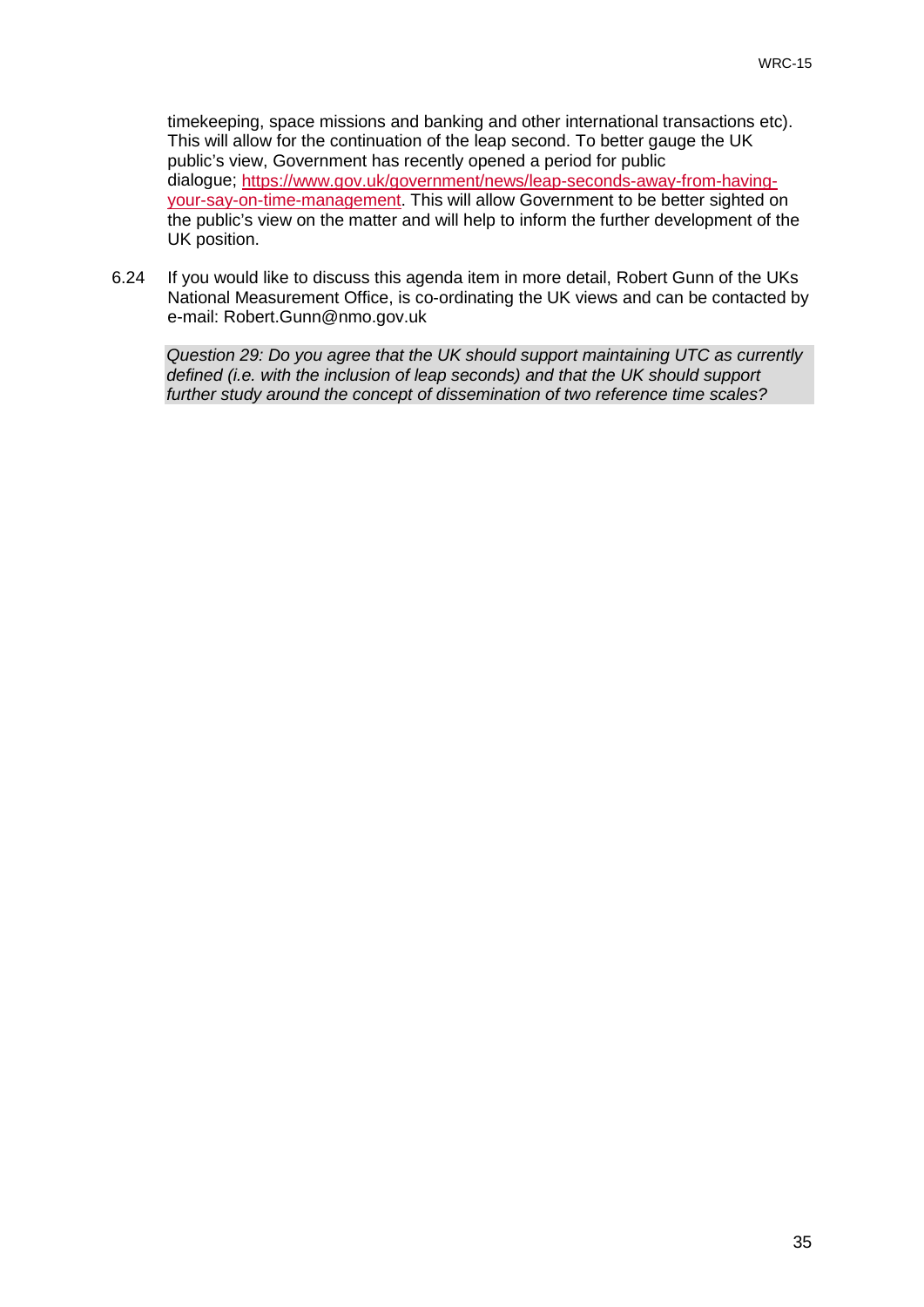### **Section 7**

## <span id="page-38-0"></span>Standing agenda items

- 7.1 This section addresses the standing agenda items which cover a range of recurring, housekeeping and reporting issues. The more significant of these agenda items are addressed below. The UK view of these agenda items will be developed much closer to WRC-15.
- 7.2 This section addresses the following agenda items:

| $\overline{7}$<br>8<br>9 | Resolution 86 (Satellite networks);<br>Deletion of, or removal of names from, country footnotes;<br>Report of the Director of the Radiocommunication Bureau; |
|--------------------------|--------------------------------------------------------------------------------------------------------------------------------------------------------------|
| 9.1                      | Activities of the Radiocommunication Sector since WRC-12                                                                                                     |
| 9.1.1                    | Protection of the systems operating in the mobile-satellite service<br>in the band 406-406.1 MHz                                                             |
| 9.1.2                    | Studies on possible reduction of the satellite coordination arc criteria                                                                                     |
| 9.1.3                    | Use of satellite orbital positions and associated spectrum by<br>developing countries                                                                        |
| 9.1.4                    | <b>Updating the Radio Regulations</b>                                                                                                                        |
| 9.1.5                    | Satellite use of $3.4 - 4.2$ GHz, for aeronautical and metrological<br>services                                                                              |
| 9.1.6                    | Studies towards review of the definitions of fixed service, fixed<br>station and mobile station                                                              |
| 9.1.7                    | Spectrum management guidelines for emergency and disaster relief<br>radiocommunication                                                                       |
| 9.1.8                    | Regulatory aspects for nano and pico satellites                                                                                                              |
| 9.2                      | Any difficulties or inconsistencies encountered in the application<br>of the Radio Regulations;                                                              |
| 9.3                      | Action in response to Resolution 80 (Rev.WRC-07)                                                                                                             |

### **Agenda Item 7 - Resolution 86 (Satellite coordination and notification procedures)**

- 7.3 Resolution 86<sup>[52](#page-38-1)</sup> is a standing item to deal with "deficiencies and improvements" in the satellite filing procedures. There is potential for significant issues to be raised under this agenda item which may impact existing satellite users and operators, particularly due to the complexity of these procedures.
- 7.4 There is a relationship between this agenda item and ITU initiatives to improve implementation of the satellite filing procedures, as seen through ITU Radiocommunication Bureau (BR) Circular Letters and Workshops on the efficient use of satellite resources.
- 7.5 Issues under this agenda item tend to increase in number as the preparatory process advances. At this stage around 10 issues have been identified, many of which relate to additional clarification of the substantial changes to the rules on bringing into use and suspension that were made at WRC-12.
- 7.6 Five of these issues are included in the draft CEPT Brief:

<span id="page-38-1"></span><sup>&</sup>lt;sup>52</sup> [http://www.itu.int/dms\\_pub/itu-r/oth/0c/0a/R0C0A00000A0032PDFE.pdf](http://www.itu.int/dms_pub/itu-r/oth/0c/0a/R0C0A00000A0032PDFE.pdf)  $\overline{a}$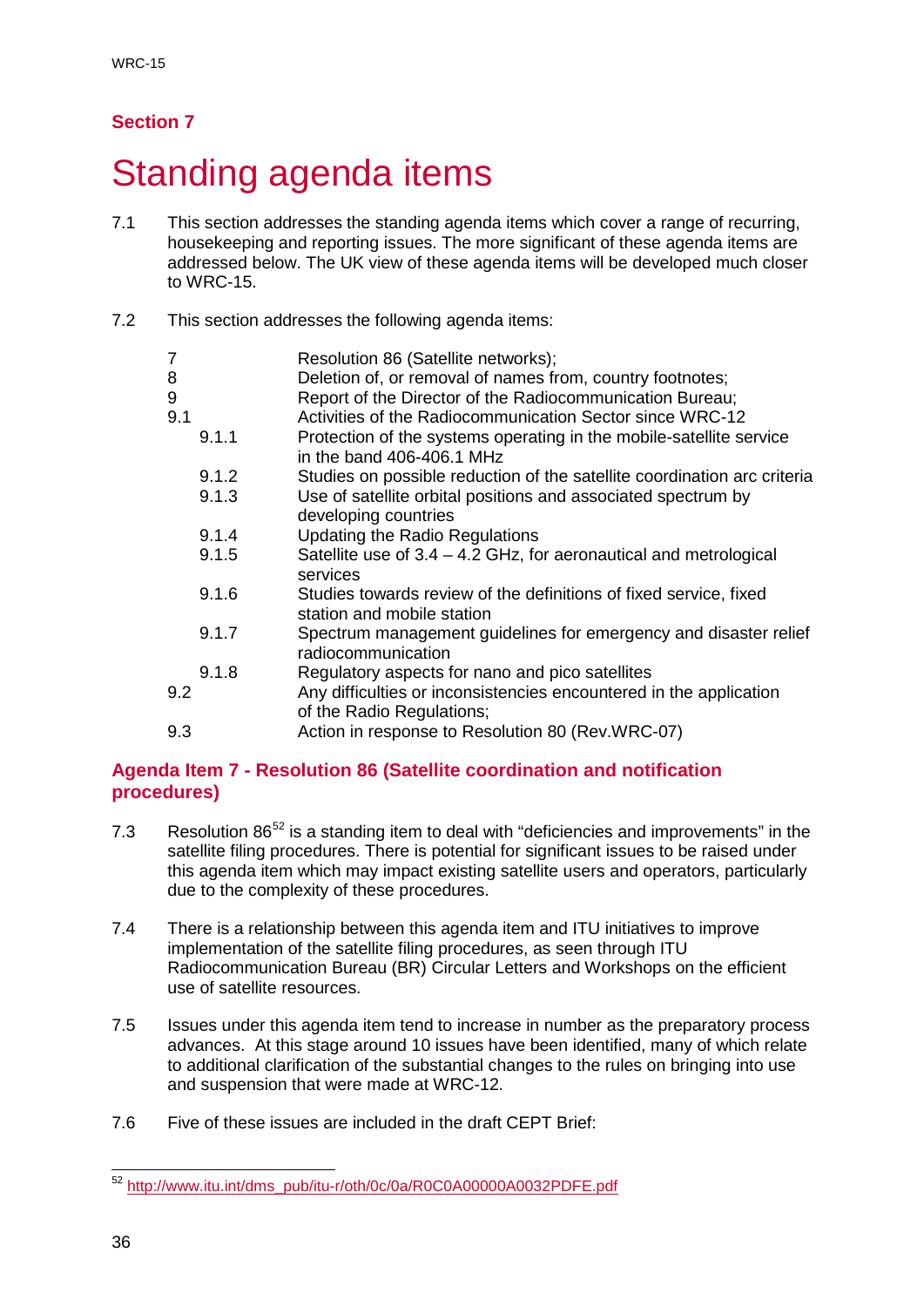#### **Informing the BR of a suspension under No 11.49 beyond six months**

7.7 WRC-12 modified RR No. **11.49** so that administrations must inform the Bureau of suspensions lasting longer than six months as soon as possible, but in any case no later than six months from the start date of the suspension. WRC-12 did not specify the consequences for the assignments of an administration that failed to report a qualifying suspension by the six-month deadline. Several methods have been identified to resolve this issue with CEPT opting to defer taking a position until the responsible ITU-R Working Party (Working Party 4A - WP4A<sup>[53](#page-39-0)</sup>) has finalised the draft CPM text. Discussion in the UK has indicated a preference for the method whereby the overall period of suspension is reduced in proportion to the period of delay in informing the BR, so that for example informing the BR one month after the initial six month period results in a corresponding reduction of one month in the overall suspension period.

#### **Publication of information on bringing into use of satellite networks on the ITU website**

7.8 This issue seeks to clarify the actions of the Radiocommunication Bureau, and their timing, after receiving information from the administration on bringing into use and suspension of frequency assignments of satellite networks. CEPT supports full clarity in the Radio Regulations to the Bureau's procedure for publishing and making available information relating to bringing into use and suspension of frequency assignments of satellite networks, by adding the following sentence to the end of Nos. 11.44B and 11.49: 'On receipt of the information sent under this provision, the Bureau shall make available that information as soon as possible and shall publish it in the BR IFIC'. The current UK view is to support this position.

#### **Transfer into the Radio Regulations of the Rule of Procedure regarding suspension of a frequency assignment in the List in Appendix 30B**

7.9 WRC-12 approved the application of the extension of the suspension period from two years to three years in regard to RR Appendix 30B via a Decision of Plenary, thus harmonizing the practices in RR Appendix 30B with those in RR Article 11 and RR Appendices 30 and 30A (Rev.WRC-12). The Bureau applies this WRC-12 decision through a Rule of Procedure which was approved in the  $60<sup>th</sup>$  meeting of the Radio Regulations Board. However, there are no such provisions in procedures of the FSS Plan in RR Appendix 30B, and therefore corresponding amendments to the RR still need to be prepared for approval by WRC-15. CEPT supports transfer of the Rule of Procedure into Appendix 30B of the Radio Regulations. The current UK view is to support this position.

#### **Review of the advance publication mechanism for satellite networks subject to coordination under Section II of Article 9 of the Radio Regulations**

7.10 There is a period of approximately 15-16 months between the receipt of Advance Publication Information<sup>[54](#page-39-1)</sup> (API) and the publication of the definitive list (6 months between the API and coordination request, 3-4 months to publish the coordination request, 4 months to comment and approximately 2 months to publish the definitive list following the comments). This period of 15-16 months is almost entirely dedicated to administrative work leading to the establishment of the coordination requirements

 $53$  Working Party 4A (WP 4A) - Efficient orbit/spectrum utilisation for FSS and BSS  $\overline{a}$ 

<span id="page-39-1"></span><span id="page-39-0"></span><sup>&</sup>lt;sup>54</sup> The API or Advance Publication Information is a set of initial data about a proposed satellite network to be published by the ITU.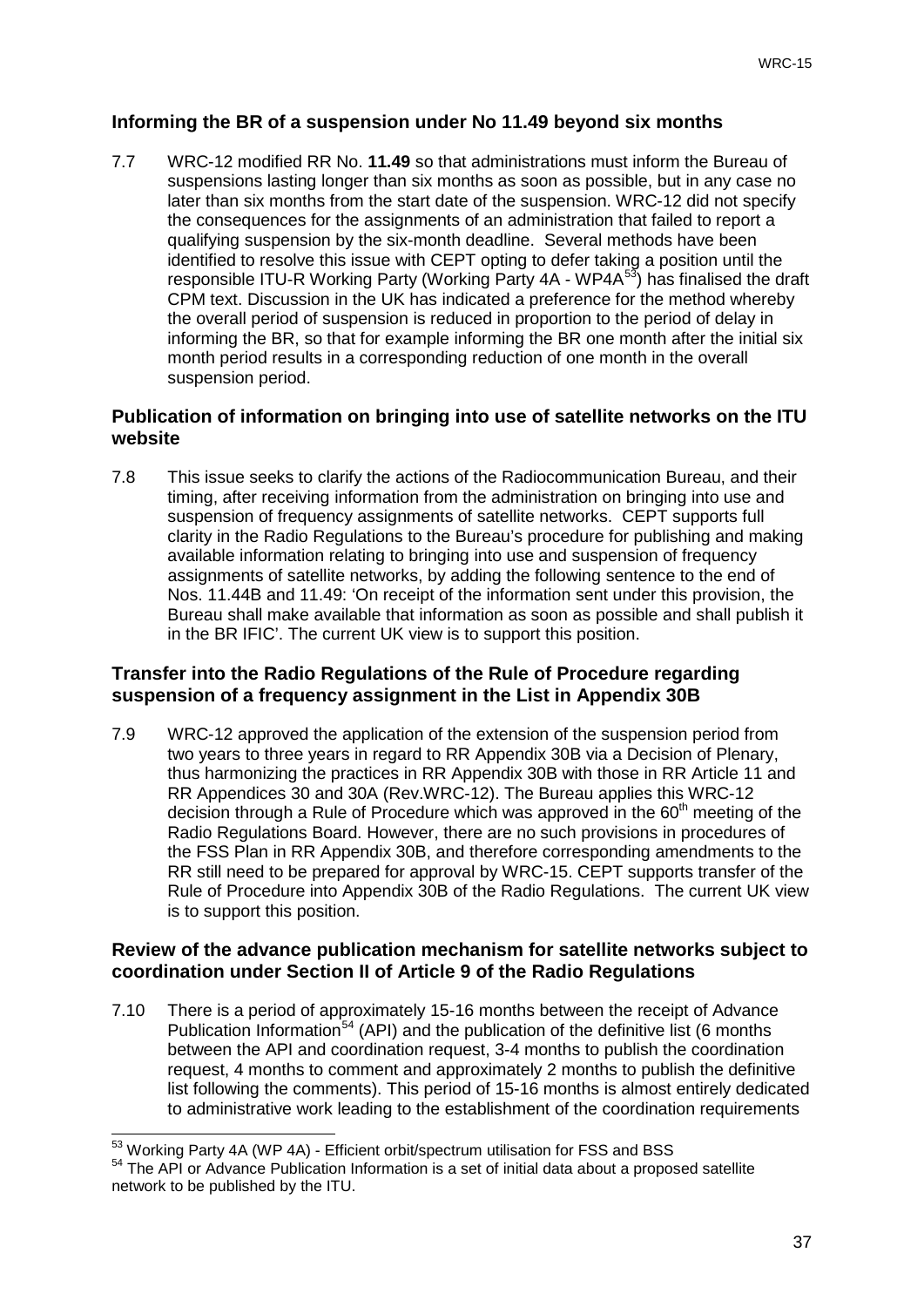and represents nearly 20% of the seven-year period after the date of receipt of API to bring into use the frequency assignments to the satellite network. With this in mind, and in view of the limited information it contains, it is proposed to completely suppress the API mechanism for satellite networks subject to coordination under Section II of Article 9. CEPT's preliminary position is to support removal of the initial six-month non-receivability period between date of receipt of API and receivability of the coordination request, and study whether the API mechanism can be completely suppressed for satellite networks subject to coordination under Section II of Article 9. During the UK discussions, no firm view has yet emerged.

#### **Comprehensive review of radio regulatory process under WRC-15 agenda item 7**

- 7.11 Under Agenda Item 7 the question has arisen as to whether there should be a complete overhaul of the regime governing space services, or whether the current evolutionary approach of considering individual issues at the WRC should be maintained. CEPT does not support a general overhaul of the regime governing space services and does not support the creation of an Expert Group to examine the issue and prepare detailed provisions and associated technical criteria for consideration by the next WRC. CEPT supports retaining the current process of continuing evolution at successive WRC's of the regime governing space services. The current UK view is to support the CEPT position.
- 7.12 If you would like to discuss this agenda item in more detail, Tony Azzarelli is coordinating the UK views and can be contacted by e-mail: Tony.Azzarelli@ofcom.org.uk

*Question 30: Do you have any comments on the UK approach and positions on the elements of Agenda Item 7?*

#### **Agenda Item 8 - Deletion of, or removal of names from, country footnotes**

- 7.13 Footnotes to the table of frequency allocations in the Radio Regulations provide alternative arrangements for named countries. The removal of names from country footnotes under this agenda item presents a relatively straightforward exercise in checking the need for the various footnotes in which the UK appears in and as such is low priority. However, it should be noted that there is also a need to check proposals from other countries to ensure there is no adverse impact to the UK, e.g. if a country withdraws from a footnote which was giving a more favourable coordination situation than the table allocation. This can normally only be done relatively late in the process and sometimes during the conference itself.
- 7.14 If you would like to discuss this agenda item in more detail, Wesley Milton is coordinating the UK views and can be contacted by e-mail: Wesley.Milton@ofcom.org.uk

#### **Agenda Item 9 - Report of the Director of the Radiocommunication Bureau**

- 7.15 The report of the Director can give rise to major issues, for example where the Radio Regulations Board (RRB) has been unable to resolve controversial issues, e.g. cases involving satellite filings and networks or radiocommunications use for Earth observation applications.
- 7.16 It is comprised of 3 main parts 9.1 is a group of issues (9.1.1 to 9.1.8) on which the Director of the BR was specifically tasked, in various WRC-12 Resolutions, to report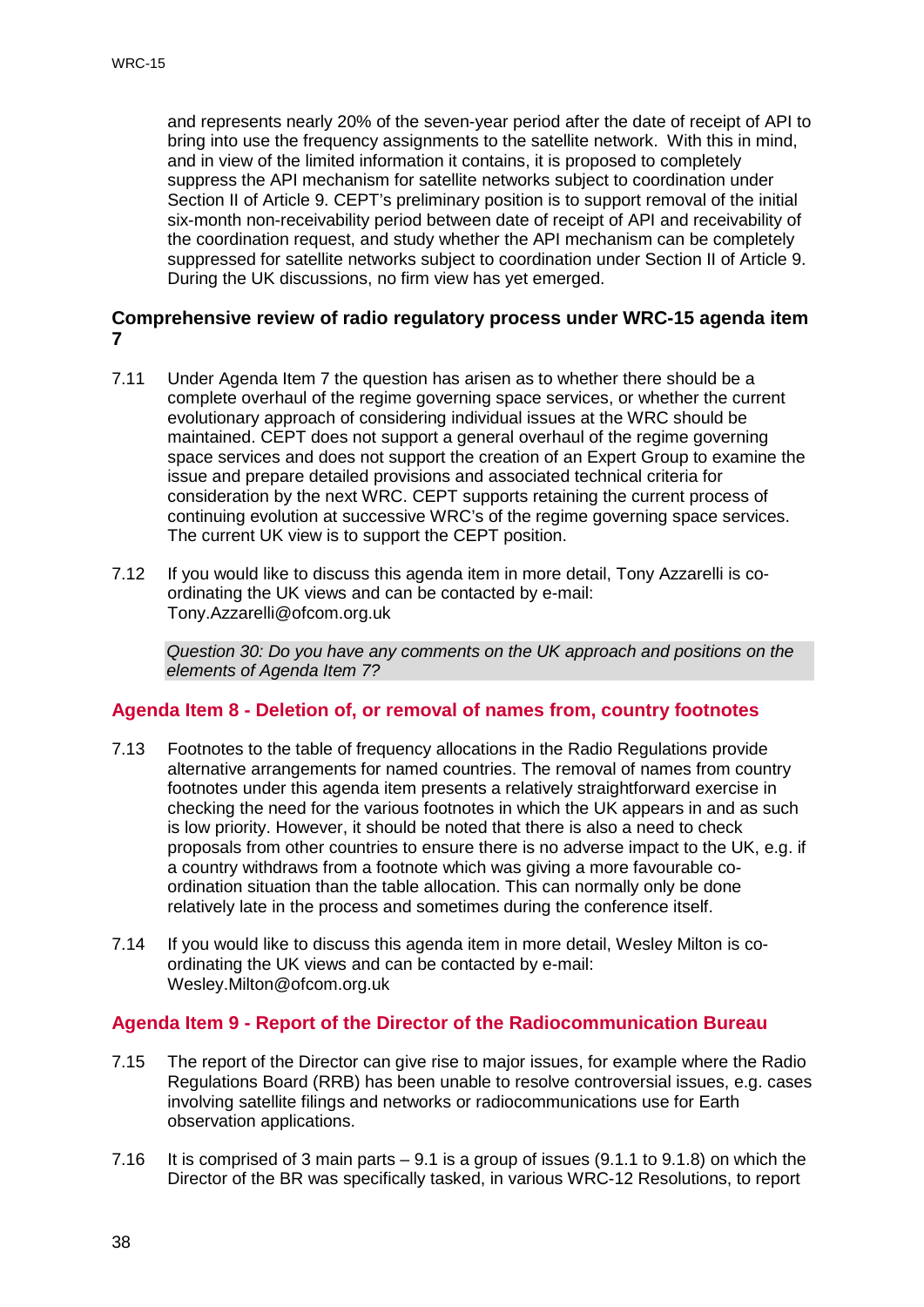to WRC-15. Agenda Item 9.2 is a report on issues identified by the BR in its experience of the application of the radio regulatory procedures, and AI 9.3 is a report on the actions of the Radiocommunication Bureau and the Radio Regulations Board on Resolution 80<sup>[55](#page-41-0)</sup> ('Due diligence in applying the principles embodied in the Constitution'). Only those sub issues of Agenda Item 9.1 that are thought of particular interest are addressed below.

#### **Agenda Item 9.1, issue 9.1.1 - Protection of the mobile-satellite service in 406 - 406.1 MHz**

- 7.17 This item draws the attention of the conference to the use of this band by the mobilesatellite service, and particularly, by distress and search and rescue (SAR) systems generally referred to as Cospas-Sarsat.
- 7.18 The International Cospas-Sarsat Programme assists SAR activities on a worldwide basis by providing distress alert and location data to the international community. Alert messages triggered by 406 MHz beacons, detected by a network of (GSO and NGSO) satellites, which in turn are relayed (via the SAR band 1 544 – 1 545 MHz) to control centres on the ground, assisting in both land and sea rescue situations.
- 7.19 Some concerns were raised during WRC-12, that the internationally agreed protection limits for this satellite network were not sufficient for its effective operations. Therefore WRC-12 agreed that ITU should undertake technical studies to ascertain whether the current regulatory environment provides adequate protection to this service, recognising the safety and distress related nature of this communication system.
- 7.20 As the Cospas-Sarsat system is used in distress and safety situations and as there is general recognition of the need to detect and successfully process the signals at 406 MHz, there is interest at both a national and international level. At a national level, Ofcom maintains regular engagement with those organisations, such as the Maritime and Coastguard Agency (MCA) and the Civil Aviation Authority (CAA), who have responsibilities in this area in the UK.
- 7.21 On the other hand, there is also recognition of the need to not place undue constraints on existing and planned systems in the adjacent frequency bands (e.g. 390 - 406 MHz and 406.1 – 420 MHz).
- 7.22 CEPT supports the needs of Cospas-Sarsat as well as the needs of other services in adjacent bands which should not be unnecessarily constrained. In order to ensure adequate protection of MSS systems (e.g. Cospas-Sarsat) in the frequency band 406-406.1, CEPT supports a revision of Resolution 205[56](#page-41-1) (Rev. WRC-12) containing mitigation measures.
- 7.23 The UK fully supports the operation and protection of the Cospas-Sarsat system. However, we are keen to ensure that any new Radio Regulatory (RR) provisions seeking an increase in the protection of Cospas-Sarsat receivers is balanced by a need to urge continual improvement in the out of band filtering of the Cospas-Sarsat satellites provided by Administrations. The technical and regulatory detail around how such protection can be met is currently under discussion within Europe. The UK is monitoring developments and will take a final position once that information is finalised.

 $\overline{a}$ 

<sup>55</sup> [http://www.itu.int/dms\\_pub/itu-r/oth/0c/0a/R0C0A00000A0031PDFE.pdf](http://www.itu.int/dms_pub/itu-r/oth/0c/0a/R0C0A00000A0031PDFE.pdf)

<span id="page-41-1"></span><span id="page-41-0"></span><sup>56</sup> [http://www.itu.int/dms\\_pub/itu-r/oth/0c/0a/R0C0A00000A0009PDFE.pdf](http://www.itu.int/dms_pub/itu-r/oth/0c/0a/R0C0A00000A0009PDFE.pdf)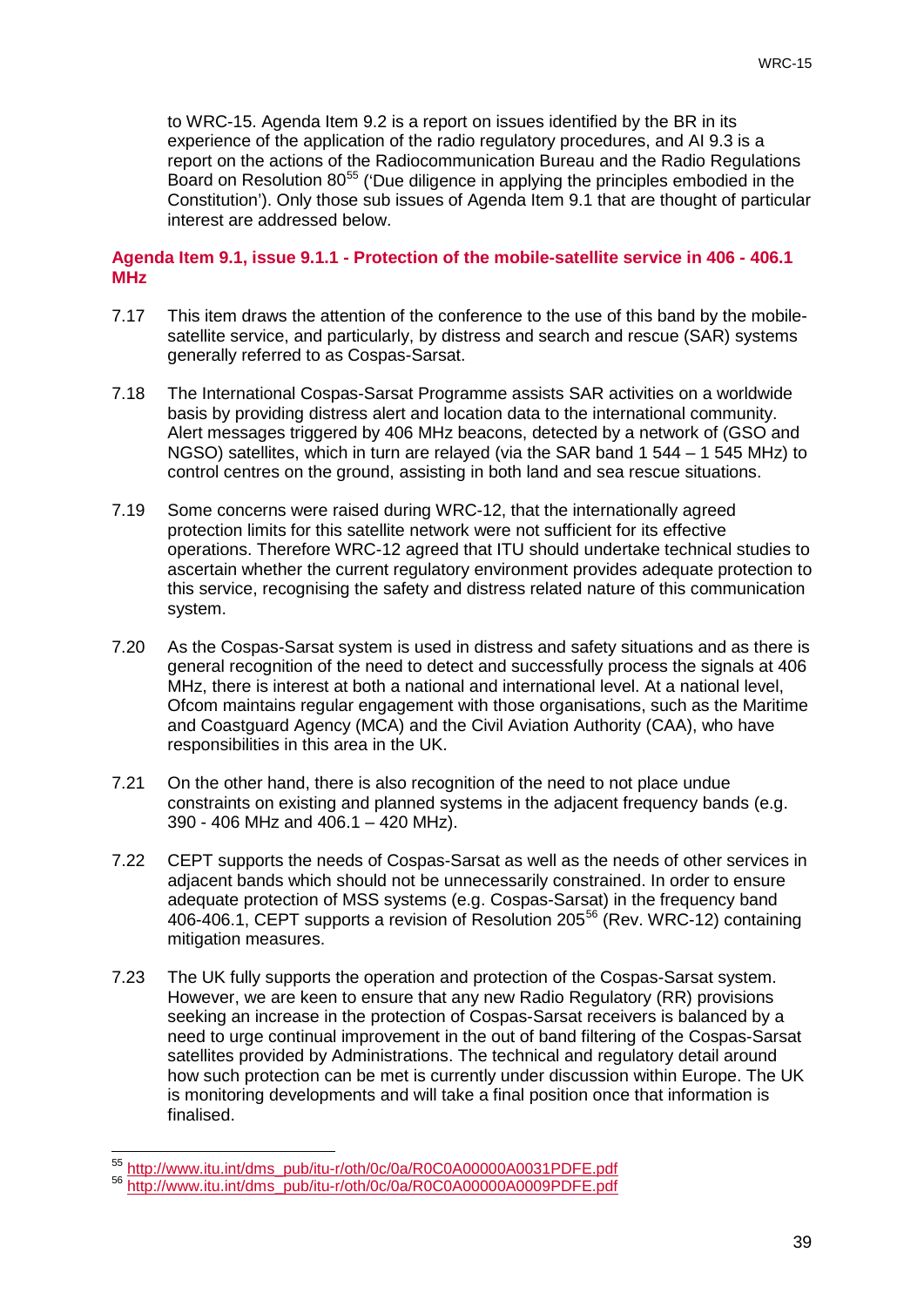7.24 If you would like to discuss this agenda item in more detail, John Rogers is coordinating the UK views and can be contacted by e-mail: [John.Rogers@ofcom.org.uk](mailto:John.Rogers@ofcom.org.uk)

*Question 31: Do you agree that any potential regulatory constraints need to be fair and proportionate on both the Cospas-Sarsat operation and users in the adjacent band?*

#### **Agenda Item 9.1, issue 9.1.2 – Studies on possible reduction of the satellite coordination arc**

- 7.25 In the ITU Study Groups, studies are being undertaken to assess the appropriateness and effectiveness of the current technical criteria in the Radio Regulations for identifying coordination under RR No 9.41, and to consider possible alternatives. Also whether the current values of the 'coordination arc' (an orbital separation, in degrees, either side of a proposed geostationary satellite network), can be reduced (in Ka band), or further reduced (in C and Ku band) from the values agreed at WRC-12.
- 7.26 Under the studies, three main issues have arisen:
	- i) whether the existing method of identifying a coordination requirement, which is when there is an increase in noise temperature ( $ΔT/T$ ) of more than a certain percentage, is the most appropriate method, or whether a method of C/I calculation should be used (ie, coordination required when  $C/I < C/N$  - I/N dB);
	- ii) whether, given the current population of geostationary satellites operating in C and Ku band, the existing trigger level  $\Delta T/T > 6\%$  (or equivalently  $C/I < C/N + 12.2$  dB) in these bands is too conservative, and whether this could be increased;
	- iii) whether a power flux density level could be adopted at the notification stage which, if met without coordination having been agreed, would remove the requirement to coordinate.
- 7.27 In addition, the agenda item calls for studies into the possibility of reducing the coordination arc in C, Ku and Ka band from the values that were agreed at WRC-12 (8, 7 and 8 degrees respectively).
- 7.28 The current CEPT position is to support retention of No 9.41 but, in its application, replace the ΔT/T > 6% criterion with a C/I criterion in all FSS bands. The value of I/N needs further study, but CEPT considers that an increase from the current level of -12.2dB is justified. CEPT is also considering supporting the introduction of pfd levels in C and Ku bands which, if met, lead to a favourable finding under No. 11.32A. Dedicated pfd levels may need to be developed in order to protect certain existing systems with sensitive parameters. Further study is needed of the levels to be used. CEPT supports reducing the coordination arc between geostationary FSS networks to  $\pm 6^{\circ}$  in C-band and to  $\pm 5^{\circ}$  in Ku-band. Further study is needed in Ka band before a position can be adopted.
- 7.29 These issues continue to be discussed in the UK and no firm position has so far been agreed.
- 7.30 If you would like to discuss this agenda item in more detail, Tony Azzarelli is coordinating the UK views and can be contacted by e-mail: [Tony.Azzarelli@ofcom.org.uk](mailto:Tony.Azzarelli@ofcom.org.uk)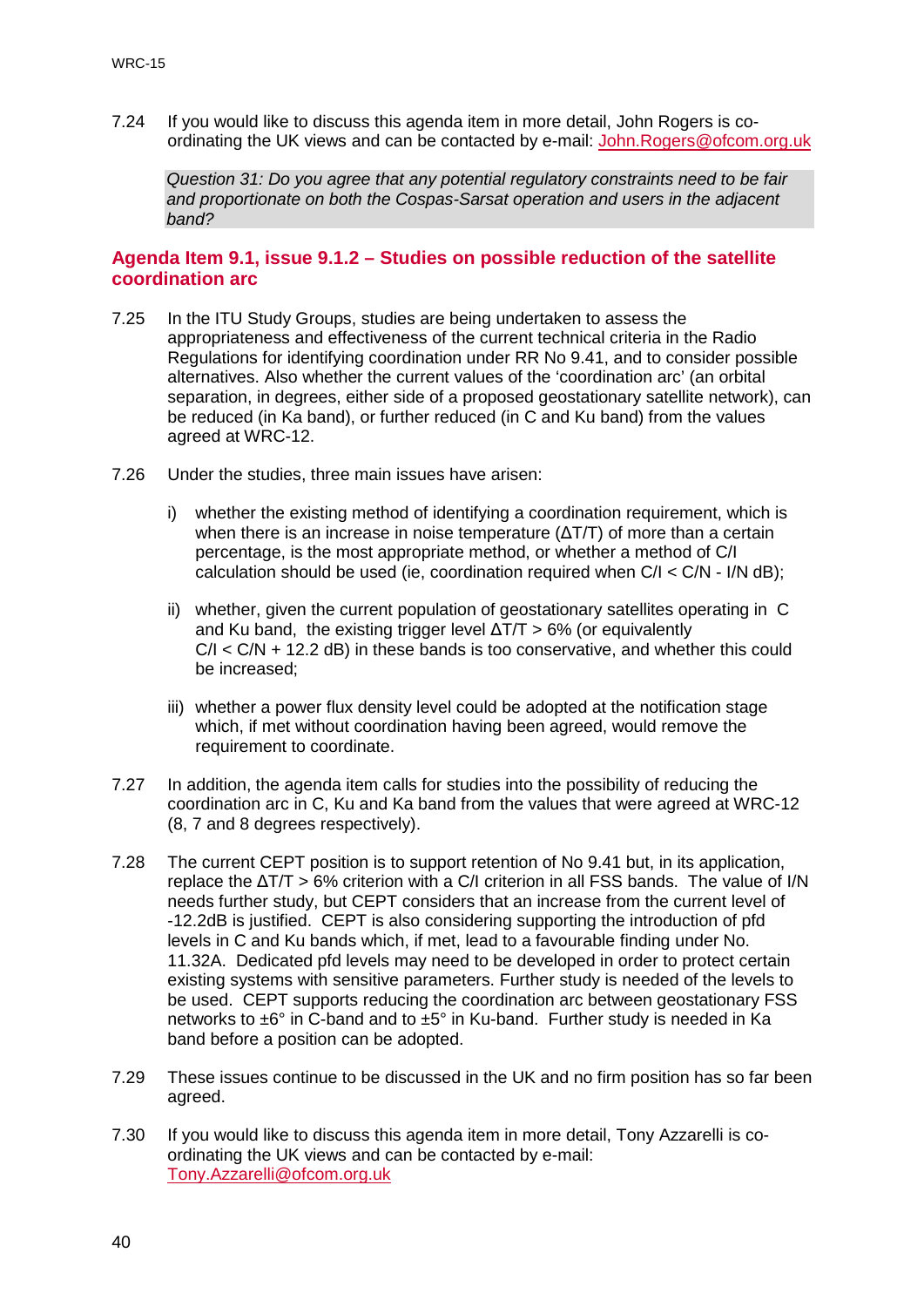*Question 32: Do you have any comments on Agenda Item 9.1.2 concerning reduction of the satellite co-ordination arc?*

#### **Agenda Item 9.1, issue 9.1.3 - Use of satellite orbital positions and associated spectrum by developing countries**

- 7.31 This item, explained within the related Resolution  $11^{57}$  $11^{57}$  $11^{57}$  (WRC-12), resolves:
	- (1) that the ITU-R continue to collaborate with, and provide information when requested by, ITU-D on satellite technologies and applications as defined in ITU-R Recommendations and Reports and on satellite regulatory procedures in the Radio Regulations that will help developing countries with the development and implementation of satellite networks and services;
	- (2) that ITU-R undertakes studies to determine whether it might be necessary to apply additional regulatory measures to enhance the availability of public mobile international telecommunication services delivered through satellite technology.
- 7.32 With regard to resolves 1, the UK recognises the needs of developing countries in the development and implementation of satellite networks and supports the call for collaboration between the ITU-D and ITU-R in order to exchange information that would aid developing countries with the development and implementation of satellite networks and services.
- 7.33 With regard to resolves 2 of Resolution 11 (WRC-12), no studies have so far been provided to the ITU-R that would enable the international community at large to:
	- i) understand the issues around the availability of public mobile international telecommunication services in developing countries; and
	- ii) study what regulatory actions could be proposed to alleviate these issues.
- 7.34 The UK satellite stakeholders have a direct interest in this issue, not least in terms of any proposals that could affect the current balance in the provisions of the Radio Regulations for access to orbital resources, e.g. Article 9 and/or Article 11. The UK is open to the studies under this issue, but is of the view that any proposal to change the provisions of the Radio Regulations in a way which gives coordination priority to certain satellite systems over any other satellite system should be opposed.
- 7.35 There is no CEPT position yet under this agenda item.
- 7.36 If you would like to discuss this agenda item in more detail, Tony Azzarelli is coordinating the UK views and can be contacted by e-mail: Tony.Azzarelli@ofcom.org.uk.

*Question 33: Do you agree that the UK should oppose any proposal that aims at changing the provisions of the Radio Regulations in a way that gives inherent priority (i.e. coordination priority) to certain satellite systems over any other satellite system?*

<span id="page-43-0"></span><sup>&</sup>lt;sup>57</sup> [http://www.itu.int/dms\\_pub/itu-r/oth/0c/0a/R0C0A00000A0001PDFE.pdf](http://www.itu.int/dms_pub/itu-r/oth/0c/0a/R0C0A00000A0001PDFE.pdf)  $\overline{a}$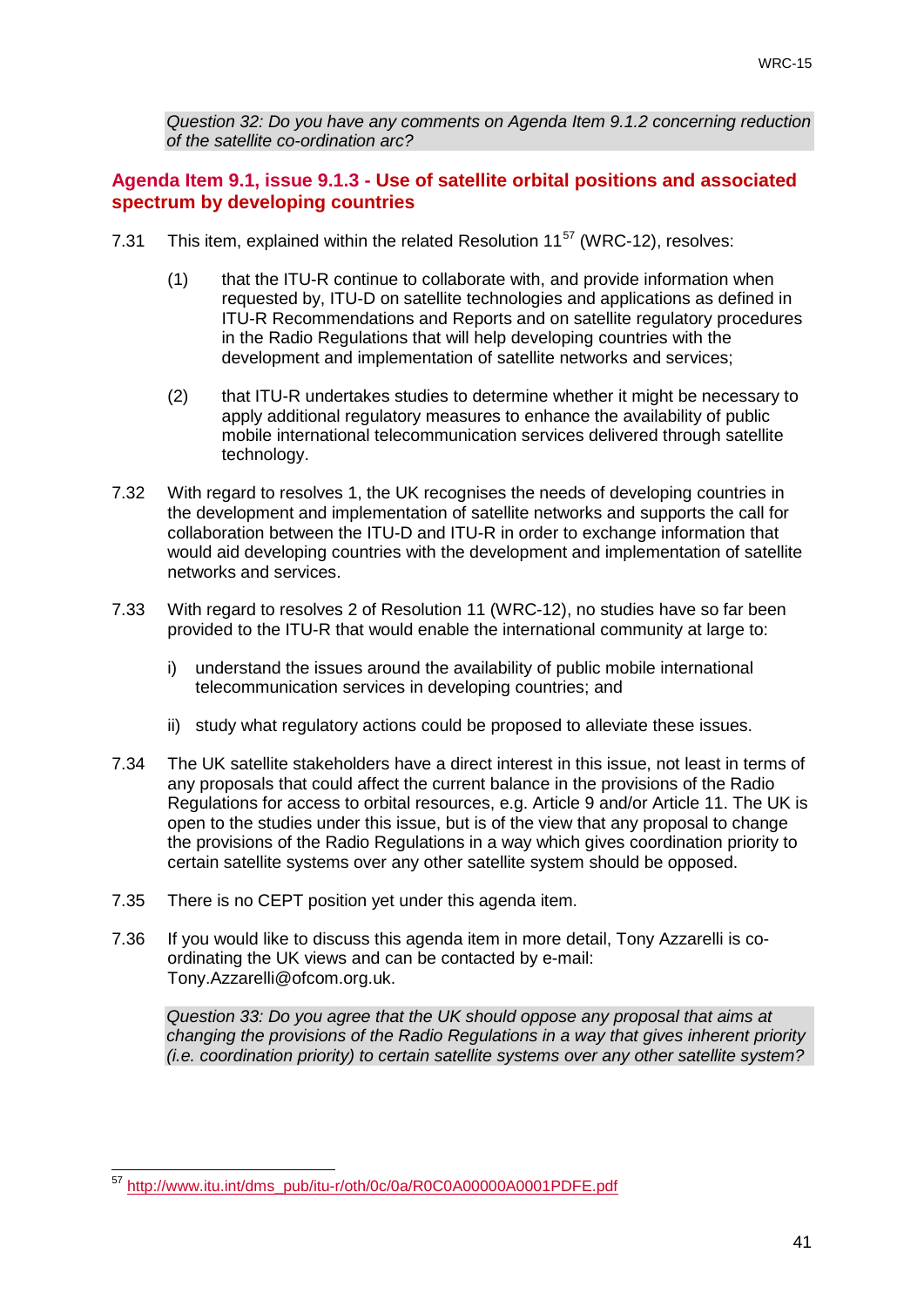#### **Agenda Item 9.1, issue 9.1.4 – Updating the Radio Regulations (RRs)**

- 7.1 This a standing item for all Conferences, namely to review the RRs for out of date or redundant material which is no longer required.
- 7.2 There is currently no CEPT or UK position. However the initial CEPT brief indicates a cautious approach as even historical information is often cross referred to in other documentation. There is a basic wish to avoid change unless absolutely necessary as it can take up valuable time during a Conference when priority should be given to the main agenda items.
- 7.3 If you would like to discuss this agenda item in more detail, Steve Ripley is coordinating the UK views and can be contacted by e-mail: Steve.Ripley@ofcom.org.uk

*Question 34: Do you have any comments on Agenda Item 9.1.4 relating to updating the RR for out of date or redundant material?*

#### **Agenda Item 9.1, issue 9.1.5 - Satellite use of 3.4 – 4.2 GHz, for aeronautical and meteorological services**

- 7.4 At WRC-12 it was highlighted that in some countries across Africa, where there is a lack of terrestrial infrastructure, satellite communications continue to play a critical role. This includes the satellite downlink band at 3.4 - 4.2 GHz which supports the movement of air traffic communications between air traffic management organisations. Additionally the use of the same band for the distribution of meteorological information was noted. This issue is limited to consideration by some countries in ITU Region 1 (i.e. Europe, Russia and Africa).
- 7.5 Use of fixed broadband wireless has been possible in parts of the 3.4 4.2 GHz band for a number of years. Additionally the band 3.4 – 3.6 GHz was identified for mobile use in a number of countries at WRC-07. As a result, this Agenda Item was agreed to look into what measures could be taken to support the on-going use of the frequency band by satellite earth station receivers. It also closely links with discussion under Agenda Item 1.1 where this band is expected to be a key area of focus.
- 7.6 The UK has been monitoring the studies and will contribute to the ongoing work as appropriate. However we feel that the case for any regulatory measures has not yet been made and that most of the issues identified should be addressed at a national level, or through bilateral or multi-lateral coordination. CEPT considers that regulatory procedures to address these issues are already contained in the Radio Regulations. Nevertheless, CEPT supports the development of regulatory measures (in the form of a Resolution) that urge relevant administrations in Region 1 to use special care in coordination, assignment and management of frequencies taking into account the potential impact on FSS earth station receivers.
- 7.7 If you would like to discuss this agenda item in more detail, James Richardson is coordinating the UK views and can be contacted by e-mail: James.Richardson@ofcom.org.uk

*Question 35: Do you have any view on the need, or otherwise, for additional international regulatory measures to support the use of earth stations for aeronautical and meteorological communications in the 3.4 – 4.2 GHz band?*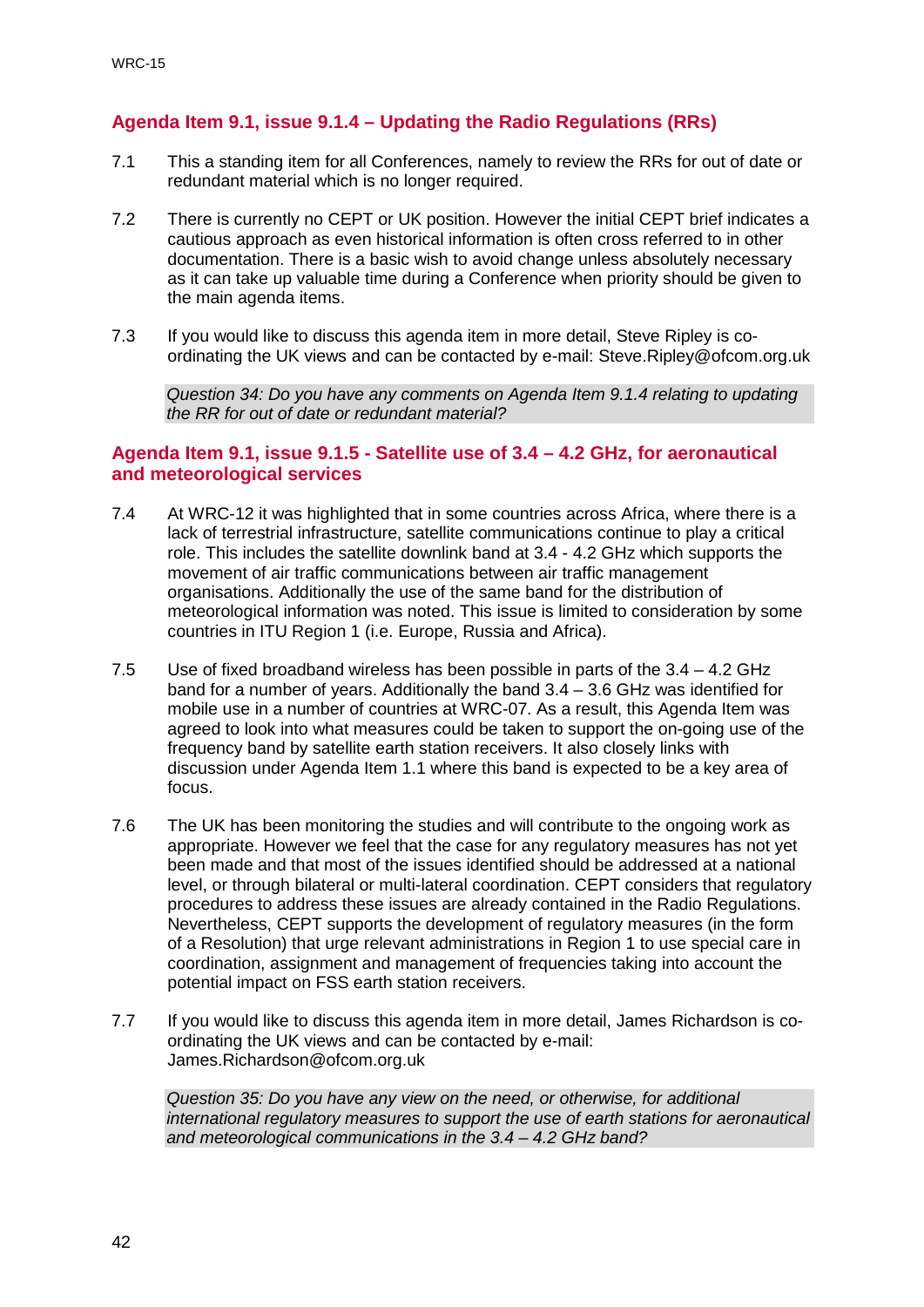#### **Agenda Item 9.1, issue 9.1.6 - Studies towards review of the definitions of fixed service, fixed station and mobile station**

- 7.8 The purpose of this agenda item is to investigate the possible changing or updating of the Radio Regulations definitions of the fixed service, fixed station and mobile station.
- 7.9 This has been an on-going issue over several Conferences where many different points of view have been discussed without any outcome.
- 7.10 The CEPT position for WRC-15 is that there is no need for any change and the UK supports this approach. This is based on the fact that the coordination of large numbers of existing fixed/mobile stations with satellites and other terrestrial services are totally dependent on these definitions. Any change would require many new coordination procedures which would result in considerable risk and significant consequential activity.
- 7.11 If you would like to discuss this agenda item in more detail, Steve Ripley is coordinating the UK views and can be contacted by e-mail: Steve.Ripley@ofcom.org.uk.

*Question 36: Do you agree that the UK should not support any change to the fixed and mobile definitions under Agenda Item 9.1.6?*

#### **Agenda Item 9.1, issue 9.1.7 - Spectrum management guidelines for emergency and disaster relief radiocommunication**

- 7.12 This agenda item is to undertake the studies associated with the spectrum used for emergency and disaster relief communications. This includes the provision by the ITU of a spectrum database to assist with the choice of operational or interoperational assistance during cross border incidents.
- 7.13 The ITU has established a list of focal points on a country by country basis within their existing database. Within the CEPT administrations there is already on-going cooperation in these areas and there is no wish to provide detailed operational information on a national basis to the ITU. All information requirements in an emergency are already available from the ITU listed contact points.
- 7.14 The emerging CEPT view is that no further work is required in this area, though no final position has been confirmed. There have been some CEPT discussions around the suppression of the relevant Resolution (647[58](#page-45-0) Rev WRC-12), however this could mean a loss of the proposed database which CEPT feels needs to be retained. This item is linked to Agenda Item 1.3 (PPDR: Section 3) although this is a peripheral issue to that which is addressed under that agenda item. At the present time the UK does not have a developed position on this Agenda Item.
- 7.15 If you would like to discuss this agenda item in more detail, Steve Ripley is coordinating the UK views and can be contacted by e-mail: Steve.Ripley@ofcom.org.uk.

*Question 37: Do you have any views on the CEPT position that no further work is required in respect of spectrum management guidelines for emergency and disaster relief radiocommunications?*

<span id="page-45-0"></span><sup>&</sup>lt;sup>58</sup> [http://www.itu.int/dms\\_pub/itu-r/oth/0c/0a/R0C0A00000A0016PDFE.pdf](http://www.itu.int/dms_pub/itu-r/oth/0c/0a/R0C0A00000A0016PDFE.pdf)  $\overline{a}$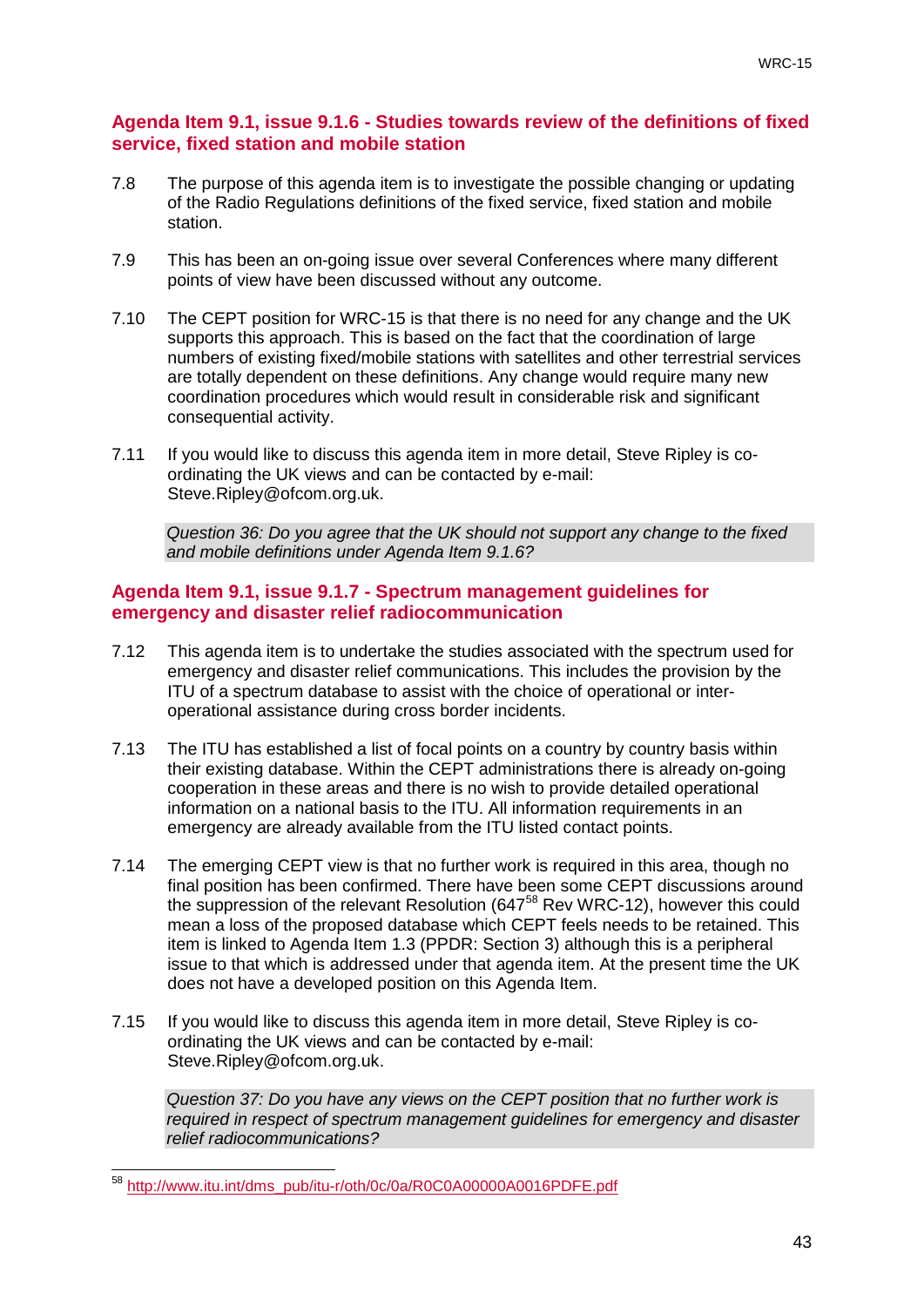#### **Agenda Item 9.1, issue 9.1.8 - Regulatory aspects for nano and pico-satellites**

- 7.16 Under this agenda item work is examining the procedures for notifying space networks and considering possible modifications to enable the deployment and operation of nano and pico-satellites, taking into account their short development time, short mission time and unique orbital characteristics. The Director of the Radiocommunication Bureau will report to WRC-15 on the results of this work.
- 7.17 Recent system developer experiences have shown that the development, deployment and launch arrangement timelines for nano and pico-satellite systems may be much shorter than for traditional satellite systems. This creates a challenge for early identification of the mission specific orbital parameters to enable timely filing of information required for international coordination.
- 7.18 Furthermore, some nano and pico-satellites currently use spectrum allocated to the amateur satellite service and the MetSat<sup>[59](#page-46-0)</sup> service although their missions are potentially inconsistent with these services.
- 7.19 Within the responsible ITU-R working party, a new draft report has been developed which addresses the current regulatory practice for nano and pico-satellites, and identifies the difficulties encountered in applying the RRs. This report is in response to the invitation to examine procedures for notifying space networks as called for in Resolution  $757^{60}$  $757^{60}$  $757^{60}$  (WRC-12).
- 7.20 The Resolution also resolves to invite WRC-18 to consider whether modifications to the regulatory procedures for notifying satellite networks are needed to facilitate the deployment and operation of nano and pico-satellites and to take the appropriate actions. This means that the current ITU studies on this issue, as reported to WRC-15, could form the basis of a new agenda item to WRC-18.
- 7.21 The ITU-R Special Committee Working Party (which addresses the regulatory and procedural aspects of the WRC agenda items) met in December 2013 and was of the view that special considerations for nano and pico-satellites did not appear justified, and advised that special provisions could result in unnecessary complications and wide ranging impacts. It considered that these kinds of satellites could continue to be regulated under the current approach and that a highly regulated regime would compromise the purpose of such satellites.
- 7.22 UK is of the view that no specific measures, such as changes to the satellite coordination and notification processes in the RRs, need to be taken in respect of nano and pico-satellites and that the existing approach to their regulation is considered sufficient.
- 7.23 If you would like to discuss this agenda item in more detail, Bharat Dudhia is coordinating the UK views and can be contacted by e-mail: Bharat.Dudhia@ofcom.org.uk.

*Question 38: Do you agree that no specific measures need to be introduced for nano and pico-satellites and that the current approach to their regulation is sufficient?*

<sup>&</sup>lt;sup>59</sup> MetSat: generic term for satellites used for the collection of meteorological data

<span id="page-46-1"></span><span id="page-46-0"></span><sup>60</sup> [http://www.itu.int/dms\\_pub/itu-r/oth/0c/0a/R0C0A00000A0025PDFE.pdf](http://www.itu.int/dms_pub/itu-r/oth/0c/0a/R0C0A00000A0025PDFE.pdf)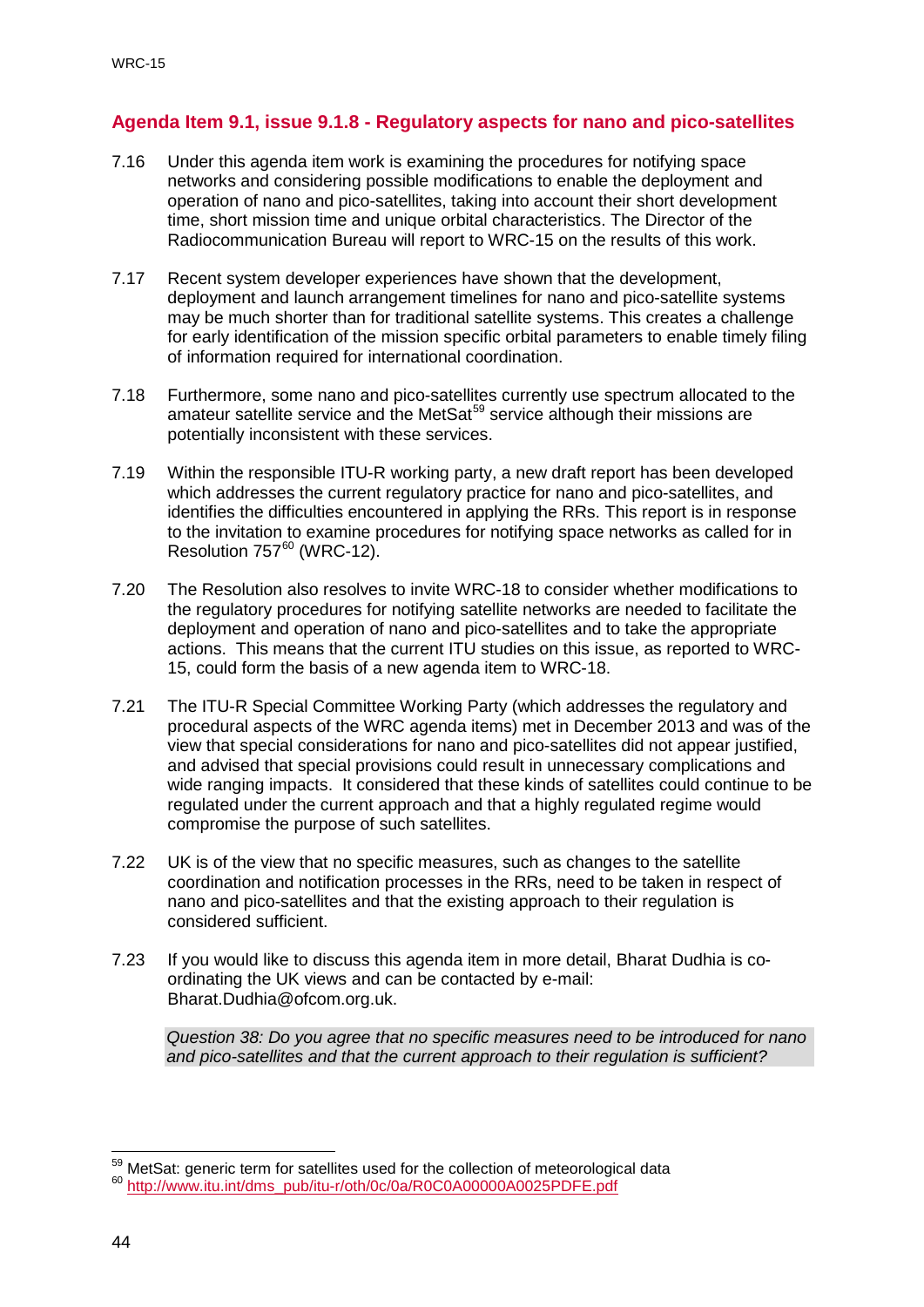#### **Agenda Item 9.2 - difficulties or inconsistencies encountered in the application of the Radio Regulations;**

- 7.24 This part of the Director's Report summarizes the experiences of the Radiocommunication Bureau in administering the Radio Regulations, including difficulties and inconsistencies encountered in the application of the relevant provisions.
- 7.25 An initial version of this part of the Director's Report is normally made available shortly before the second session of the Conference Preparatory Meeting (CPM, to be held at the end of March 2015), with the final version made available between the CPM and the WRC. It can cover a very wide range of issues and contains the Bureau's suggestions for how these might be addressed. The Bureau cannot make formal proposals to the WRC, and so any suggestion made in this part of the Report needs to be supported by a proposal from at least one administration in order to be considered by the WRC.
- 7.26 Recently there have been discussions in CEPT concerning the applicability of footnote No. 5.526 in the Radio Regulations. Currently this footnote permits networks which operate in both in the fixed-satellite service (FSS) and the mobile-satellite service (MSS) to operate links between earth stations at specified or unspecified points or while in motion, through one or more satellites for point-to-point or point-tomultipoint communications. That footnote applies to the bands 29.9 – 30 and 20.1 – 20.2 GHz globally, and to the band  $29.5 - 30$  and  $19.7 - 20.2$  GHz only in ITU Region 2.
- 7.27 In parallel the Radiocommunication Bureau (BR) has recently published a Circular Letter (Doc.  $CR/358^{61}$ ) through which a new Class of Station (code UC) has been created for an earth station while in motion, associated with a space station in the fixed-satellite service (FSS) in the bands listed under footnote 5.526.
- 7.28 The UK views these developments as positive for the operation of Earth Stations On Mobile Platforms ( $ESOMPs^{62}$  $ESOMPs^{62}$  $ESOMPs^{62}$ ). We consider that amending this footnote to apply to the FSS allocation in 29.5 - 30.0 GHz and 19.7 - 20.2 GHz in Regions 1 and 3, thereby aligning this with Region 2, would bring flexibility into the Radio Regulations whilst not increasing the potential for interference. The UK is therefore at this stage supportive of these proposals but will continue to monitor this situation as it develops.
- 7.29 The draft CEPT Brief includes this issue with a preliminary position supporting this proposed change.
- 7.30 If you would like to discuss this agenda item in more detail, Tony Azzarelli is coordinating the UK views and can be contacted by email: [Tony.Azzarelli@ofcom.org.uk](mailto:Tony.Azzarelli@ofcom.org.uk)

*Question 39: Do you agree that the UK should support the recent regulatory developments with respect to ESOMP operation, while continuing to monitor developments?*

<span id="page-47-0"></span><sup>&</sup>lt;sup>61</sup> https://www.itu.int/md/dologin\_md.asp?lang=en&id=R00-CR-CIR-0358!!MSW-E.

<span id="page-47-1"></span><sup>62</sup> ESOMPs – Earth Stations on Mobile Platforms: an application of the fixed-satellite service, where the earth station may operate from a single defined location, multiple points or whilst in motion.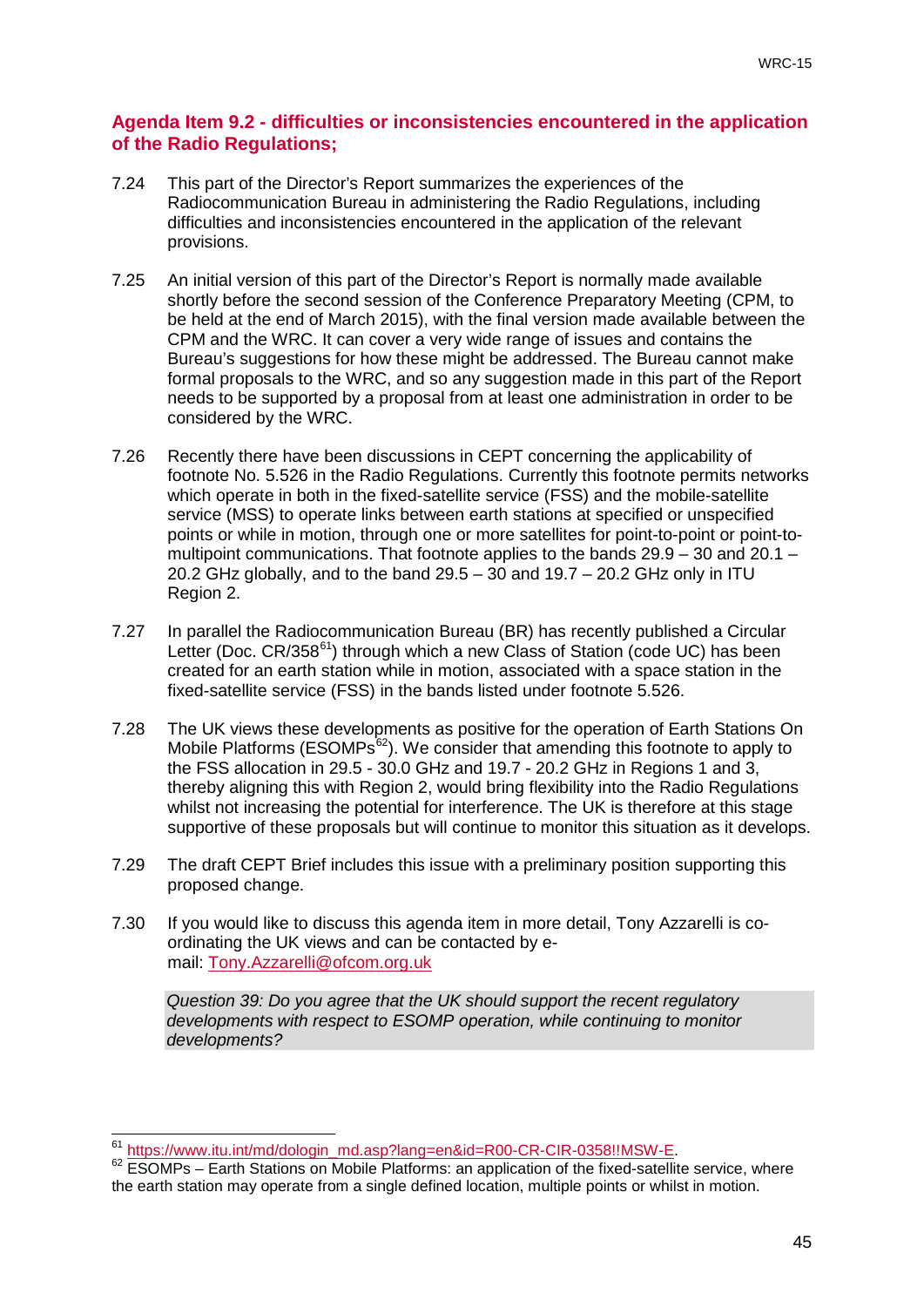#### **Agenda Item 9.3 - on action in response to Resolution 80**

- 7.31 Resolution 80, which links certain general provisions of the ITU Constitution and the Preamble with the coordination and notification procedures in the Radio Regulations, can prove very controversial. However, any such issues are likely to arise later in the preparatory process and possibly only at the conference itself. There has been little activity on this topic to date in the preparations for WRC-15 and no firm CEPT or UK position has so far emerged.
- 7.32 If you would like to discuss this agenda item in more detail, Tony Azzarelli is coordinating the UK views and can be contacted by e-mail: Tony.Azzarelli@ofcom.org.uk

*Question 40: Do you have any comments on Agenda Item 9.3 considering Resolution 80?*

#### **Other standing Agenda items**

- 7.33 The following standing agenda items will also be addressed later in the process:
	- 2 ITU-R Recommendations incorporated by reference;
	- 3 Consequential changes to the radio regulations;<br>4 Review of WRC Resolutions and Recommendat
	- 4 Review of WRC Resolutions and Recommendations;<br>5 Report from the Radiocommunication Assembly:
	- 5 Report from the Radiocommunication Assembly;<br>6 Items requiring urgent action by the study groups
	- Items requiring urgent action by the study groups.
- 7.34 These agenda items cover the housekeeping activities related to the Radio Regulations. For example when a recommendation which is referenced from the Radio Regulations has been updated, should the reference be to the old or new version. The purpose of these agenda items is to cover the areas where action may be needed but is not addressed in other areas. This is important, but is not normally a controversial exercise.
- 7.35 If you would like to discuss these standing agenda items in more detail please contact the following

For Agenda Items 2, 4 – Callum Gray is co-ordinating the UK views, email: Callum.Gray@ofcom.org.uk

For Agenda Items 3, 5, 6 – Stephen Talbot is co-ordinating the UK views, email: Stephen.Talbot@ofcom.org.uk

*Question 41: Do you have any comments concerning the standing agenda items?*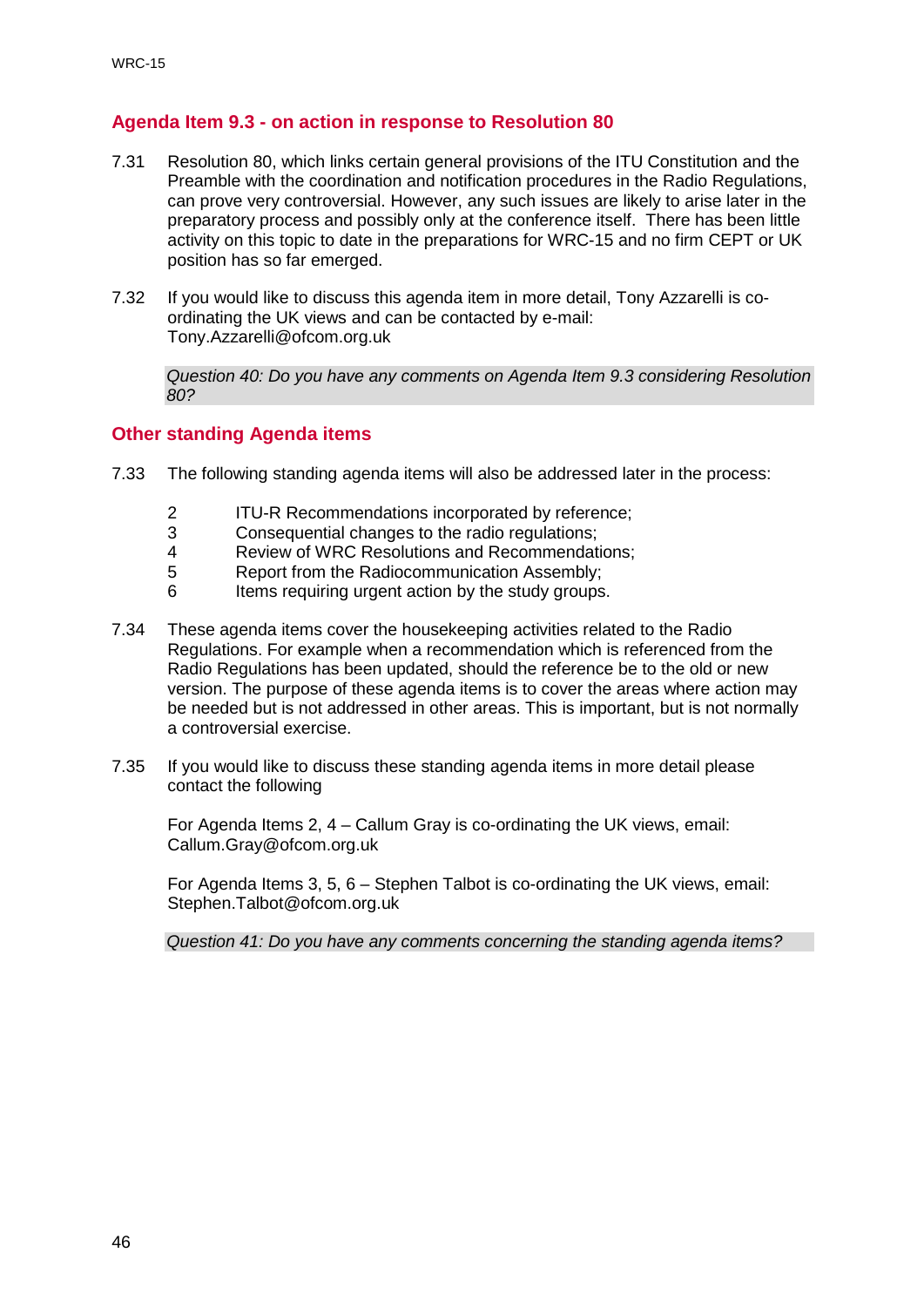#### **Section 8**

## <span id="page-49-0"></span>**Future WRC Agenda items**

- 8.1 Discussions within CEPT are at a preliminary stage and no decisions have yet been made. Initial proposals for future agenda items within the CEPT are:
	- Potential for IMT allocations above 6 GHz for 5G applications; Proposed by UK
	- Upgrade of the secondary allocation to the EESS (space-to-Earth) by footnote RR  $5.289$  in the band  $460 - 470$  MHz to primary; Proposed by France and Germany.
	- Harmonisation of 1 800 2 000 kHz in Region 1 to align with the Amateur service in Regions 2 and 3; allocation of 50 – 52 MHz to the amateur service and amateur satellite service in Region 1; harmonisation of amateur microwave subbands – notably 3 400 -3 410 MHz in Region 1 with Regions 2 and 3. These were proposed by the International Amateur Radio Union (IARU).
	- To review the frequency bands between 6.5 and 57 GHz and consider additional spectrum allocations to the mobile service on a primary basis and identification of frequency bands, and related regulatory provisions, to facilitate the development of terrestrial mobile and fixed broadband applications; Proposed by Sweden
	- To review the allocations in frequency bands between 1 427 5000 MHz in order to enable the development and introduction of new mobile and fixed wideband applications, and if necessary consider additional spectrum allocations; Proposed by Sweden
	- To review the allocations in frequency bands below 694 MHz in order to enable the development and introduction of new mobile and fixed wideband applications, and if necessary consider additional spectrum allocations; Proposed by Sweden
	- To consider a primary allocation to the mobile service in the frequency band 47 68 MHz; Proposed by Sweden
- 8.2 The UK supports the proposal for a WRC-18/19 agenda item to upgrade EESS 460 470 MHz to primary, recognising the need to have an appropriate pfd limit to protect terrestrial services and that data collection platforms shall not claim protection from fixed services and mobile services.
- 8.3 The proposal for further mobile allocations below 6 GHz overlaps with the on-going discussions related to WRC AI 1.1. Within CEPT, discussions on these proposals were postponed until after the international meeting that is addressing Agenda Item 1.1 (i.e. JTG 4-5-6-7) has finalised its work and when the regional positions for WRC-15 AI 1.1 are more defined.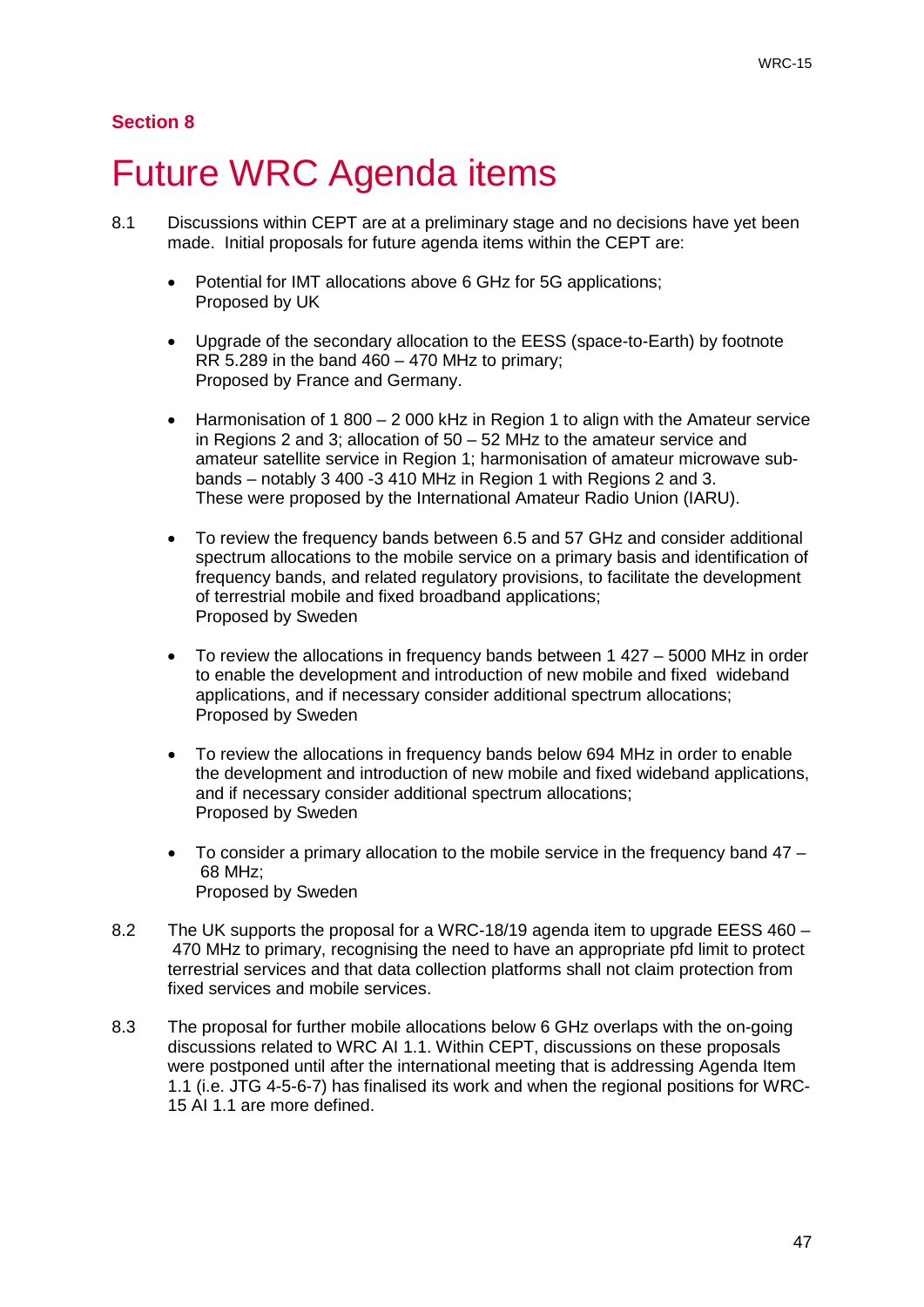#### **Potential future Agenda Item for IMT above 6 GHz**

- 8.4 The UK has submitted a proposal for IMT identification for bands above 6 GHz into the European process to facilitate industry developments in 5G technology. Our Mobile Data Strategy consultation and statement has highlighted support for this proposed agenda item, but it has also noted concerns, especially from the satellite community. Ofcom is aware of potential interest in a range of different spectrum bands that might be suitable for 5G technologies, including between 20 GHz and 50 GHz, 71 – 76 GHz & 81 – 86 GHz and more generally across the 40 GHz to 95 GHz range. Discussions are at a very early stage and we hope that this consultation provides an opportunity to gather views on potential 5G spectrum bands and associated technical compatibility studies that will need to be undertaken.
- 8.5 Recognising that this consultation document has a close date of  $19<sup>th</sup>$  September Ofcom would be very pleased to receive early comments with respect to potential spectrum bands (for 5G) above 6 GHz. This is because of a relevant European meeting in early September ( $1<sup>st</sup> - 5<sup>th</sup>$  September). Early responses, on this point, will allow us time to consider those views, prior to that European meeting.
- 8.6 If you would like to discuss this agenda item in more detail, Wesley Milton is coordinating the UK views and can be contacted by e-mail: Wesley.Milton@ofcom.org.uk

*Question 42: Do you have any comments regarding UK positions for future WRC agenda items?*

*Question 43: Are there any other possible agenda items you wish to see addressed by future WRCs?*

*Question 44: Are there particular frequency bands, above 6 GHz, that should be considered for technical study in relation to the potential future agenda item addressing IMT use?*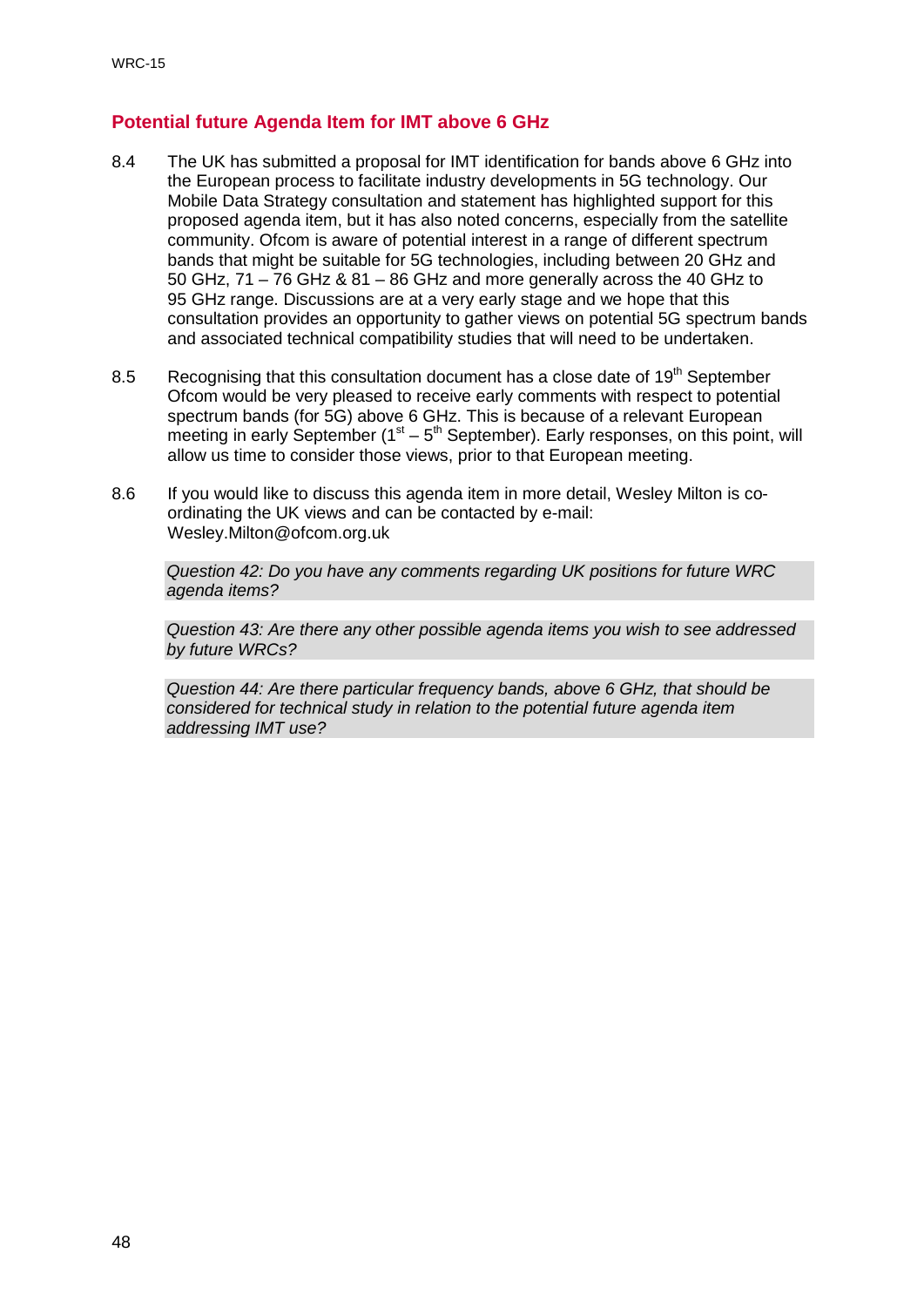## <span id="page-51-0"></span>Responding to this consultation

#### **How to respond**

- A1.1 Ofcom invites written views and comments on the issues raised in this document, to be made **by 5 pm on 19 September 2014**.
- A1.2 Ofcom strongly prefers to receive responses using the online web form at [http://stakeholders.ofcom.org.uk/consultations/wrc15/howtorespond/form,](http://stakeholders.ofcom.org.uk/consultations/wrc15/howtorespond/form) as this helps us to process the responses quickly and efficiently. We would also be grateful if you could assist us by completing a response cover sheet (see Annex 3), to indicate whether or not there are confidentiality issues. This response coversheet is incorporated into the online web form questionnaire.
- A1.3 For larger consultation responses particularly those with supporting charts, tables or other data - please email [wrc-15@ofcom.org.uk](mailto:wrc-15@ofcom.org.uk) attaching your response in Microsoft Word format, together with a consultation response coversheet.
- A1.4 Responses may alternatively be posted or faxed to the address below, marked with the title of the consultation.

Georgina Cowley Floor 3 Strategy, International, Technology and Economics Riverside House 2A Southwark Bridge Road London SE1 9HA

Fax: 020 7981 3511

- A1.5 Note that we do not need a hard copy in addition to an electronic version. Ofcom will acknowledge receipt of responses if they are submitted using the online web form but not otherwise.
- A1.6 It would be helpful if your response could include direct answers to the questions asked in this document, which are listed together at Annex 4. It would also help if you can explain why you hold your views and how Ofcom's proposals would impact on you.

#### **Further information**

A1.7 If you want to discuss the issues and questions raised in this consultation, or need advice on the appropriate form of response, please contact Stephen Talbot on 020 7783 4383.

#### **Confidentiality**

A1.8 We believe it is important for everyone interested in an issue to see the views expressed by consultation respondents. We will therefore usually publish all responses on our website, [www.ofcom.org.uk,](http://www.ofcom.org.uk/) ideally on receipt. If you think your response should be kept confidential, can you please specify what part or whether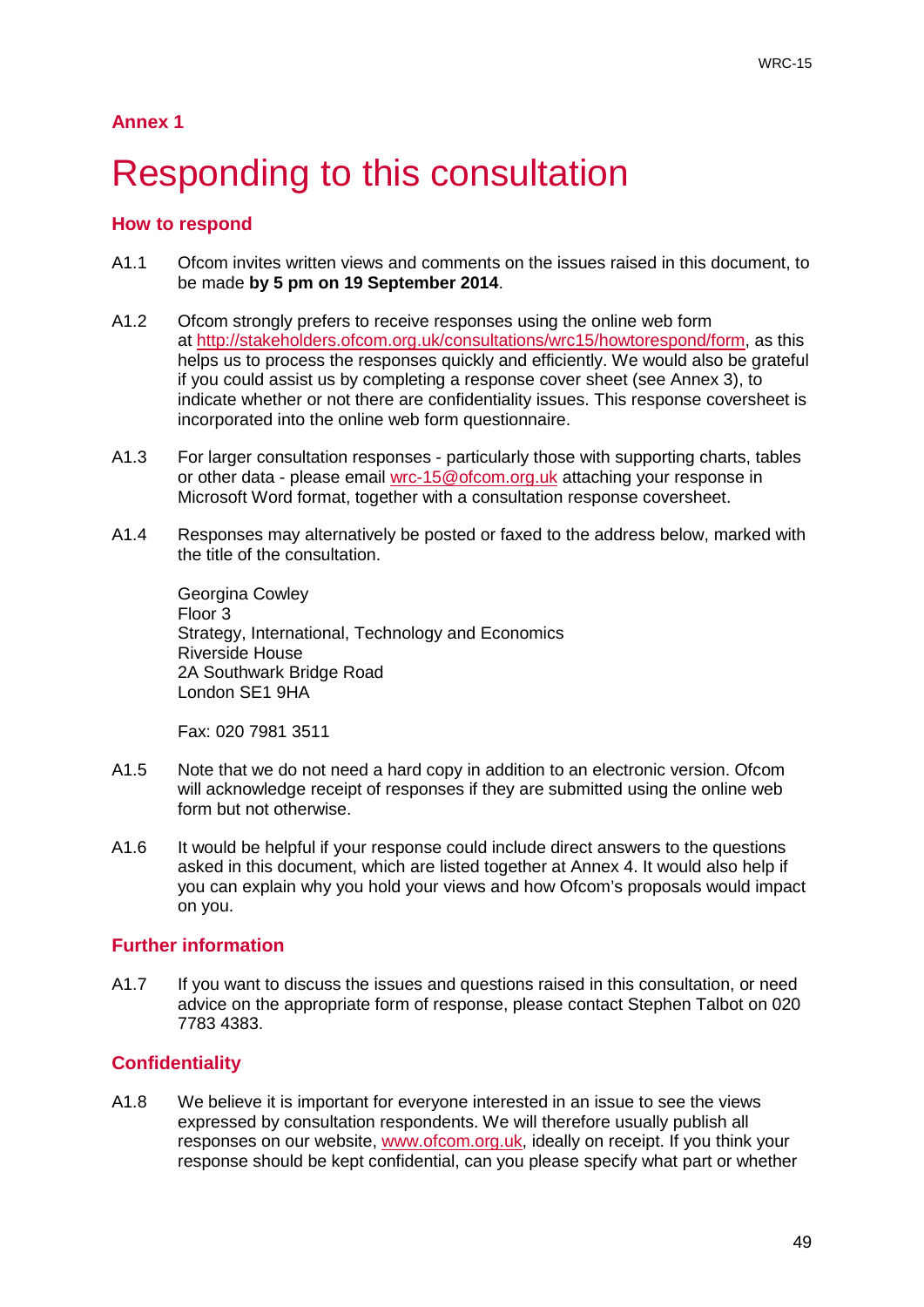all of your response should be kept confidential, and specify why. Please also place such parts in a separate annex.

- A1.9 If someone asks us to keep part or all of a response confidential, we will treat this request seriously and will try to respect this. But sometimes we will need to publish all responses, including those that are marked as confidential, in order to meet legal obligations.
- A1.10 Please also note that copyright and all other intellectual property in responses will be assumed to be licensed to Ofcom to use. Ofcom's approach on intellectual property rights is explained further on its website at<http://www.ofcom.org.uk/about/accoun/disclaimer/>

#### **Next steps**

- A1.11 Following the end of the consultation period, Ofcom intends to publish a review of responses in Q4 2014.
- A1.12 Please note that you can register to receive free mail Updates alerting you to the publications of relevant Ofcom documents. For more details please see: [http://www.ofcom.org.uk/static/subscribe/select\\_list.htm](http://www.ofcom.org.uk/static/subscribe/select_list.htm)

#### **Ofcom's consultation processes**

- A1.13 Ofcom seeks to ensure that responding to a consultation is easy as possible. For more information please see our consultation principles in Annex 2.
- A1.14 If you have any comments or suggestions on how Ofcom conducts its consultations, please call our consultation helpdesk on 020 7981 3003 or e-mail us at [consult@ofcom.org.uk.](mailto:consult@ofcom.org.uk) We would particularly welcome thoughts on how Ofcom could more effectively seek the views of those groups or individuals, such as small businesses or particular types of residential consumers, who are less likely to give their opinions through a formal consultation.
- A1.15 If you would like to discuss these issues or Ofcom's consultation processes more generally you can alternatively contact Graham Howell, Secretary to the Corporation, who is Ofcom's consultation champion:

Graham Howell **Ofcom** Riverside House 2a Southwark Bridge Road London SE1 9HA

Tel: 020 7981 3601

Email [Graham.Howell@ofcom.org.uk](mailto:Graham.Howell@ofcom.org.uk)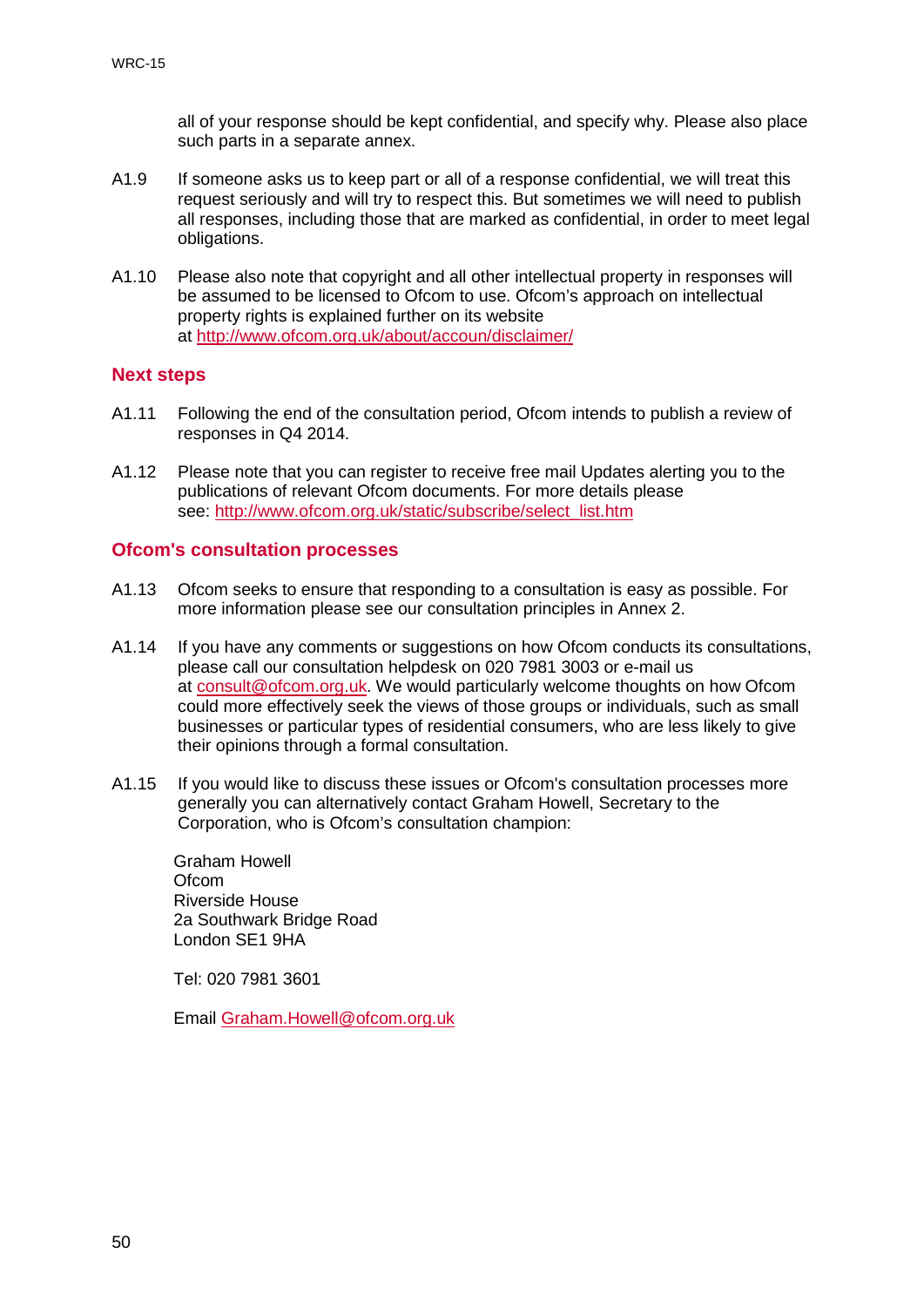## <span id="page-53-0"></span>**Ofcom's consultation principles**

A2.1 Ofcom has published the following seven principles that it will follow for each public written consultation:

#### **Before the consultation**

A2.2 Where possible, we will hold informal talks with people and organisations before announcing a big consultation to find out whether we are thinking in the right direction. If we do not have enough time to do this, we will hold an open meeting to explain our proposals shortly after announcing the consultation.

#### **During the consultation**

- A2.3 We will be clear about who we are consulting, why, on what questions and for how long.
- A2.4 We will make the consultation document as short and simple as possible with a summary of no more than two pages. We will try to make it as easy as possible to give us a written response. If the consultation is complicated, we may provide a shortened Plain English Guide for smaller organisations or individuals who would otherwise not be able to spare the time to share their views.
- A2.5 We will consult for up to 10 weeks depending on the potential impact of our proposals.
- A2.6 A person within Ofcom will be in charge of making sure we follow our own guidelines and reach out to the largest number of people and organisations interested in the outcome of our decisions. Ofcom's 'Consultation Champion' will also be the main person to contact with views on the way we run our consultations.
- A2.7 If we are not able to follow one of these principles, we will explain why.

#### **After the consultation**

A2.8 We think it is important for everyone interested in an issue to see the views of others during a consultation. We would usually publish all the responses we have received on our website. In our statement, we will give reasons for our decisions and will give an account of how the views of those concerned helped shape those decisions.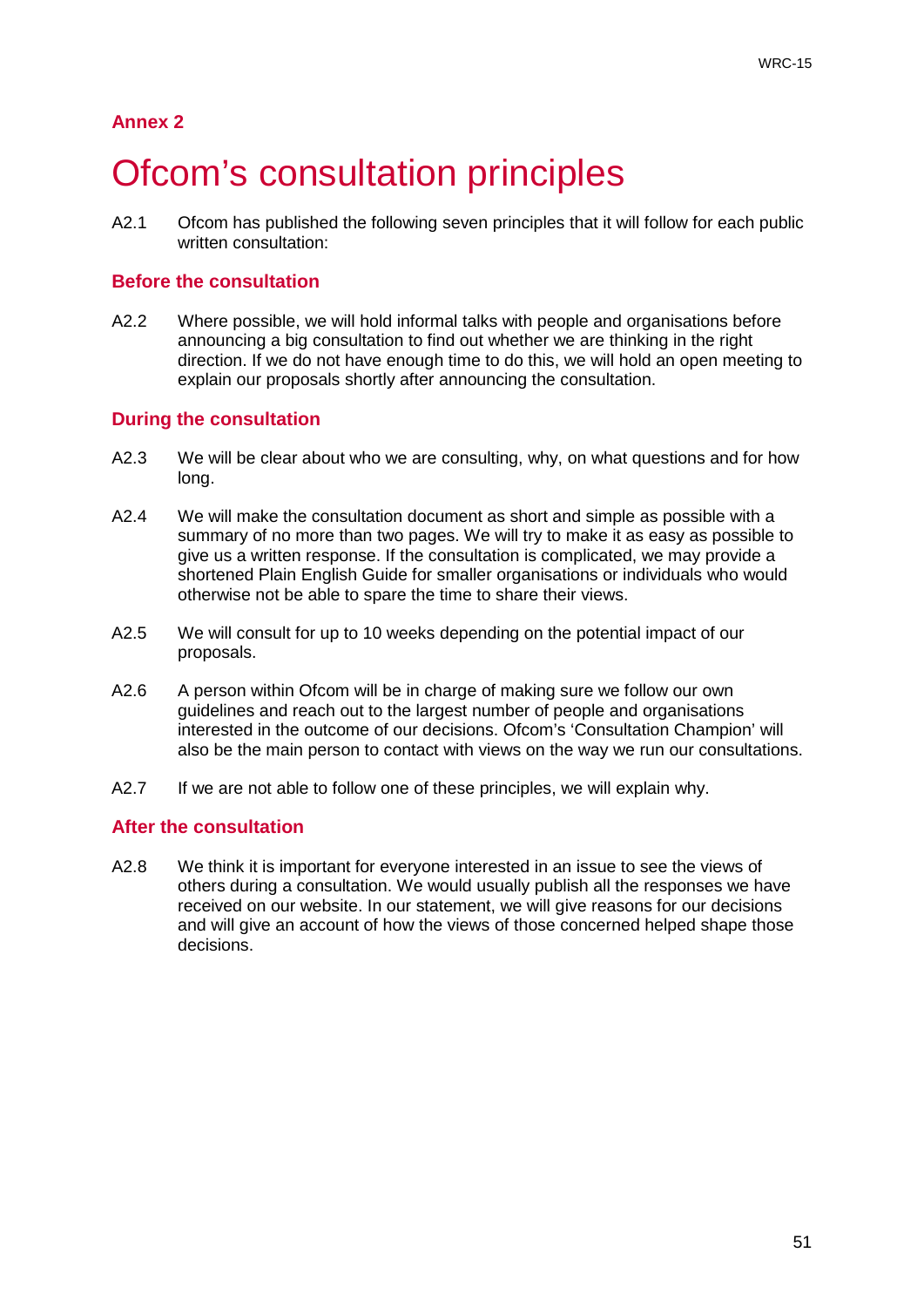## <span id="page-54-0"></span>3 Consultation response cover sheet

- A3.1 In the interests of transparency and good regulatory practice, we will publish all consultation responses in full on our website, [www.ofcom.org.uk.](http://www.ofcom.org.uk/)
- A3.2 We have produced a coversheet for responses (see below) and would be very grateful if you could send one with your response (this is incorporated into the online web form if you respond in this way). This will speed up our processing of responses, and help to maintain confidentiality where appropriate.
- A3.3 The quality of consultation can be enhanced by publishing responses before the consultation period closes. In particular, this can help those individuals and organisations with limited resources or familiarity with the issues to respond in a more informed way. Therefore Ofcom would encourage respondents to complete their coversheet in a way that allows Ofcom to publish their responses upon receipt, rather than waiting until the consultation period has ended.
- A3.4 We strongly prefer to receive responses via the online web form which incorporates the coversheet. If you are responding via email, post or fax you can download an electronic copy of this coversheet in Word or RTF format from the 'Consultations' section of our website at [www.ofcom.org.uk/consult/.](http://www.ofcom.org.uk/consult/)
- A3.5 Please put any parts of your response you consider should be kept confidential in a separate annex to your response and include your reasons why this part of your response should not be published. This can include information such as your personal background and experience. If you want your name, address, other contact details, or job title to remain confidential, please provide them in your cover sheet only, so that we don't have to edit your response.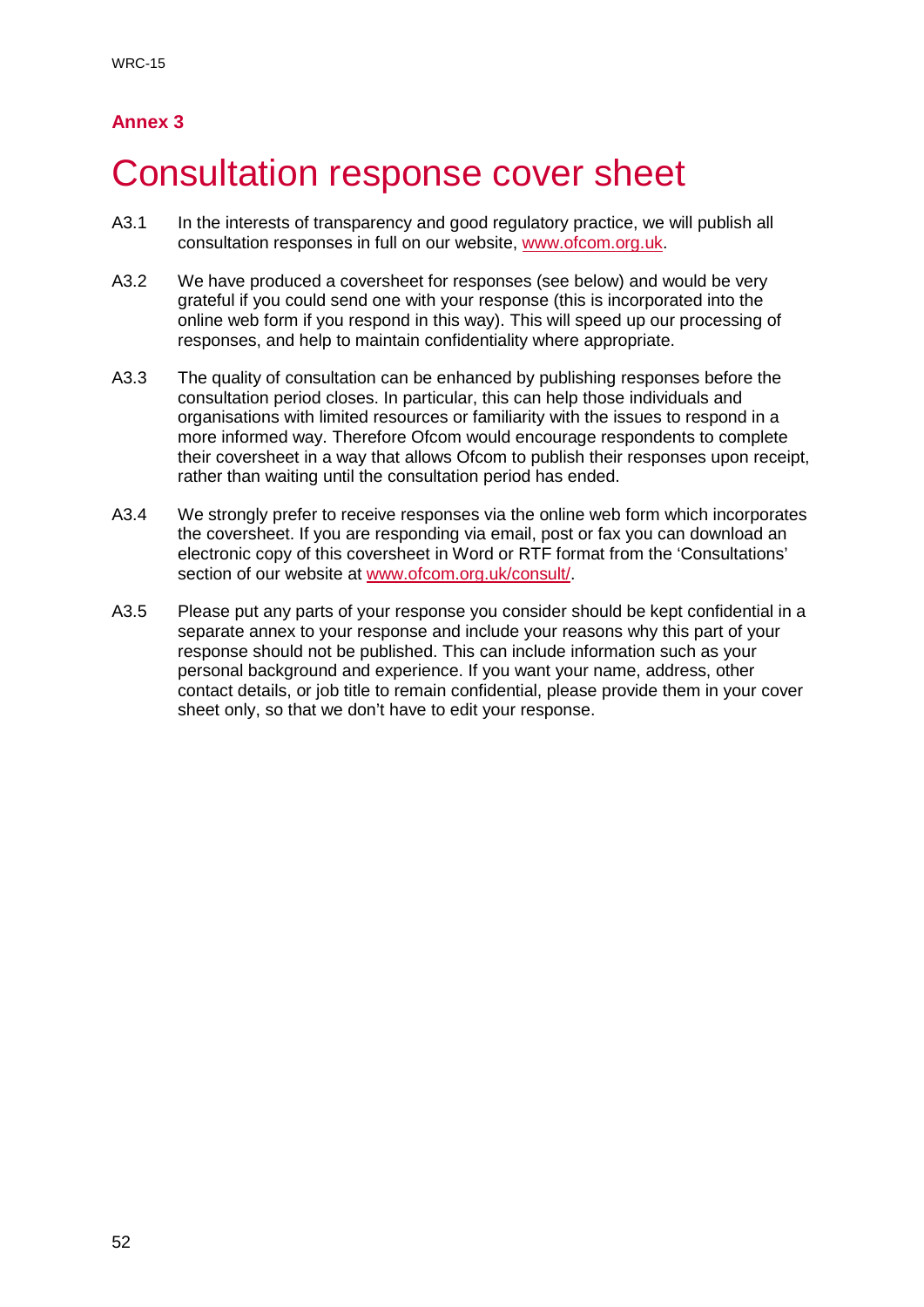### **Cover sheet for response to an Ofcom consultation**

| <b>BASIC DETAILS</b>                                                                                                                                                                                                                                                                                                                                                                                                                                                |  |  |
|---------------------------------------------------------------------------------------------------------------------------------------------------------------------------------------------------------------------------------------------------------------------------------------------------------------------------------------------------------------------------------------------------------------------------------------------------------------------|--|--|
| Consultation title:                                                                                                                                                                                                                                                                                                                                                                                                                                                 |  |  |
| To (Ofcom contact):                                                                                                                                                                                                                                                                                                                                                                                                                                                 |  |  |
| Name of respondent:                                                                                                                                                                                                                                                                                                                                                                                                                                                 |  |  |
| Representing (self or organisation/s):                                                                                                                                                                                                                                                                                                                                                                                                                              |  |  |
| Address (if not received by email):                                                                                                                                                                                                                                                                                                                                                                                                                                 |  |  |
| <b>CONFIDENTIALITY</b>                                                                                                                                                                                                                                                                                                                                                                                                                                              |  |  |
| Please tick below what part of your response you consider is confidential, giving your<br>reasons why                                                                                                                                                                                                                                                                                                                                                               |  |  |
| Nothing<br>Name/contact details/job title                                                                                                                                                                                                                                                                                                                                                                                                                           |  |  |
| Organisation<br>Whole response                                                                                                                                                                                                                                                                                                                                                                                                                                      |  |  |
| Part of the response<br>If there is no separate annex, which parts?                                                                                                                                                                                                                                                                                                                                                                                                 |  |  |
| If you want part of your response, your name or your organisation not to be published, can<br>Ofcom still publish a reference to the contents of your response (including, for any<br>confidential parts, a general summary that does not disclose the specific information or<br>enable you to be identified)?                                                                                                                                                     |  |  |
| <b>DECLARATION</b>                                                                                                                                                                                                                                                                                                                                                                                                                                                  |  |  |
| I confirm that the correspondence supplied with this cover sheet is a formal consultation<br>response that Ofcom can publish. However, in supplying this response, I understand that<br>Ofcom may need to publish all responses, including those which are marked as confidential,<br>in order to meet legal obligations. If I have sent my response by email, Ofcom can disregard<br>any standard e-mail text about not disclosing email contents and attachments. |  |  |
| Ofcom seeks to publish responses on receipt. If your response is<br>non-confidential (in whole or in part), and you would prefer us to<br>publish your response only once the consultation has ended, please tick here.                                                                                                                                                                                                                                             |  |  |
| Signed (if hard copy)<br>Name                                                                                                                                                                                                                                                                                                                                                                                                                                       |  |  |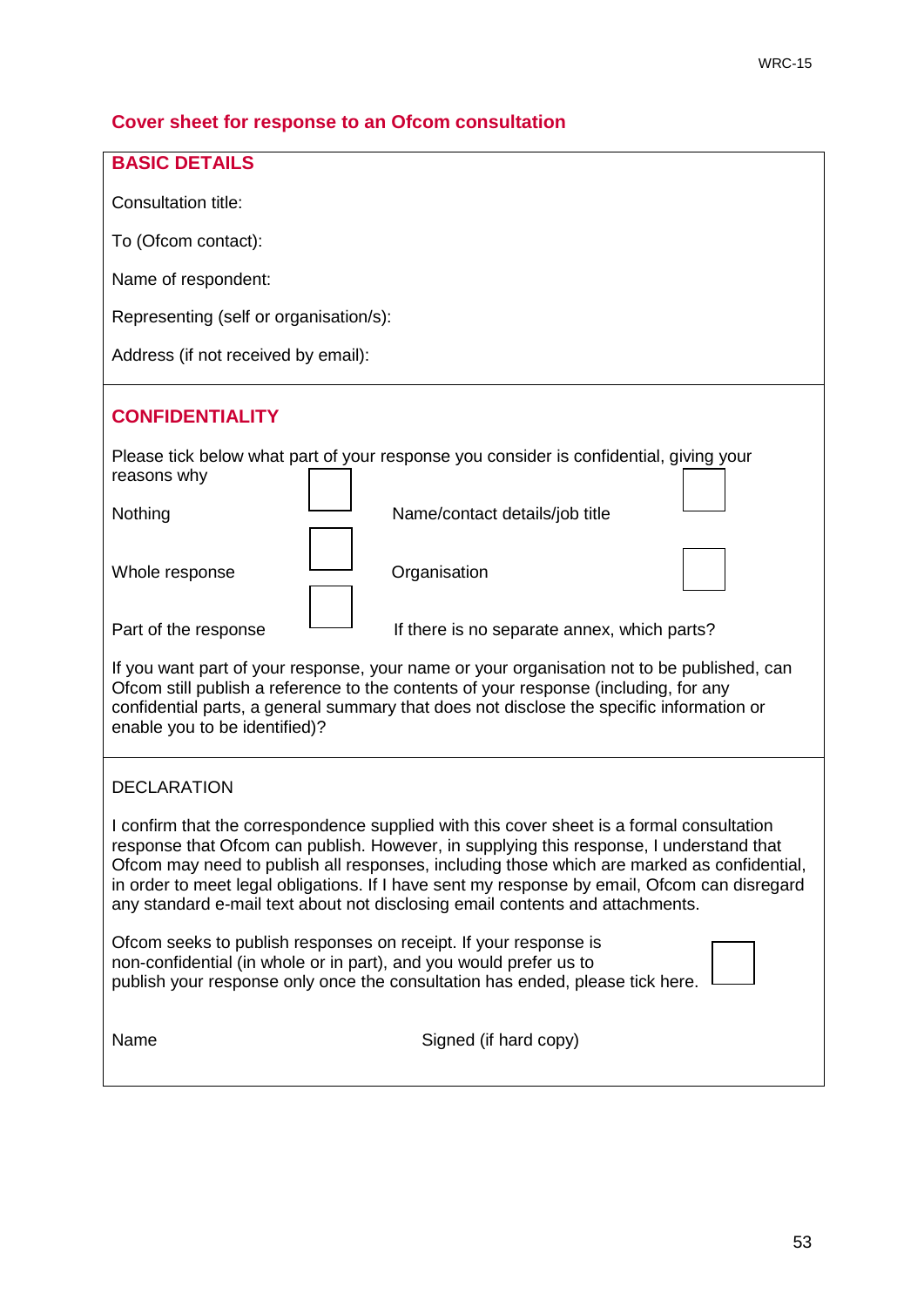### <span id="page-56-0"></span>**Consultation questions**

*Question 1: Do you have any comments on the mechanism for UK preparation for WRC-15 and the role of Ofcom in this process?*

*Question 2: Do you agree with the prioritisation of the agenda items, as shown in Annex 6, and if not why?*

*Question 3: Do you agree with Ofcom's general approach on WRC-15 agenda item 1.1?*

*Question 4: In view of the recent developments on the 1 492 - 1 518 MHz and 5 925 - 6 425 MHz bands, what are your views on the potential identification of these bands for IMT and/or RLAN and on the mobile data applications that could make use of them? How do you believe the sharing with the fixed service and the fixed satellite services could be managed at the national level?*

*Question 5: For the band 1 427 – 1 452 MHz, do you agree that it is right to support the further consideration of the band, recognising the Ministry of Defence interest?*

*Question 6: For the band 1 452 – 1 492 MHz, which is already subject to a harmonisation measure within CEPT, do you agree that this band be supported for an IMT identification at WRC-15?*

*Question 7: Recognising the UK plans to release spectrum in the 3 400 – 3 600 MHz band, coupled with the binding European Commission Decision (for electronic communications services) in the bands 3 400 – 3 600 MHz and 3 600 – 3800 MHz, do you agree that these bands should be supported for both a co-primary mobile allocation and IMT identification?*

*Question 8: Noting that there are a number of countries that strongly oppose the inclusions of the 3 800 – 4 200 MHz band, do you agree that we should support the longer term consideration of this band for potential mobile broadband use?*

*Question 9: Noting that there is currently limited international support for a co-primary mobile allocation in the band 2 700 – 2 900 MHz, do you think that we should continue to support this band at WRC-15?*

*Question 10: Do you agree that the 5 350 – 5 470 MHz and 5 725 – 5 925 MHz bands could provide important additional capacity for Wi-Fi and similar systems? If so, and noting the need to protect both earth observation satellites and radar systems, do you agree that sharing solutions should be considered at WRC-15?*

*Question 11: Do you agree that we should oppose a co-primary mobile allocation at WRC-15 for the band 470 – 694 MHz?*

*Question 12: Do you agree that the UK should continue to support harmonisation of 694 - 790 MHz for mobile broadband and an out-of-band emission limit for protection of DTT reception in an ITU-R Recommendation, alongside an acknowledgement that 694 MHz should be the lower frequency boundary for the band?*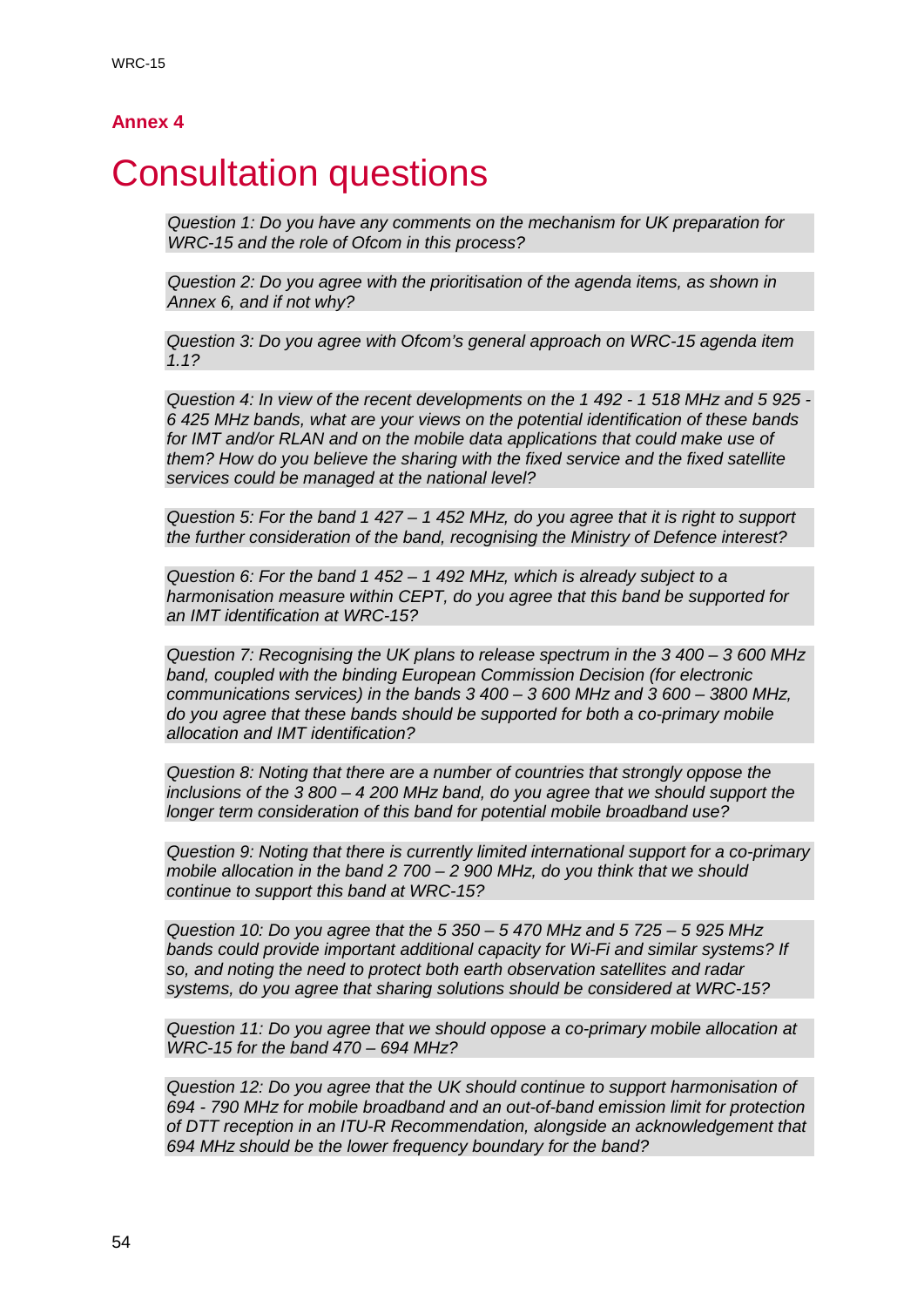*Question 13: Do you agree that any harmonisation measures for PPDR use should be sufficiently flexible to enable PPDR agencies to choose the most appropriate spectrum solutions nationally?*

*Question 14: Do you have any comments on the potential use by the amateur service in the 5 250 to 5 450 kHz band?*

*Question 15: Do you agree that if any allocations to the fixed satellite service in the 10-17 GHz range impose undue constraints on existing services then further studies on the demand and justification for use of the spectrum would need to be carried out?*

*Question 16: Do you agree that the UK should support retaining the recognition for aeronautical radionavigation use, but equally support reviewing the limits associated with the FSS with a view to facilitating better use by the FSS?*

*Question 17: Do you agree that the UK should support new primary allocations for the fixed-satellite service in the 7/8 GHz bands, with the proposed restrictions?*

*Question 18: Do you agree that the UK should not support new allocations for the mobile satellite service in 22-26 GHz as they are not justified and that the focus should instead be upon the continued protection of the incumbent services?*

*Question 19: What are your views on the use of FSS spectrum allocations for UAS, recognising the shared regulatory responsibility and the safety considerations for the control of unmanned aircraft?*

*Question 20: Do you have any view on the need, or otherwise, to modify the restrictions that relate to the operation of ESVs in the bands 5 925 – 6 425 MHz and 14-14.5 GHz?*

*Question 21: What are your views on a potential new allocation to the maritime mobile satellite service, recognising the UK interest in the other services that make use of the bands under consideration?*

*Question 22: Do you agree that the UK should not support a proposal for additional UHF spectrum for maritime on-board communications and that narrower channels will help to increase capacity?*

*Question 23: What are your views on any necessary regulatory provisions for AIS in the bands already identified for maritime use?*

*Question 24: Where the appropriate radio regulatory provisions are established for use in existing aviation related bands, do you agree that the UK should support regulatory conditions for the accommodation of WAIC applications?*

*Question 25: Do you agree that the UK should support a generic radiolocation allocation in the 77.5-78 GHz band, where appropriate technical conditions are established?*

*Question 26: Do you agree that the UK should support an allocation across the 7 190 – 7 250 MHz band, dependent upon the outcome of technical studies?*

*Question 27: Do you agree that is right to wait for the relevant sharing studies to mature before coming to a final position on the potential for additional allocations to the earth exploration-satellite (active) service in the 8/9/10 GHz band?*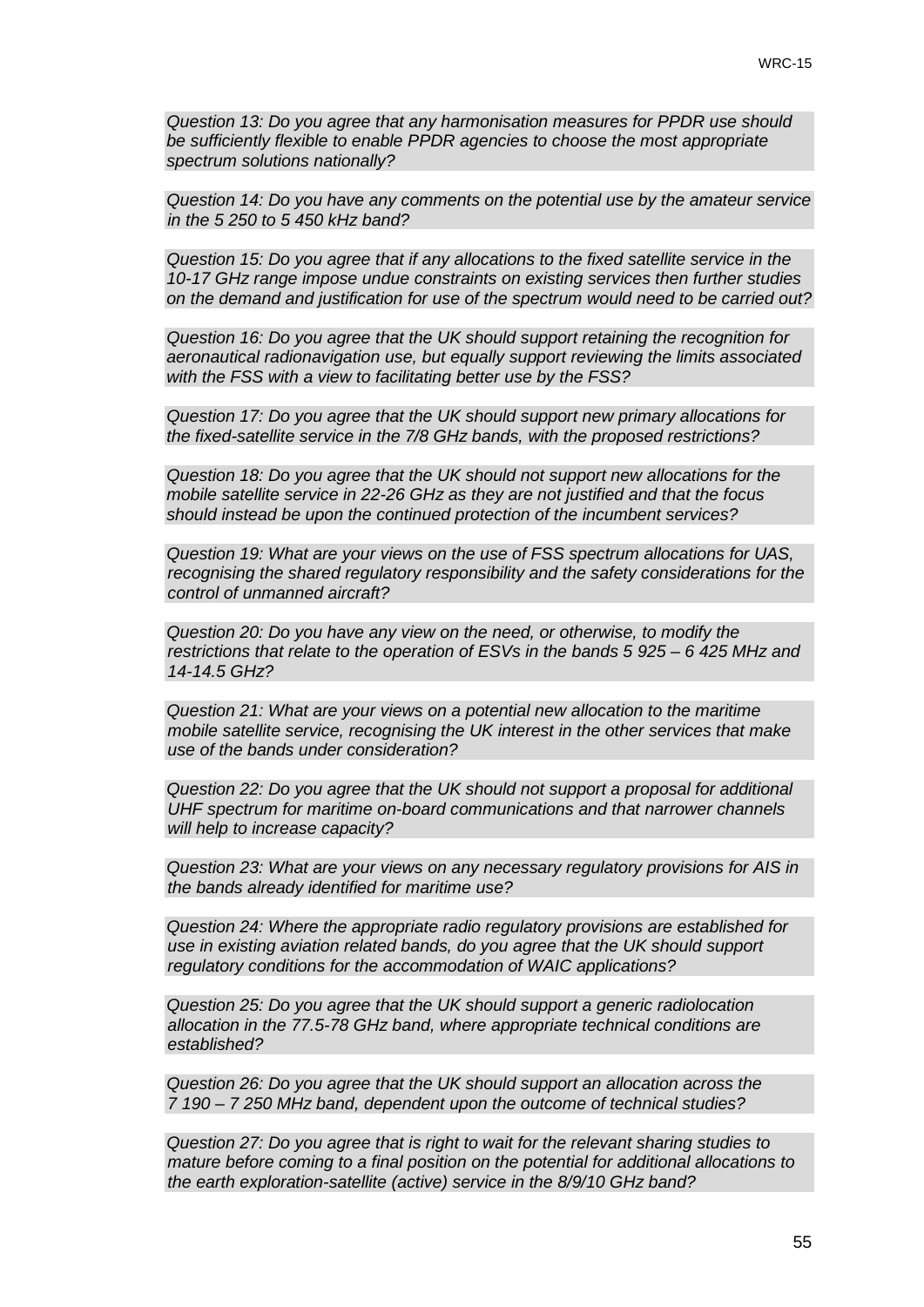*Question 28: Do you agree that the UK should support the CEPT position that removes the distance limitation on space vehicles communicating with orbiting manned space vehicles, whilst retaining the pfd limit to protect terrestrial services?*

*Question 29: Do you agree that the UK should support maintaining UTC as currently defined (i.e. with the inclusion of leap seconds) and that the UK should support further study around the concept of dissemination of two reference time scales?*

*Question 30: Do you have any comments on the UK approach and positions on the elements of Agenda Item 7?*

*Question 31: Do you agree that any potential regulatory constraints need to be fair and proportionate on both the Cospas-Sarsat operation and users in the adjacent band?*

*Question 32: Do you have any comments on Agenda Item 9.1.2 concerning reduction of the satellite co-ordination arc?*

*Question 33: Do you agree that the UK should oppose any proposal that aims at changing the provisions of the Radio Regulations in a way that gives inherent priority (i.e. coordination priority) to certain satellite systems over any other satellite system?*

*Question 34: Do you have any comments on Agenda Item 9.1.4 relating to updating the RR for out of date or redundant material?*

*Question 35: Do you have any view on the need, or otherwise, for additional international regulatory measures to support the use of earth stations for aeronautical and meteorological communications in the 3.4 – 4.2 GHz band?*

*Question 36: Do you agree that the UK should not support any change to the fixed and mobile definitions under Agenda Item 9.1.6?*

*Question 37: Do you have any views on the CEPT position that no further work is required in respect of spectrum management guidelines for emergency and disaster relief radiocommunications?*

*Question 38: Do you agree that no specific measures need to be introduced for nano and pico-satellites and that the current approach to their regulation is sufficient?*

*Question 39: Do you agree that the UK should support the recent regulatory developments with respect to ESOMP operation, while continuing to monitor developments?*

*Question 40: Do you have any comments on Agenda Item 9.3 considering Resolution 80?*

*Question 41: Do you have any comments concerning the standing agenda items?*

*Question 42: Do you have any comments regarding UK positions for future WRC agenda items?*

*Question 43: Are there any other possible agenda items you wish to see addressed by future WRCs?*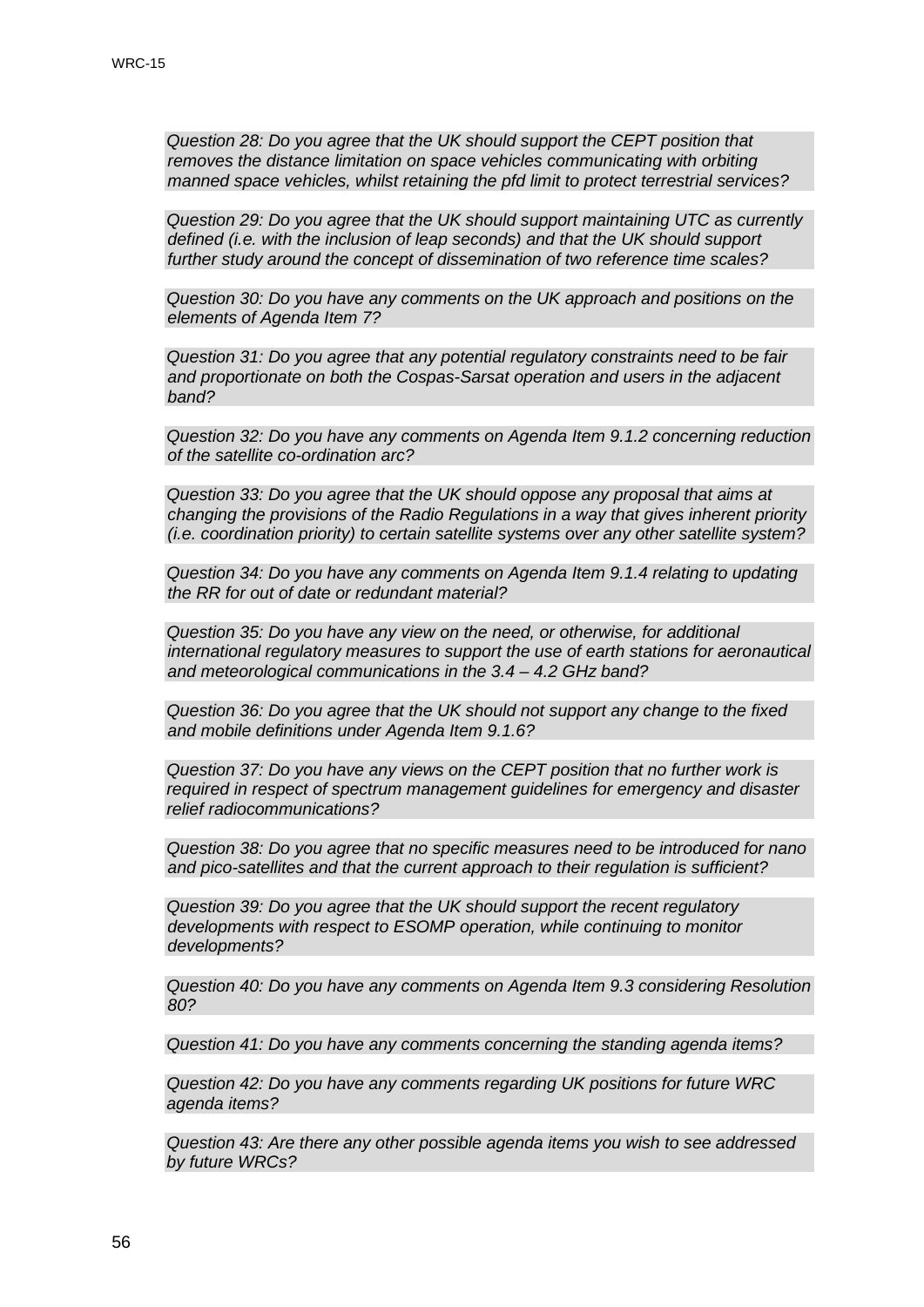*Question 44: Are there particular frequency bands, above 6 GHz, that should be considered for technical study in relation to the potential future agenda item addressing IMT use?*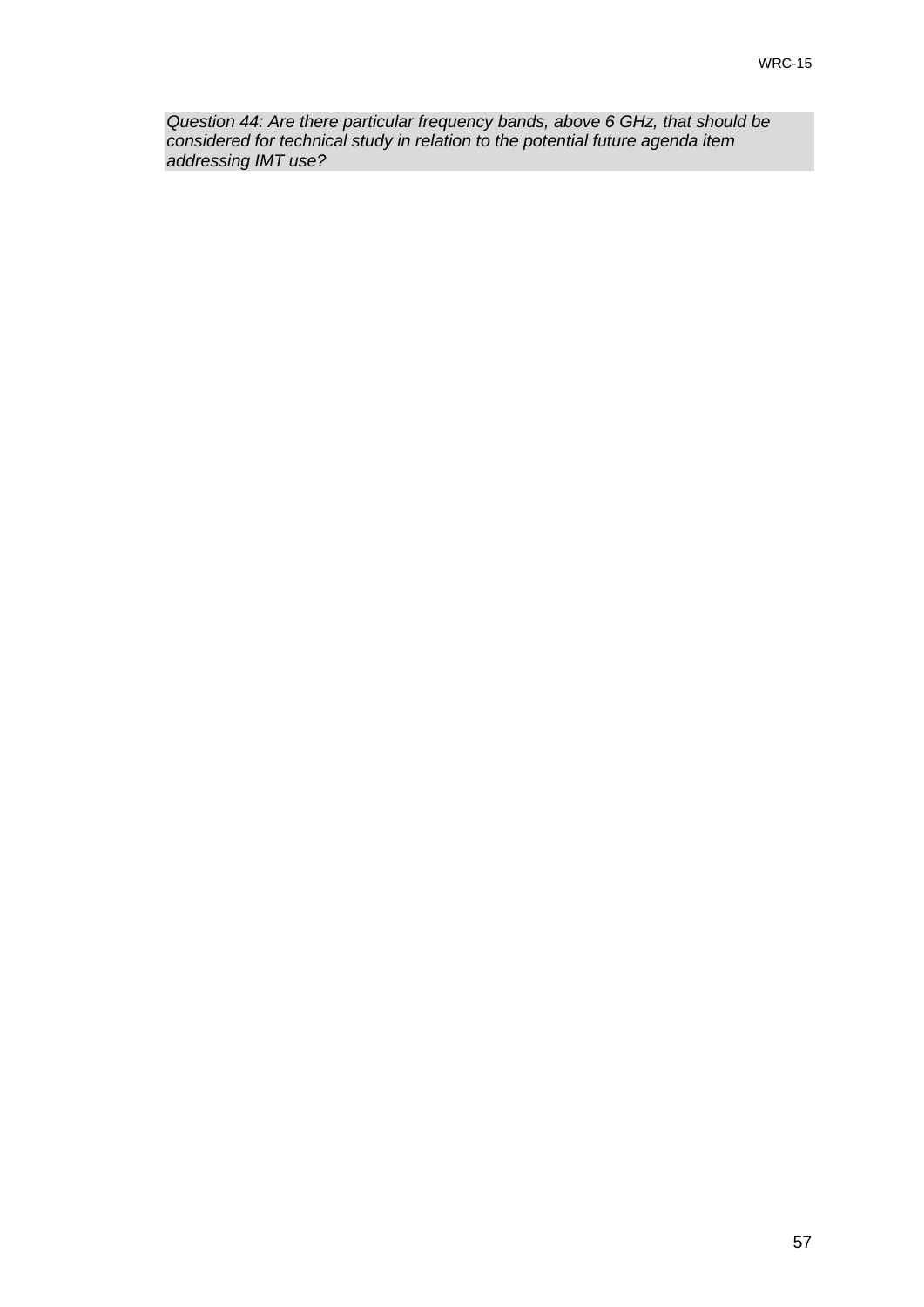## <span id="page-60-0"></span>**Impact Assessment**

- A5.1 There is not sufficient information available to conduct a full impact assessment at this time. At this stage of WRC preparation the technical studies which provide the background to regulatory decisions are mostly incomplete and the views of both the UK and other countries are subject to change.
- A5.2 The descriptions of individual agenda items include information on the potential impact to UK interests, where these are known.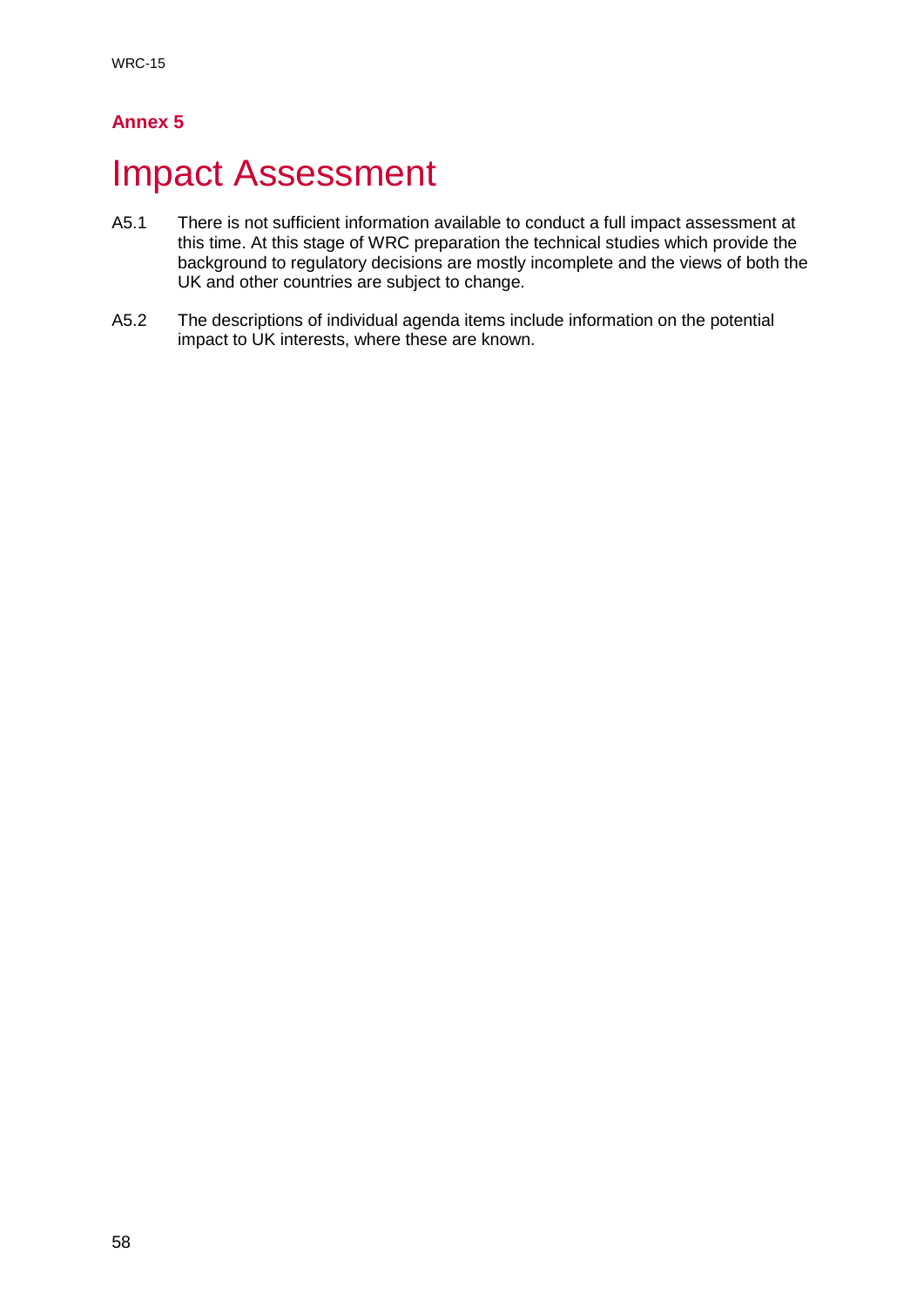## <span id="page-61-0"></span>Agenda of WRC-15

A6.1 The full Agenda for WRC-15 is shown below. In addition we have added, in the final column, an indication of the priority that we anticipate giving to each Agenda Item. A description of how the priorities have been assessed by Ofcom, including a definition of high, medium and low, is included after the table.

| <b>WRC-15</b><br><b>Agenda Item</b> | <b>Title</b>                                                                                                                                                                                                                                                                                                                                                | <b>Current UK</b><br>priority |
|-------------------------------------|-------------------------------------------------------------------------------------------------------------------------------------------------------------------------------------------------------------------------------------------------------------------------------------------------------------------------------------------------------------|-------------------------------|
| 1                                   | on the basis of proposals from administrations, taking account of the results of WRC-15 and<br>the Report of the Conference Preparatory Meeting, and with due regard to the<br>requirements of existing and future services in the bands under consideration, to consider<br>and take appropriate action in respect of the following items:                 | N/A                           |
| 1.1                                 | to consider additional spectrum allocations to the mobile service on a primary basis and<br>identification of additional frequency bands for International Mobile Telecommunications<br>(IMT) and related regulatory provisions, to facilitate the development of terrestrial mobile<br>broadband applications, in accordance with Resolution 233 (WRC-15); | High                          |
| $1.2$                               | to examine the results of ITU-R studies, in accordance with Resolution 232 (WRC-15), on<br>the use of the frequency band 694-790 MHz by the mobile, except aeronautical mobile,<br>service in Region 1 and take the appropriate measures;                                                                                                                   | High                          |
| 1.3                                 | to review and revise Resolution 646 (Rev.WRC-15) for broadband public protection and<br>disaster relief (PPDR), in accordance with Resolution 648 (WRC-15);                                                                                                                                                                                                 | High                          |
| 1.4                                 | to consider possible new allocation to the amateur service on a secondary basis within the<br>band 5 250-5 450 kHz in accordance with Resolution 649 (WRC-15);                                                                                                                                                                                              | Low                           |
| 1.5                                 | to consider the use of frequency bands allocated to the fixed-satellite service not subject to<br>Appendices 30, 30A and 30B for the control and non-payload communications of<br>unmanned aircraft systems (UAS) in non-segregated airspaces, in accordance with<br>Resolution 153 (WRC-15);                                                               | Medium                        |
| 1.6                                 | to consider possible additional primary allocations:                                                                                                                                                                                                                                                                                                        |                               |
| 1.6.1                               | to the fixed-satellite service (Earth-to-space and space-to-Earth) of 250 MHz in the range<br>between 10 GHz and 17 GHz in Region 1;                                                                                                                                                                                                                        | Medium                        |
| 1.6.2                               | to the fixed-satellite service (Earth-to-space) of 250 MHz in Region 2 and 300 MHz in Region<br>3 within the range 13-17 GHz;                                                                                                                                                                                                                               | Low                           |
|                                     | and review the regulatory provisions on the current allocations to the fixed-satellite service<br>within each range, taking into account the results of ITU-R studies, in accordance with<br>Resolutions 151 (WRC-15) and 152 (WRC-15), respectively;                                                                                                       |                               |
| 1.7                                 | to review the use of the band 5 091-5 150 MHz by the fixed-satellite service (Earth-to-<br>space) (limited to feeder links of the non-geostationary mobile-satellite systems in the<br>mobile-satellite service) in accordance with Resolution 114 (Rev.WRC-15);                                                                                            | Low                           |
| 1.8                                 | to review the provisions relating to earth stations located on board vessels (ESVs), based on<br>studies conducted in accordance with Resolution 909 (WRC-15);                                                                                                                                                                                              | Low                           |
| 1.9                                 | to consider, in accordance with Resolution 758 (WRC-15):                                                                                                                                                                                                                                                                                                    |                               |
| 1.9.1                               | possible new allocations to the fixed-satellite service in the frequency bands 7 150-7 250<br>MHz (space-to-Earth) and 8 400-8 500 MHz (Earth-to-space), subject to appropriate sharing<br>conditions;                                                                                                                                                      | Medium                        |
| 1.9.2                               | the possibility of allocating the bands 7 375-7 750 MHz and 8 025-8 400 MHz to the                                                                                                                                                                                                                                                                          | Medium                        |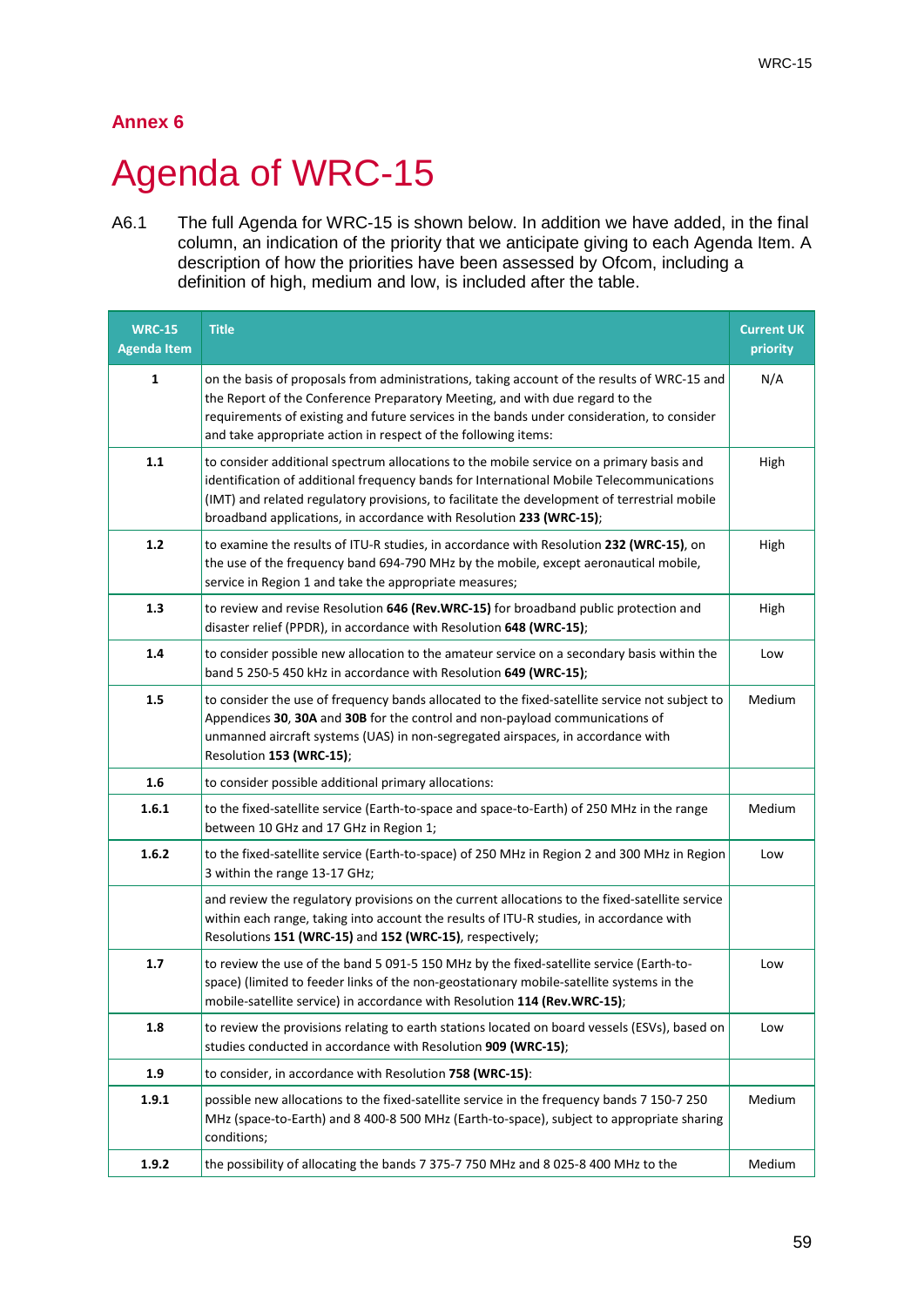|                         | maritime-mobile satellite service and additional regulatory measures, depending on the<br>results of appropriate studies;                                                                                                                                                                                                                                                                                                                                                                       |        |
|-------------------------|-------------------------------------------------------------------------------------------------------------------------------------------------------------------------------------------------------------------------------------------------------------------------------------------------------------------------------------------------------------------------------------------------------------------------------------------------------------------------------------------------|--------|
| 1.10                    | to consider spectrum requirements and possible additional spectrum allocations for the<br>mobile-satellite service in the Earth-to-space and space-to-Earth directions, including the<br>satellite component for broadband applications, including International Mobile<br>Telecommunications (IMT), within the frequency range from 22 GHz to 26 GHz, in<br>accordance with Resolution 234 (WRC-15);                                                                                           | Medium |
| 1.11                    | to consider a primary allocation for the Earth exploration-satellite service (Earth-to-space)<br>in the 7-8 GHz range, in accordance with Resolution 650 (WRC-15);                                                                                                                                                                                                                                                                                                                              | Medium |
| 1.12                    | to consider an extension of the current worldwide allocation to the Earth exploration-<br>satellite (active) service in the frequency band 9 300-9 900 MHz by up to 600 MHz within<br>the frequency bands 8 700-9 300 MHz and/or 9 900-10 500 MHz, in accordance with<br>Resolution 651 (WRC-15);                                                                                                                                                                                               | Medium |
| 1.13                    | to review No. 5.268 with a view to examining the possibility for increasing the 5 km<br>distance limitation and allowing space research service (space-to-space) use for proximity<br>operations by space vehicles communicating with an orbiting manned space vehicle, in<br>accordance with Resolution 652 (WRC-15);                                                                                                                                                                          | Low    |
| 1.14                    | to consider the feasibility of achieving a continuous reference time-scale, whether by the<br>modification of coordinated universal time (UTC) or some other method, and take<br>appropriate action, in accordance with Resolution 653 (WRC-15);                                                                                                                                                                                                                                                | High   |
| 1.15                    | to consider spectrum demands for on-board communication stations in the maritime<br>mobile service in accordance with Resolution 358 (WRC-15);                                                                                                                                                                                                                                                                                                                                                  | Medium |
| 1.16                    | to consider regulatory provisions and spectrum allocations to enable possible new<br>Automatic Identification System (AIS) technology applications and possible new<br>applications to improve maritime radiocommunication in accordance with Resolution 360<br>(WRC-15);                                                                                                                                                                                                                       | Medium |
| 1.17                    | to consider possible spectrum requirements and regulatory actions, including appropriate<br>aeronautical allocations, to support wireless avionics intra-communications (WAIC), in<br>accordance with Resolution 423 (WRC-15);                                                                                                                                                                                                                                                                  | Medium |
| 1.18                    | to consider a primary allocation to the radiolocation service for automotive applications in<br>the 77.5-78.0 GHz frequency band in accordance with Resolution 654 (WRC-15);                                                                                                                                                                                                                                                                                                                    | Medium |
| $\mathbf{2}$            | to examine the revised ITU-R Recommendations incorporated by reference in the Radio<br>Regulations communicated by the Radiocommunication Assembly, in accordance with<br>Resolution 28 (Rev.WRC-03), and to decide whether or not to update the corresponding<br>references in the Radio Regulations, in accordance with the principles contained in Annex 1<br>to Resolution 27 (Rev.WRC-15);                                                                                                 | Low    |
| 3                       | to consider such consequential changes and amendments to the Radio Regulations as may<br>be necessitated by the decisions of the Conference;                                                                                                                                                                                                                                                                                                                                                    | Low    |
| 4                       | in accordance with Resolution 95 (Rev.WRC-07), to review the resolutions and<br>recommendations of previous conferences with a view to their possible revision,<br>replacement or abrogation;                                                                                                                                                                                                                                                                                                   | Low    |
| 5                       | to review, and take appropriate action on, the Report from the Radiocommunication<br>Assembly submitted in accordance with Nos. 135 and 136 of the Convention;                                                                                                                                                                                                                                                                                                                                  | Low    |
| 6                       | to identify those items requiring urgent action by the Radiocommunication Study Groups in<br>preparation for the next world radiocommunication conference;                                                                                                                                                                                                                                                                                                                                      | Low    |
| $\overline{\mathbf{z}}$ | to consider possible changes, and other options, in response to Resolution 86 (Rev.<br>Marrakesh, 2002) of the Plenipotentiary Conference, an advance publication, coordination,<br>notification and recording procedures for frequency assignments pertaining to satellite<br>networks, in accordance with Resolution 86 (Rev.WRC-07) to facilitate rational, efficient,<br>and economical use of radio frequencies and any associated orbits, including the<br>geostationary-satellite orbit; | Medium |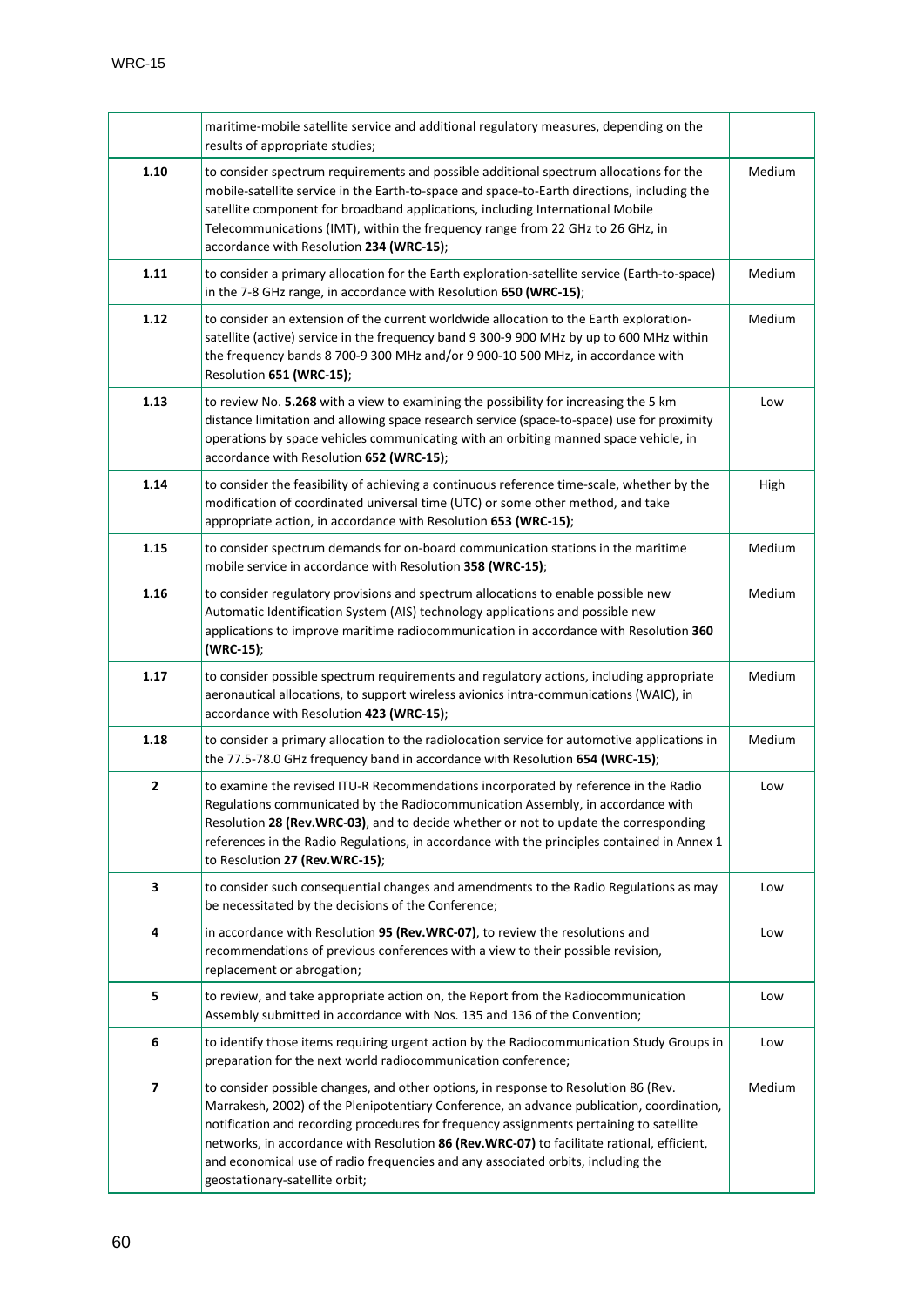| 8  |       | to consider and take appropriate action on requests from administrations to delete their<br>country footnotes or to have their country name deleted from footnotes, if no longer<br>required, taking into account Resolution 26 (Rev.WRC-07);                                                                             | Low    |
|----|-------|---------------------------------------------------------------------------------------------------------------------------------------------------------------------------------------------------------------------------------------------------------------------------------------------------------------------------|--------|
| 9  |       | to consider and approve the Report of the Director of the Radiocommunication Bureau, in<br>accordance with Article 7 of the Convention:                                                                                                                                                                                   |        |
|    | 9.1   | on the activities of the Radiocommunication Sector since WRC-12;                                                                                                                                                                                                                                                          |        |
|    | 9.1.1 | Protection of the systems operating in the mobile-satellite service in the band<br>406-406.1 MHz                                                                                                                                                                                                                          | Medium |
|    | 9.1.2 | Studies on possible reduction of the coordination arc and technical criteria used<br>in application of No. 9.41 in respect of coordination under No. 9.7                                                                                                                                                                  | Medium |
|    | 9.1.3 | Use of satellite orbital positions and associated frequency spectrum to deliver<br>international public telecommunication services in developing countries                                                                                                                                                                | Low    |
|    | 9.1.4 | Updating and rearrangement of the Radio Regulations                                                                                                                                                                                                                                                                       | Low    |
|    | 9.1.5 | Consideration of technical and regulatory actions in order to support existing and<br>future operation of fixed satellite service earth stations within the band 3 400-4<br>200 MHz, as an aid to the safe operation of aircraft and reliable distribution of<br>meteorological information in some countries in Region 1 | Low    |
|    | 9.1.6 | Studies towards review of the definitions of fixed service, fixed station and mobile<br>station                                                                                                                                                                                                                           | Medium |
|    | 9.1.7 | Spectrum management guidelines for emergency and disaster relief<br>radiocommunication                                                                                                                                                                                                                                    | Low    |
|    | 9.1.8 | Regulatory aspects for nano and pico-satellites                                                                                                                                                                                                                                                                           | Medium |
|    | 9.2   | on any difficulties or inconsistencies encountered in the application of the Radio<br>Regulations; and                                                                                                                                                                                                                    | Low    |
|    | 9.3   | on action in response to Resolution 80 (Rev.WRC-07);                                                                                                                                                                                                                                                                      | Low    |
| 10 |       | to recommend to the Council items for inclusion in the agenda for the next WRC, and to<br>give its views on the preliminary agenda for the subsequent conference and on possible<br>agenda items for future conferences, in accordance with Article 7 of the Convention.                                                  | High   |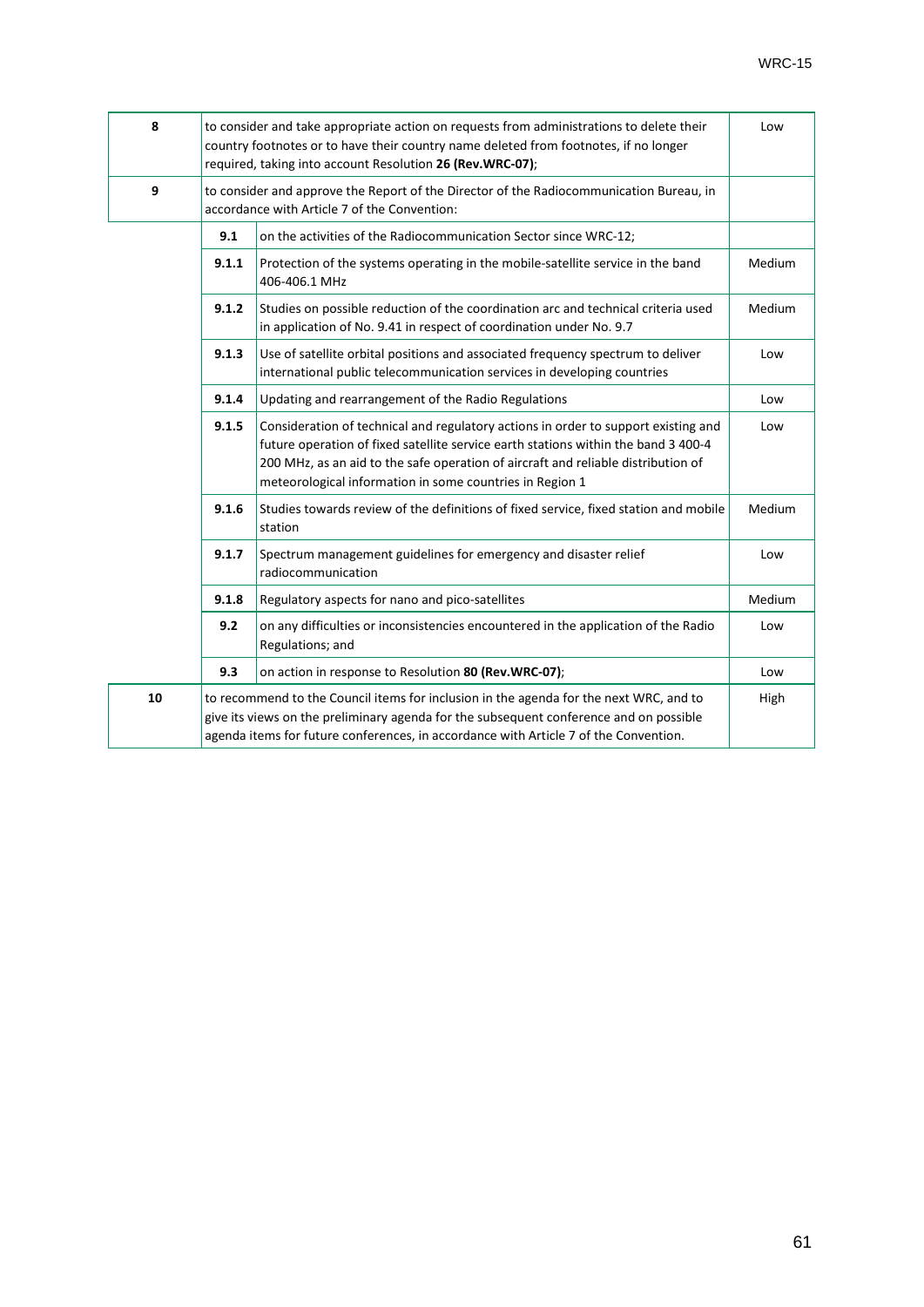# <span id="page-64-0"></span>UK Co-ordinators for WRC-15

A7.1 The following table shows the UK co-ordinators for WRC-15 agenda items.

| Agenda Item No.                   | <b>UK Co-ordinator</b> | e-mail                         |
|-----------------------------------|------------------------|--------------------------------|
| 1.1, 1.2                          | <b>Steve Green</b>     | Steve.Green@ofcom.org.uk       |
| 1.3                               | Andrew Gowans          | Andrew.Gowans@ofcom.org.uk     |
| 1.4, 1.15, 1.16                   | Steven Alexander       | Steven. Alexander@ofcom.org.uk |
| 3, 5, 6                           | <b>Stephen Talbot</b>  | Stephen. Talbot@ofcom.org.uk   |
| 1.18                              | Robin Donoghue         | Robin.Donoghue@ofcom.org.uk    |
| 1.6, 1.8, 9.1.5                   | James Richardson       | James.Richardson@ofcom.org.uk  |
| 1.7, 7, 9.1.2, 9.1.3,<br>9.2, 9.3 | <b>Tony Azzarelli</b>  | Tony.Azzarelli@ofcom.org.uk    |
| 1.9, 1.11, 1.12, 1.13,<br>9.1.8   | <b>Bharat Dudhia</b>   | Bharat.Dudhia@ofcom.org.uk     |
| 1.10, 9.1.1                       | John Rogers            | John.Rogers@ofcom.org.uk       |
| 1.14                              | <b>Robert Gunn</b>     | Robert.Gunn@nmo.gov.uk         |
| 2, 4                              | Callum Gray            | Callum.Gray@ofcom.org.uk       |
| 1.5, 1.17                         | Stephen Limb           | Stephen.Limb@ofcom.org.uk      |
| 9.1.4, 9.1.6, 9.1.7               | <b>Steve Ripley</b>    | Steve.Ripley@ofcom.org.uk      |
| 8, 10                             | <b>Wesley Milton</b>   | Wesley.Milton@ofcom.org.uk     |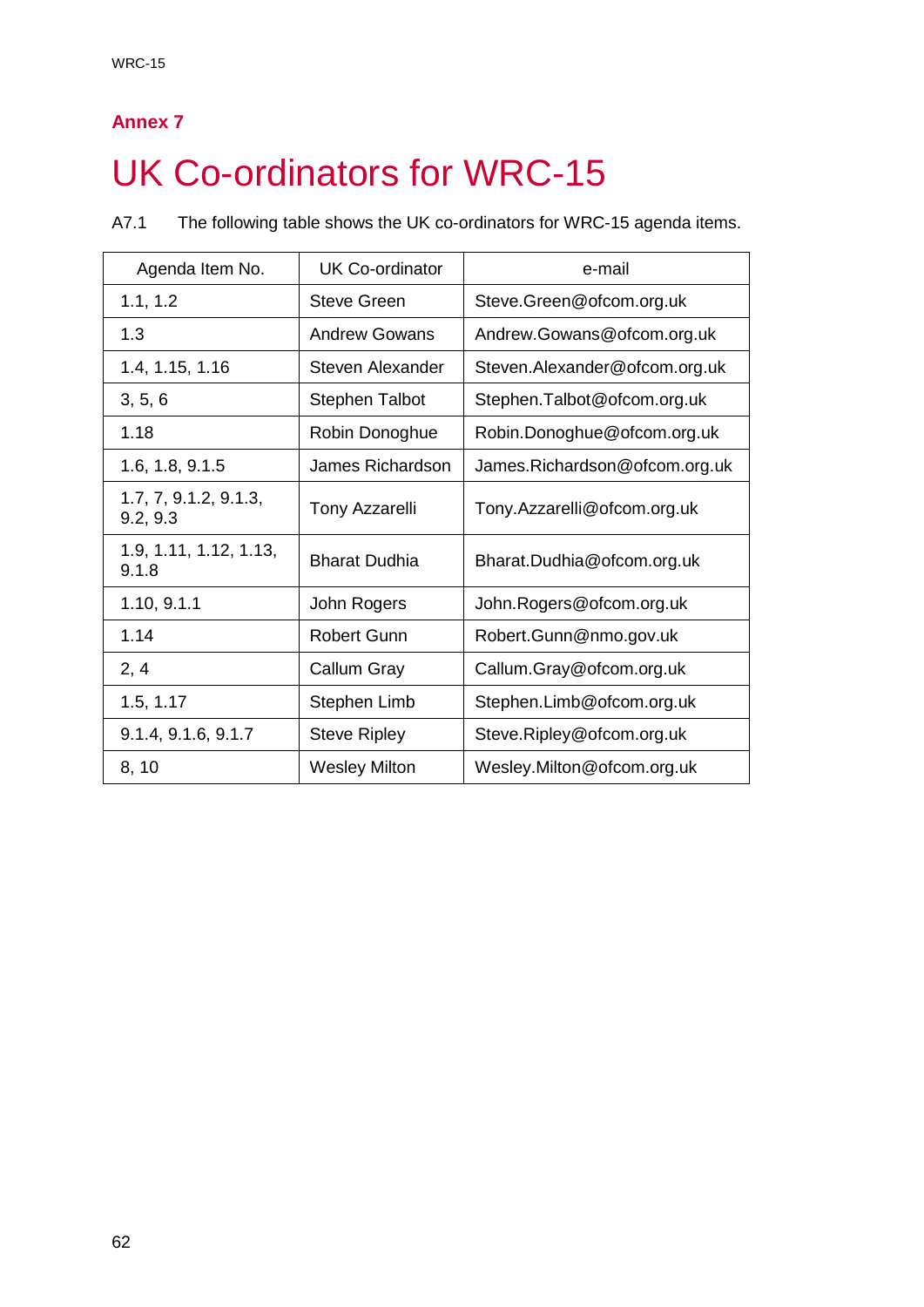## <span id="page-65-0"></span>Timeline of key events

A8.1 The following table shows some of the key meetings and important dates from June 2014 related to WRC-15 where Ofcom, in its role as UK representative, plans to participate and contribute.

| <b>Date</b>                                         | <b>Event</b>                                 | <b>Description</b>                                                         |
|-----------------------------------------------------|----------------------------------------------|----------------------------------------------------------------------------|
| $10^{th} - 13^{th}$ June 2014                       | Asia Pacific Telecommunications              | <b>Regional Preparatory Group</b>                                          |
| $21^{st} - 31^{st}$ July 2014                       | Joint Task Group 4-5-6-7 (Final)             | International group for Als 1.1<br>and $1.2$                               |
| 15 <sup>th</sup> August 2014                        | CPM Text deadline                            | Deadline for text to be<br>incorporated into the CPM<br>Report to WRC-15   |
| $23^{rd} - 26^{th}$ Sept. 2014                      | <b>Conference Preparatory Group</b><br>(CPG) | European: CEPT                                                             |
| $2^{nd} - 6^{th}$ Feb 2015                          | <b>Conference Preparatory Group</b><br>(CPG) | European: CEPT                                                             |
| 23 <sup>rd</sup> Mar to 2 <sup>nd</sup> Apr<br>2015 | <b>Conference Preparatory Meeting</b>        | Agreement of conference<br>preparatory report                              |
| <b>June 2015</b>                                    | <b>Conference Preparatory Group</b><br>(CPG) | European: CEPT<br>Approval and agreement on<br>1 <sup>st</sup> set of ECPs |
| Sept 2015                                           | <b>Conference Preparatory Group</b><br>(CPG) | European: CEPT<br>Agreement on remaining<br><b>ECPs</b>                    |
| $26^{th} - 30^{th}$ Oct. 2015                       | Radio Assembly 15                            | Radiocommunication<br>Assembly                                             |
| $2^{nd} - 27^{th}$ Nov. 2015                        | <b>WRC-15</b>                                | <b>World Radiocommunication</b><br>Conference                              |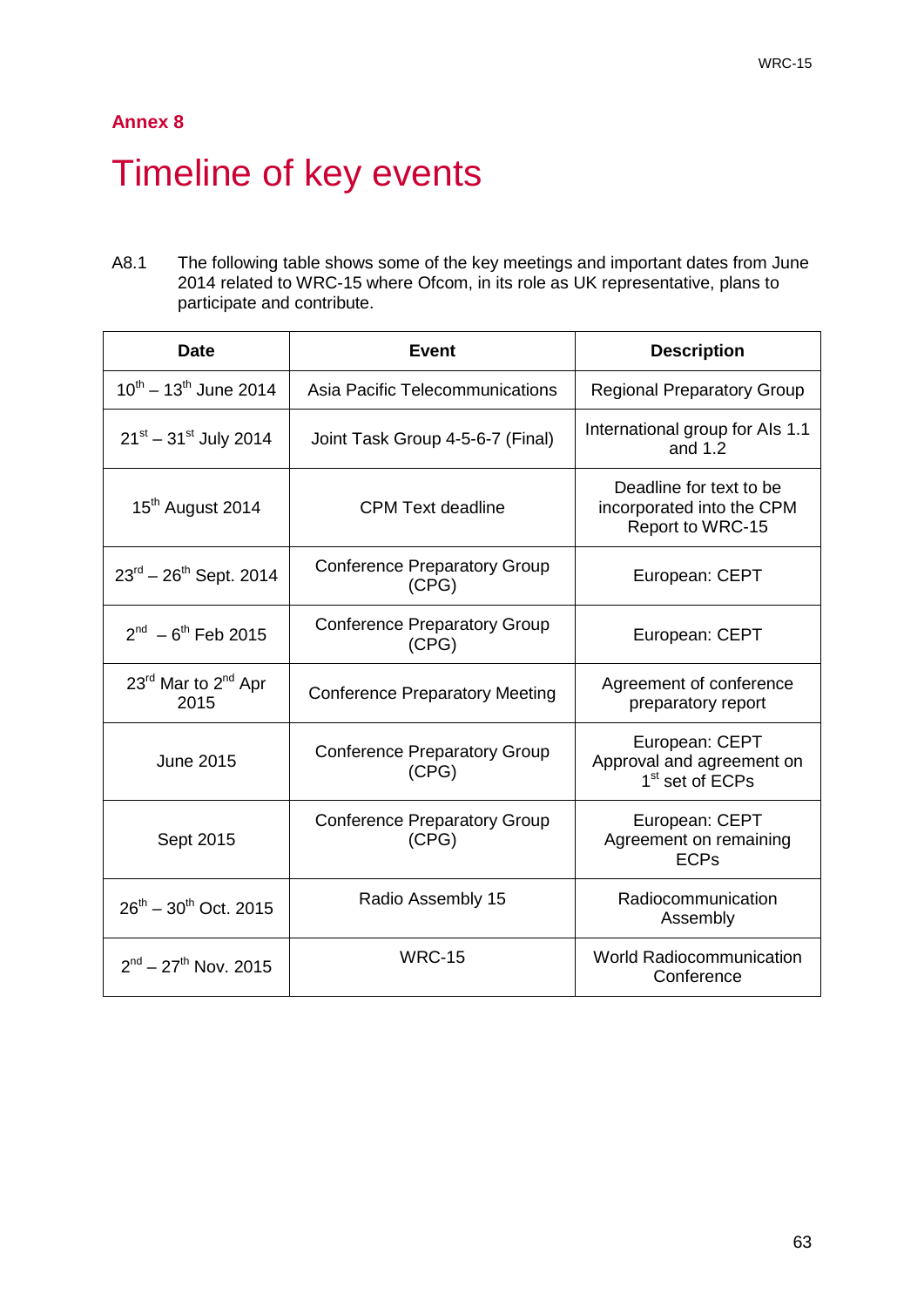# <span id="page-66-0"></span>**Glossary of terms**

| 3GPP              | 3rd Generation Partnership Project. Collaboration between groups of<br>telecommunications associations, to make a globally applicable third-<br>generation (3G) mobile phone system specification within the scope of<br>the International Mobile Telecommunications-2000 project of the<br>International Telecommunication Union (ITU) |
|-------------------|-----------------------------------------------------------------------------------------------------------------------------------------------------------------------------------------------------------------------------------------------------------------------------------------------------------------------------------------|
| Administration(s) | term used to indicate a counties governmental department or<br>organisation representative, that is able discharge a countries<br>obligations/activities in the International Telecommunications Union<br>(ITU).                                                                                                                        |
| <b>AIS</b>        | Automatic Identification System. a broadcast transponder system<br>operating in the VHF maritime mobile frequency band. It is capable of<br>sending ship's navigation information to other ships and to shore.                                                                                                                          |
| AM(R)S            | Aeronautical Mobile (Route) Service                                                                                                                                                                                                                                                                                                     |
| $AMS(R)$ S        | Aeronautical Mobile-Satellite (Route) Service                                                                                                                                                                                                                                                                                           |
| <b>APG</b>        | Asia-Pacific Telecommunity Conference Preparatory Group. The sub-<br>group of the Regional Group covering the Asia-Pacific region which<br>prepares positions and proposals for the WRC                                                                                                                                                 |
| <b>API</b>        | Advance Publication Information: a set of initial data about a proposed<br>satellite network published on the BR IFIC                                                                                                                                                                                                                   |
| <b>ARNS</b>       | <b>Aeronautical Radionavigation Service</b>                                                                                                                                                                                                                                                                                             |
| <b>ASMG</b>       | Arab Spectrum Management Group. The Regional group covering the 22<br>Arab countries in North Africa and the Middle East                                                                                                                                                                                                                |
| <b>ATU</b>        | African Telecommunication Union. The Regional group preparing African<br>positions and proposals for the WRC                                                                                                                                                                                                                            |
| <b>BR IFIC</b>    | International Frequency Information Circular of the Radiocommunication<br>Bureau of the ITU published every two weeks                                                                                                                                                                                                                   |
| CAA               | <b>Civil Aviation Authority</b>                                                                                                                                                                                                                                                                                                         |
| <b>CEPT</b>       | European Conference of Postal and Telecommunications Administrations                                                                                                                                                                                                                                                                    |
| <b>CITEL</b>      | Inter-American Telecommunication Commission. The Regional group<br>which prepares common proposals for the WRC for Region 2 of the ITU<br>(North, Central and South America)                                                                                                                                                            |
| <b>CNPC</b>       | control and non-payload communications: communications links through<br>which an unmanned body is controlled                                                                                                                                                                                                                            |
| <b>CPM</b>        | Conference Preparatory Meeting. The ITU meeting which produces a<br>Report to the WRC explaining the background and the various methods<br>proposed to resolve the agenda items                                                                                                                                                         |
| <b>DTH</b>        | Direct-to-home                                                                                                                                                                                                                                                                                                                          |
| DTT               | Digital Terrestrial Television: broadcasting delivered by digital means. In<br>the UK and Europe, DTT transmissions use the DVB-T and DVB-T2<br>technical standards                                                                                                                                                                     |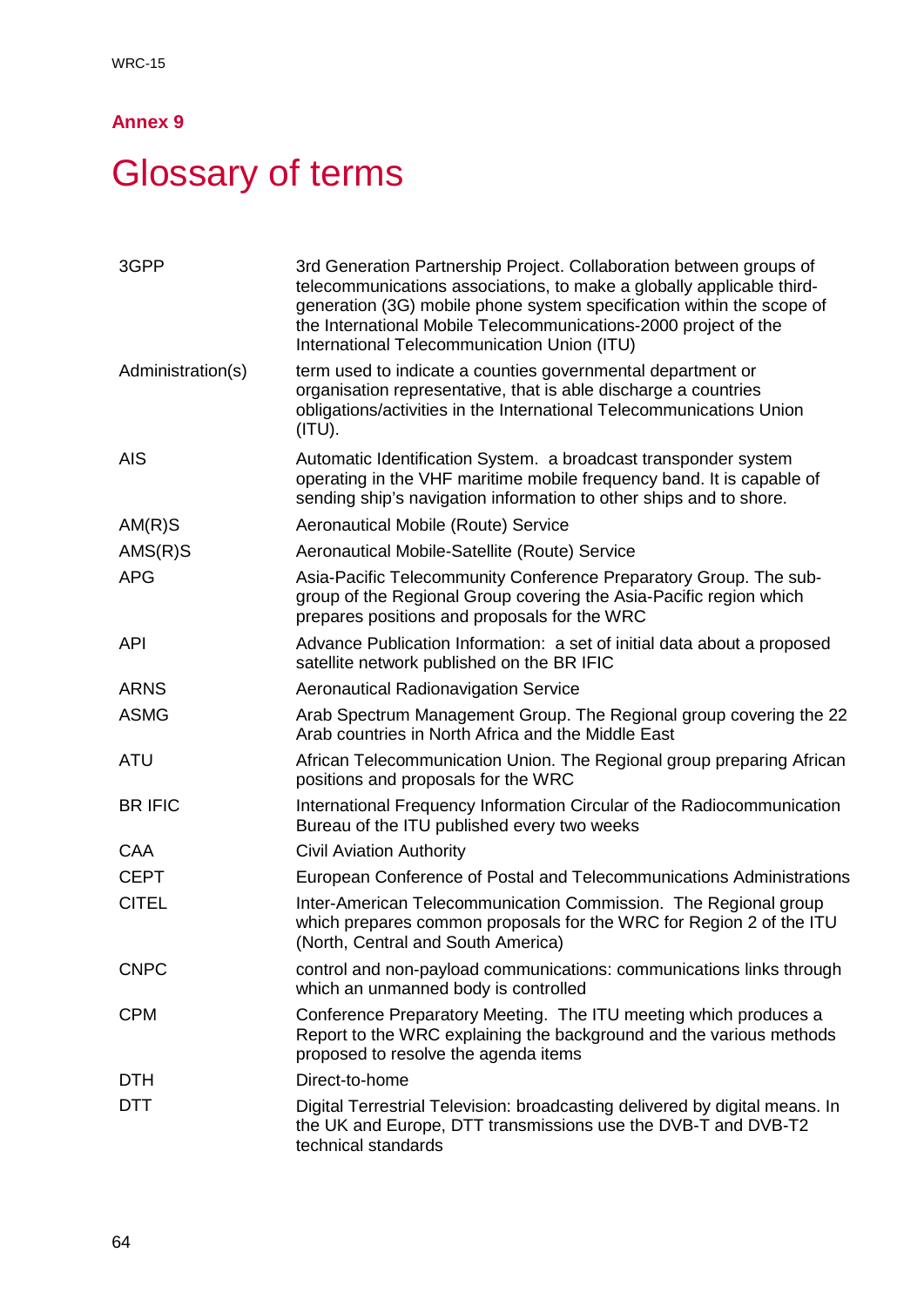| e.i.r.p.     | equivalent isotropically radiated power. The product of the power<br>supplied to the antenna and the antenna gain relative to an isotropic<br>antenna                                                                                                                                                         |
|--------------|---------------------------------------------------------------------------------------------------------------------------------------------------------------------------------------------------------------------------------------------------------------------------------------------------------------|
| <b>ECC</b>   | Electronic Communications Committee. The highest level spectrum<br>policy body in the CEPT                                                                                                                                                                                                                    |
| <b>ECP</b>   | European Common Proposal. A proposal for the WRC supported by a<br>certain number of CEPT countries                                                                                                                                                                                                           |
| <b>EESS</b>  | <b>Earth Exploration Satellite Service</b>                                                                                                                                                                                                                                                                    |
| e-navigation | An IMO strategic vision to integrate existing and new maritime<br>navigational tools, in particular electronic tools, in an all-embracing<br>system that will contribute to enhanced navigational safety for the<br>maritime sector.                                                                          |
| <b>ESA</b>   | European Space Agency                                                                                                                                                                                                                                                                                         |
| <b>ESOMP</b> | Earth Station on-board a Moving Platform                                                                                                                                                                                                                                                                      |
| <b>ESV</b>   | Earth Station on-board a Vessel                                                                                                                                                                                                                                                                               |
| <b>EVA</b>   | extra-vehicular activity: activity in close proximity to an orbiting spacecraft                                                                                                                                                                                                                               |
| <b>FSS</b>   | <b>Fixed-Satellite Service</b>                                                                                                                                                                                                                                                                                |
| <b>GMDSS</b> | Global Maritime Distress and Safety System                                                                                                                                                                                                                                                                    |
| <b>GMT</b>   | Greenwich Mean Time. Mean solar time at the prime meridian (0°<br>longitude)                                                                                                                                                                                                                                  |
| GSO          | Geostationary-Satellite Orbit. an orbit in the plane of the Equator at an<br>altitude of 35786km. A satellite placed in this orbit revolves around the<br>same axis about which the earth rotates and its orbital period is 24 hours<br>and thus it appears stationary in the sky to an observer on the earth |
| <b>ICAO</b>  | International Civil Aviation Organisation: a specialised agency of the<br>United Nations dealing with civil aviation matters                                                                                                                                                                                  |
| <b>IFPG</b>  | International Frequency Planning Group: the committee which agrees the<br>UK position for the WRC. Membership is limited to government and<br>relevant regulatory bodies                                                                                                                                      |
| <b>IMO</b>   | International Maritime Organisation: a specialised agency of the United<br>Nations dealing with maritime matters                                                                                                                                                                                              |
| <b>IMT</b>   | International Mobile Telecommunications: the ITU term that<br>encompasses 3G, 4G and 5G wireless broadband systems                                                                                                                                                                                            |
| <b>IPTV</b>  | Internet Protocol Television: the term used for television and/or video<br>signals that are delivered to subscribers or viewers using Internet<br>Protocol (IP)                                                                                                                                               |
| <b>ITU</b>   | International Telecommunication Union: a specialised agency of the<br>United Nations, consisting of 193 Member States and over 700 private-<br>sector entities academic institutions, headquartered in Geneva                                                                                                 |
| <b>ITU-D</b> | The Telecommunication Development Sector of the ITU                                                                                                                                                                                                                                                           |
| <b>ITU-R</b> | The Radiocommunication Sector of the ITU                                                                                                                                                                                                                                                                      |
| JTG 4-5-6-7  | Joint Task Group of Study Groups 4, 5, 6 and 7 of the ITU-R: the ITU-R<br>group responsible for conducting studies relevant to Agenda Items 1.1<br>and 1.2 of WRC-15                                                                                                                                          |
| L-band       | a range of frequencies between about 960 and 1800MHz                                                                                                                                                                                                                                                          |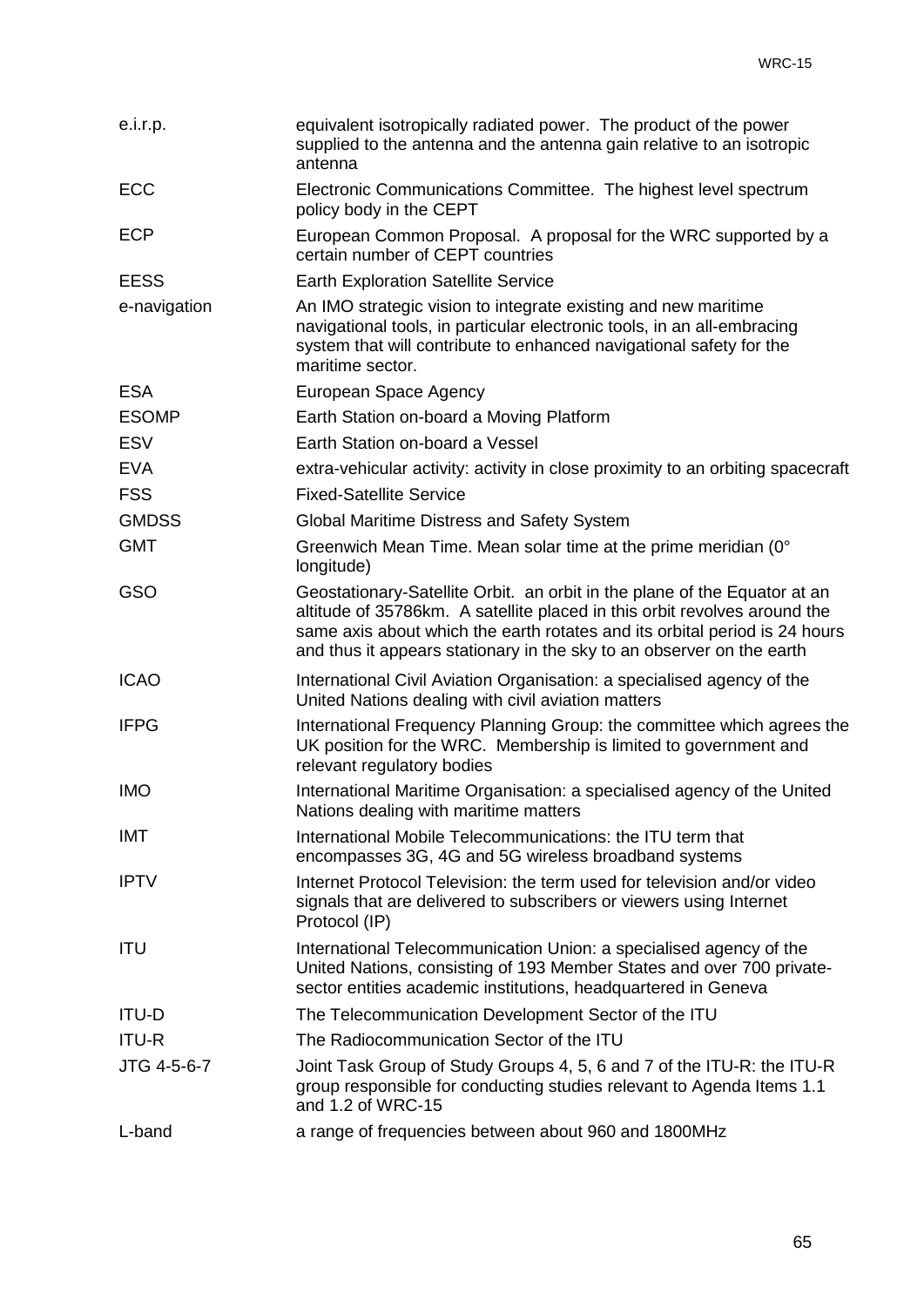| <b>LTE</b>                         | Long Term Evolution is a standard for communication of high-speed data<br>for mobile phones and data terminals. The term 4G is generally used to<br>refer to mobile broadband services delivered using the next generation of<br>mobile broadband technologies, including Long Term Evolution (LTE)<br>and WiMAX |
|------------------------------------|------------------------------------------------------------------------------------------------------------------------------------------------------------------------------------------------------------------------------------------------------------------------------------------------------------------|
| <b>MetSat</b>                      | Meteorological-Satellite Service                                                                                                                                                                                                                                                                                 |
| <b>MLS</b>                         | microwave landing system                                                                                                                                                                                                                                                                                         |
| <b>MMSS</b>                        | Maritime Mobile-Satellite Service                                                                                                                                                                                                                                                                                |
| <b>MSS</b>                         | <b>Mobile-Satellite Service</b>                                                                                                                                                                                                                                                                                  |
| Nano-satellite                     | a small satellite of the order of less than 1m x 1m x 1m                                                                                                                                                                                                                                                         |
| <b>PFD</b>                         | power flux density: radiated power passing through a given area                                                                                                                                                                                                                                                  |
| Pico-satellite                     | a very small satellite of the order of 10cm x 10cm x 10cm                                                                                                                                                                                                                                                        |
| <b>PMSE</b>                        | Programme Making and Special Events: radio applications that support a<br>wide range of activities in entertainment, broadcasting, news gathering<br>and community events.                                                                                                                                       |
| <b>PPDR</b>                        | Public Protection and Disaster Relief: includes emergency services such<br>as the police, fire brigade and ambulance.                                                                                                                                                                                            |
| Radio Regulations or<br><b>RRs</b> | International regulations governing the use of radio spectrum and satellite<br>orbits. Together with the Telecommunications Regulations and the<br>Constitution and Convention of the ITU, they form an intergovernmental<br>treaty to which ITU Member States bind themselves                                   |
| <b>RCC</b>                         | Regional Commonwealth in the field of Communications. The Regional<br>group comprising the Russian Federation and the Commonwealth of<br><b>Independent States</b>                                                                                                                                               |
| <b>RLAN</b>                        | Radio Local Area Network                                                                                                                                                                                                                                                                                         |
| <b>RRB</b>                         | <b>Radio Regulations Board</b>                                                                                                                                                                                                                                                                                   |
| SOS                                | <b>Space Operations service</b>                                                                                                                                                                                                                                                                                  |
| <b>SRS</b>                         | Space Research Service                                                                                                                                                                                                                                                                                           |
| TAI                                | International Atomic Time: a high-precision atomic coordinated time<br>standard. It is the basis for Coordinated Universal Time (UTC). TAI as a<br>time scale is a weighted average of the time kept by over 200 atomic<br>clocks in over 50 national laboratories worldwide                                     |
| TT&C                               | Telemetry, Tracking and Control: links between an earth station and a<br>satellite through which the orbit and operation of the satellite are<br>controlled                                                                                                                                                      |
| <b>UA</b>                          | Unmanned Aircraft: an aircraft which has no pilot on-board                                                                                                                                                                                                                                                       |
| <b>UAS</b>                         | Unmanned Aircraft System: a communications system comprising a<br>unmanned aircraft control station (UACS) on the ground and an<br>unmanned aircraft                                                                                                                                                             |
| <b>UHF</b>                         | Ultra-High Frequency: the range of frequencies between 300MHz and<br>3GHz                                                                                                                                                                                                                                        |
| <b>UKSSC</b>                       | UK Spectrum Strategy Committee. Government committee responsible<br>for cross-government spectrum management, including signing off the<br>final UK positions for the WRC                                                                                                                                        |